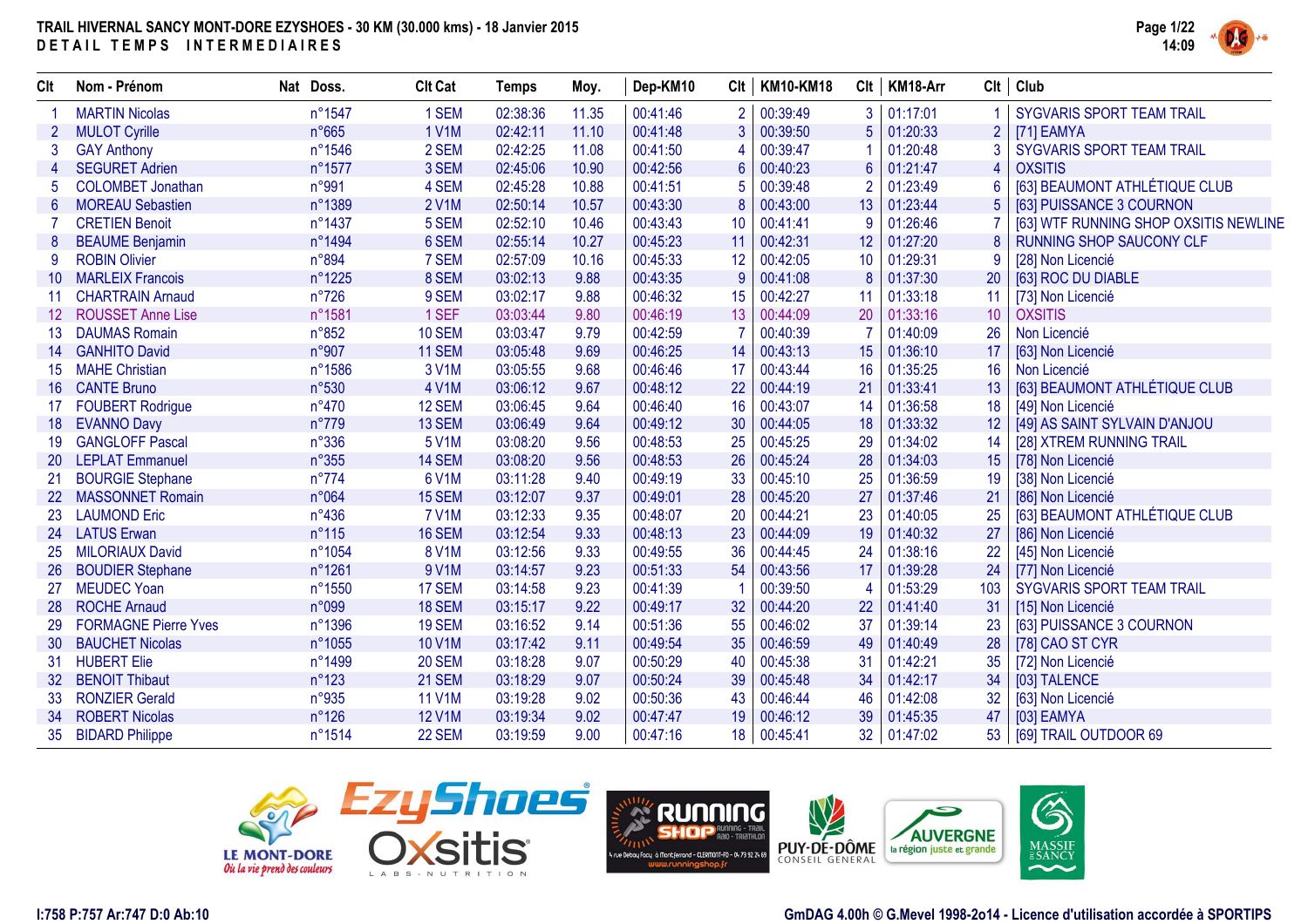

| Clt | Nom - Prénom                | Nat Doss.      | <b>Clt Cat</b> | <b>Temps</b> | Moy. | Dep-KM10 | Clt | <b>KM10-KM18</b> | Clt | KM18-Arr | Clt | Club                                |
|-----|-----------------------------|----------------|----------------|--------------|------|----------|-----|------------------|-----|----------|-----|-------------------------------------|
| 36  | <b>FEQUANT Benjamin</b>     | n°886          | 23 SEM         | 03:20:00     | 9.00 | 00:48:15 | 24  | 00:45:31         | 30  | 01:46:14 | 50  | [49] INTREPIDE ANGERS/ ETA          |
| 37  | <b>VIVIEN Geoffrey</b>      | n°939          | 24 SEM         | 03:20:04     | 9.00 | 00:51:39 | 56  | 00:46:47         | 47  | 01:41:38 | 30  | [28] ACLAM                          |
| 38  | <b>BERRIOT Stephane</b>     | $n^{\circ}175$ | <b>13 V1M</b>  | 03:20:58     | 8.96 | 00:50:32 | 41  | 00:47:51         | 63  | 01:42:35 | 37  | [24] Non Licencié                   |
|     | <b>COUTAREL Tony</b>        | n°1316         | <b>14 V1M</b>  | 03:21:14     | 8.95 | 00:49:33 | 34  | 00:45:43         | 33  | 01:45:58 | 48  | [15] Non Licencié                   |
|     | <b>LAQUET Morgan</b>        | n°404          | 25 SEM         | 03:23:32     | 8.84 | 00:54:08 | 86  | 00:46:30         | 44  | 01:42:54 | 38  | [58] Non Licencié                   |
| 41  | <b>ROYAT Laurent</b>        | n°1214         | <b>15 V1M</b>  | 03:23:59     | 8.82 | 00:53:36 | 77  | 00:48:01         | 69  | 01:42:22 | 36  | [63] Non Licencié                   |
| 42  | PINTO DE CARVALHO Jeremy    | $n^{\circ}216$ | 26 SEM         | 03:24:10     | 8.82 | 00:50:41 | 44  | 00:45:10         | 26  | 01:48:19 | 62  | [03] EAMYA                          |
| 43  | <b>HELLEBUYCK Geoffrey</b>  | n°829          | 27 SEM         | 03:24:35     | 8.80 | 00:53:30 | 76  | 00:46:26         | 42  | 01:44:39 | 43  | [63] BEAUMONT ATHLÉTIQUE CLUB       |
| 44  | <b>EWALD Jean-Baptiste</b>  | n°121          | <b>28 SEM</b>  | 03:24:55     | 8.78 | 00:51:55 | 62  | 00:48:28         | 78  | 01:44:32 | 41  | [63] Non Licencié                   |
| 45  | <b>BESOMBES Thierry</b>     | n°1431         | <b>16 V1M</b>  | 03:25:22     | 8.77 | 00:53:46 | 80  | 00:48:29         | 79  | 01:43:07 | 39  | [63] PLAUZAT SPORT NATURE           |
| 46  | <b>NIDERKORN Vincent</b>    | n°007          | <b>17 V1M</b>  | 03:25:35     | 8.76 | 00:53:15 | 68  | 00:47:44         | 60  | 01:44:36 | 42  | [63] Non Licencié                   |
| 47  | <b>LECLERC Sebastien</b>    | n°807          | 29 SEM         | 03:25:43     | 8.75 | 00:54:04 | 85  | 00:49:28         | 101 | 01:42:11 | 33  | [03] Non Licencié                   |
| 48  | <b>AUBERT Jean-Philippe</b> | n°1005         | <b>18 V1M</b>  | 03:25:44     | 8.75 | 00:51:16 | 48  | 00:47:03         | 53  | 01:47:25 | 54  | [72] ENDURANCE 72 TRIATHLON         |
| 49  | <b>BARAT David</b>          | n°1375         | <b>30 SEM</b>  | 03:25:58     | 8.74 | 00:49:12 | 29  | 00:46:03         | 38  | 01:50:43 | 75  | [45] MAUVES ATTITUDE RUNNING _TRAIL |
| 50  | <b>ACHOUR Idres</b>         | n°1587         | 19 V1M         | 03:26:28     | 8.72 | 00:51:29 | 51  | 00:47:13         | 54  | 01:47:46 | 56  | <b>US ROISSY ATHLETIC</b>           |
| 51  | <b>LEBOUCHER Pierre</b>     | $n^{\circ}310$ | <b>31 SEM</b>  | 03:26:37     | 8.71 | 00:54:33 | 94  | 00:48:42         | 82  | 01:43:22 | 40  | [44] ROCHEFORT TRIATHLON            |
| 52  | <b>BREJAUD Cyrille</b>      | n°910          | 20 V1M         | 03:27:00     | 8.70 | 00:49:00 | 27  | 00:46:25         | -41 | 01:51:35 | 86  | [36] LB CHATEAUROUX                 |
| 53  | <b>BENOIT Caroline</b>      | n°1544         | 2 SEF          | 03:27:06     | 8.69 | 00:48:12 | 21  | 00:53:24         | 212 | 01:45:30 | 45  | SYGVARIS SPORT TEAM TRAIL           |
| 54  | <b>PERIDY Yohan</b>         | n°683          | 32 SEM         | 03:27:08     | 8.69 | 00:54:19 | 88  | 00:47:55         | 67  | 01:44:54 | 44  | [86] Non Licencié                   |
| 55  | <b>LEBRETON Johann</b>      | n°1386         | 21 V1M         | 03:27:25     | 8.68 | 00:49:16 | 31  | 00:46:28         | 43  | 01:51:41 | 88  | [49] Non Licencié                   |
| 56  | <b>ROULLIN Herve</b>        | $n^{\circ}776$ | <b>22 V1M</b>  | 03:27:44     | 8.67 | 00:50:42 | 45  | 00:45:55         | 36  | 01:51:07 | 77  | [71] MORVAN OXYGENE                 |
| 57  | <b>BAYON Pascal</b>         | n°341          | 23 V1M         | 03:27:47     | 8.66 | 00:51:19 | 49  | 00:47:54         | 65  | 01:48:34 | 64  | [03] EAMYA                          |
| 58  | <b>VOLLAND Antoine</b>      | n°1409         | 33 SEM         | 03:28:00     | 8.65 | 00:53:21 | 72  | 00:46:17         | 40  | 01:48:22 | 63  | [37] Non Licencié                   |
| 59  | <b>PINON Philippe</b>       | n°1319         | 24 V1M         | 03:28:14     | 8.64 | 00:51:29 | 52  | 00:48:53         | 88  | 01:47:52 | 59  | [28] Non Licencié                   |
| 60  | <b>ROUSSEL Nicolas</b>      | $n^{\circ}741$ | 34 SEM         | 03:28:17     | 8.64 | 00:53:23 | 73  | 00:46:39         | 45  | 01:48:15 | 61  | [49] Non Licencié                   |
| 61  | <b>GABRIOT Jérôme</b>       | n°073          | <b>25 V1M</b>  | 03:28:53     | 8.62 | 00:59:42 | 179 | 00:48:18         | 75  | 01:40:53 | 29  | [49] Non Licencié                   |
| 62  | <b>ROUX Nicolas</b>         | n°1510         | <b>35 SEM</b>  | 03:29:20     | 8.60 | 00:55:32 | 106 | 00:48:16         | 74  | 01:45:32 | 46  | [01] TRAIL OUTDOOR 69               |
| 63  | <b>SEGUY Stephane</b>       | $n^{\circ}265$ | <b>26 V1M</b>  | 03:29:21     | 8.60 | 00:53:23 | 74  | 00:48:10         | 72  | 01:47:48 | 57  | [24] PERIGUEUX RUNNING              |
| 64  | <b>PARAYRE Sebastien</b>    | n°1366         | <b>36 SEM</b>  | 03:29:24     | 8.60 | 00:51:41 | 58  | 00:47:19         | 57  | 01:50:24 | 72  | [23] SAM GUERET                     |
|     | <b>LABORDERIE Patrick</b>   | n°666          | 37 SEM         | 03:29:26     | 8.60 | 00:50:04 | 38  | 00:47:00         | 51  | 01:52:22 | 94  | [41] Non Licencié                   |
| 66  | <b>BRICAULT Christian</b>   | n°1121         | 1 V3M          | 03:29:44     | 8.58 | 00:54:37 | 97  | 00:48:34         | 81  | 01:46:33 | 51  | [86] LENCLOITRE JC 86               |
| 67  | <b>SOL Yannick</b>          | n°1267         | <b>38 SEM</b>  | 03:29:59     | 8.57 | 00:54:36 | 96  | 00:49:09         | 92  | 01:46:14 | 49  | [63] TRAIL EMILIE                   |
| 68  | <b>LONDICHE Brice</b>       | n°1295         | <b>39 SEM</b>  | 03:30:29     | 8.55 | 00:50:34 | 42  | 00:45:51         | 35  | 01:54:04 | 110 | [63] CLERMONT TRIATHLON             |
| 69  | <b>MARTIN Sebastien</b>     | n°800          | <b>27 V1M</b>  | 03:30:38     | 8.55 | 00:51:20 | 50  | 00:47:55         | 66  | 01:51:23 | 81  | [33] Non Licencié                   |
|     | 70 LEFEVRE Francois         | $n^{\circ}187$ | 28 V1M         | 03:31:19     | 8.52 | 00:55:37 | 107 | 00:48:43         | 83  | 01:46:59 | 52  | [45] Non Licencié                   |





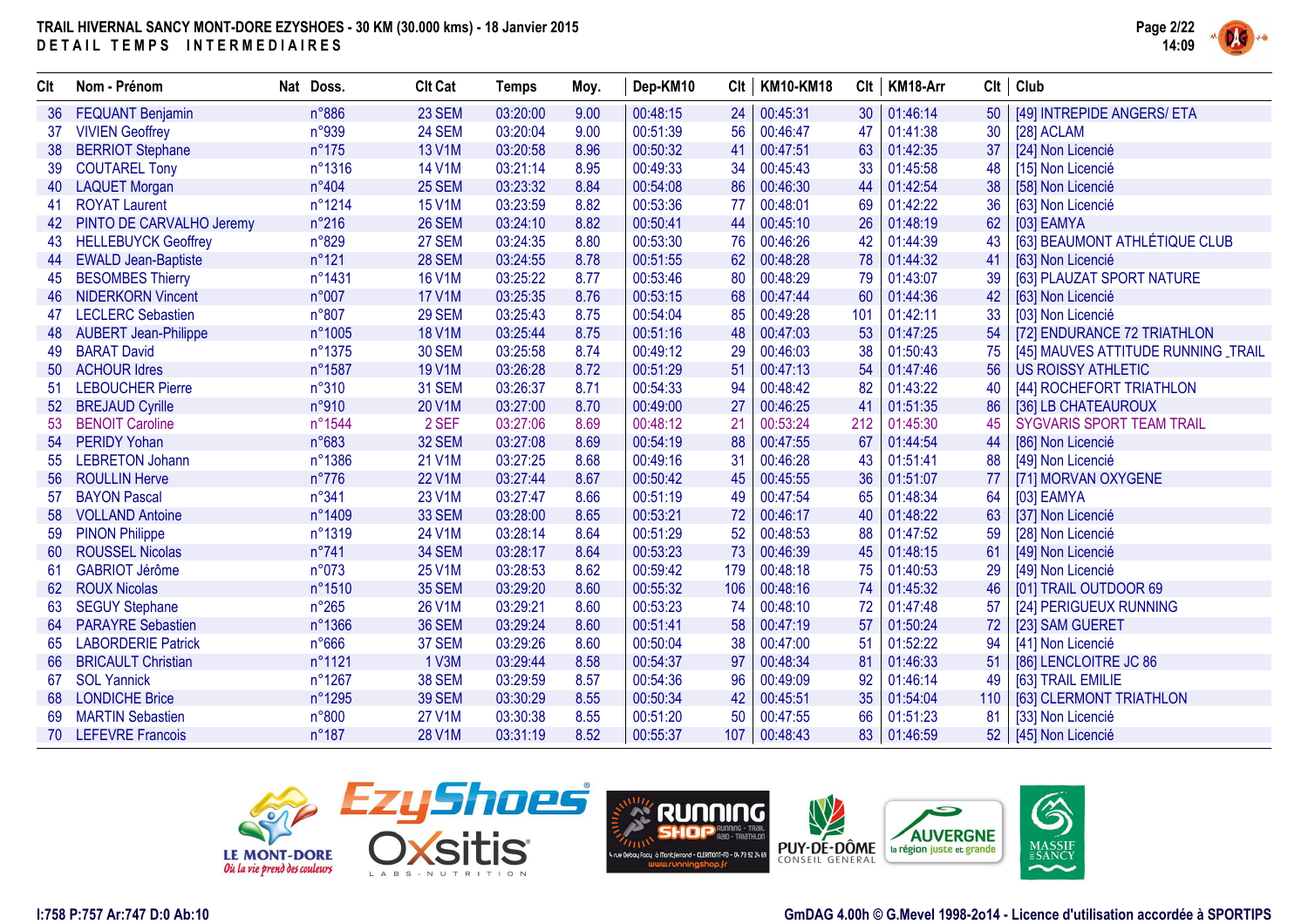

| Clt              | Nom - Prénom                    | Nat Doss.      | <b>Clt Cat</b> | <b>Temps</b> | Moy. | Dep-KM10 | Clt | <b>KM10-KM18</b> |     | Clt   KM18-Arr |                 | $Clt$ Club                             |
|------------------|---------------------------------|----------------|----------------|--------------|------|----------|-----|------------------|-----|----------------|-----------------|----------------------------------------|
|                  | <b>BATIFOULIER Lionel</b>       | n°1013         | 29 V1M         | 03:31:35     | 8.51 | 00:53:04 | 65  | 00:47:45         | 61  | 01:50:46       | 76              | [63] PLAUZAT SPORT NATURE              |
| 72               | <b>BERGEYRE David</b>           | n°1464         | 40 SEM         | 03:31:50     | 8.50 | 00:54:24 | 90  | 00:49:23         | 97  | 01:48:03       | 60              | [33] Non Licencié                      |
| 73               | <b>BRETON David</b>             | n°1227         | 41 SEM         | 03:31:57     | 8.49 | 00:51:40 | 57  | 00:46:54         | 48  | 01:53:23       |                 | 101   [72] Non Licencié                |
| 74               | <b>MOSSERON Merri</b>           | $n^{\circ}667$ | 30 V1M         | 03:32:41     | 8.46 | 00:53:42 | 79  | 00:49:25         | 99  | 01:49:34       | 70 <sup>1</sup> | [41] Non Licencié                      |
| 75               | <b>COGNET Yves</b>              | n°1073         | 1 V2M          | 03:32:44     | 8.46 | 00:55:07 | 101 | 00:48:26         | 77  | 01:49:11       | 69              | [03] Non Licencié                      |
| 76               | <b>DUMONTET Bruno</b>           | n°1473         | 31 V1M         | 03:33:13     | 8.44 | 00:51:45 | 60  | 00:48:00         | 68  | 01:53:28       | 102             | [03] Non Licencié                      |
| 77               | <b>MAUZAT Stephanie</b>         | n°1328         | 3 SEF          | 03:33:22     | 8.44 | 00:55:05 | 99  | 00:50:32         | 133 | 01:47:45       | 55              | [19] TEAM UTPMA TOM 15                 |
| 78               | <b>MALLET Jeremie</b>           | n°1153         | 42 SEM         | 03:33:32     | 8.43 | 00:56:18 | 116 | 00:49:23         | 98  | 01:47:51       | 58              | [49] Non Licencié                      |
| 79               | <b>LAVERGNE Bertrand</b>        | n°1530         | 43 SEM         | 03:33:44     | 8.42 | 00:50:02 | 37  | 00:48:31         | 80  | 01:55:11       | 119             | [15] TEAM UTPMA TOM 15                 |
| 80               | <b>MARAQUIN Guy</b>             | n°031          | 32 V1M         | 03:34:11     | 8.40 | 00:54:29 | 91  | 00:48:08         | 70  | 01:51:34       | 85              | [78] AS BAZAINVILLE                    |
| 81               | <b>REYGADE Pierre</b>           | n°024          | 1 ESM          | 03:34:22     | 8.40 | 00:56:50 | 126 | 00:47:32         | 59  | 01:50:00       | 71              | [15] Non Licencié                      |
| 82               | <b>PRICHYSTAL Jean-Baptiste</b> | n°001          | 44 SEM         | 03:34:25     | 8.40 | 00:54:20 | 89  | 00:48:57         | 89  | 01:51:08       | 78              | [95] TEAM TRAIL VEOLIA                 |
| 83               | <b>BESNARD Antoine</b>          | n°1483         | 45 SEM         | 03:34:29     | 8.39 | 00:51:44 | 59  | 00:47:00         | 50  | 01:55:45       | 123             | [72] Non Licencié                      |
| 84               | <b>BAIL Benjamin</b>            | n°832          | 46 SEM         | 03:34:33     | 8.39 | 00:51:32 | 53  | 00:49:07         | 91  | 01:53:54       | 109             | [63] Non Licencié                      |
| 85               | <b>PEYRINT Christophe</b>       | n°941          | 47 SEM         | 03:35:05     | 8.37 | 00:53:12 | 67  | 00:47:15         | 56  | 01:54:38       | 116             | [69] YOXTEAM                           |
| 86               | <b>PICHON Nicolas</b>           | n°844          | 33 V1M         | 03:35:17     | 8.36 | 00:54:03 | 83  | 00:49:43         | 109 | 01:51:31       | 84              | [49] ES SEGRÉ HAUT ANJOU               |
| 87               | <b>MEYRONEINC Jean-Jacques</b>  | n°008          | 48 SEM         | 03:35:31     | 8.35 | 00:53:52 | 81  | 00:49:38         | 106 | 01:52:01       |                 | [63] BEAUMONT ATHLÉTIQUE CLUB          |
| 88               | <b>TRIMOULET Arnaud</b>         | $n^{\circ}490$ | 34 V1M         | 03:35:44     | 8.34 | 00:55:02 | 98  | 00:48:50         | 86  | 01:51:52       | 90              | [94] Non Licencié                      |
| 89               | <b>GEFFARD Thibaut</b>          | n°1289         | 49 SEM         | 03:35:49     | 8.34 | 00:58:13 | 148 | 00:47:01         | 52  | 01:50:35       | 74              | [49] ENTENTE SEVRE                     |
| 90               | <b>GOEDEN Michael</b>           | n°1022         | 35 V1M         | 03:35:58     | 8.33 | 00:55:12 | 104 | 00:49:29         | 102 | 01:51:17       | 80              | [33] US TALENCE                        |
| 91               | <b>COUQUET Christophe</b>       | $n^{\circ}753$ | 2 V2M          | 03:36:21     | 8.32 | 00:55:42 | 108 | 00:49:03         | 90  | 01:51:36       | 87              | [78] HOUILLES                          |
| 92               | <b>BROSSARD Olivier</b>         | n°334          | 36 V1M         | 03:36:24     | 8.32 | 00:53:08 | 66  | 00:50:18         | 126 | 01:52:58       | 98              | [79] Non Licencié                      |
| 93               | <b>BÉGOIN Alexandre</b>         | n°571          | <b>50 SEM</b>  | 03:36:29     | 8.32 | 00:54:10 | 87  | 00:49:17         | 96  | 01:53:02       | 99              | [86] Non Licencié                      |
| 94               | <b>DEFFRENNE Quentin</b>        | n°184          | <b>51 SEM</b>  | 03:36:57     | 8.30 | 00:58:43 | 161 | 00:49:32         | 104 | 01:48:42       | 66              | [03] AMITIE ET NATURE MONTLUCON        |
| 95               | <b>EGAIN Anthony</b>            | $n^{\circ}352$ | 37 V1M         | 03:36:58     | 8.30 | 00:57:00 | 129 | 00:47:13         | 55  | 01:52:45       | 96              | [45] Non Licencié                      |
| 96               | <b>VIOLLET Bruno</b>            | n°1460         | 38 V1M         | 03:37:36     | 8.27 | 00:51:52 | 61  | 00:49:50         | 111 | 01:55:54       | 124             | [36] Non Licencié                      |
|                  | <b>RICHARD Benoit</b>           | $n^{\circ}845$ | <b>52 SEM</b>  | 03:37:39     | 8.27 | 00:59:09 | 167 | 00:49:42         | 107 | 01:48:48       | 68              | [36] LB CHATEAUROUX                    |
| 98               | <b>BRETAUDEAU Benjamin</b>      | $n^{\circ}745$ | <b>53 SEM</b>  | 03:37:40     | 8.27 | 00:57:30 | 139 | 00:51:29         | 158 | 01:48:41       | 65              | [36] LA BERRICHONNE CHATEAUROUX ATHLET |
|                  | <b>AUFRERE Christophe</b>       | n°1077         | 39 V1M         | 03:37:47     | 8.27 | 00:53:57 | 82  | 00:50:02         | 117 | 01:53:48       | 106             | [36] LB CHATEAUROUX                    |
| 100 <sup>°</sup> | <b>DUBILLARD Frederic</b>       | n°330          | <b>54 SEM</b>  | 03:37:57     | 8.26 | 00:57:22 | 136 | 00:48:21         | 76  | 01:52:14       | 92              | [78] Non Licencié                      |
| 101              | <b>ELDIN Clément</b>            | n°1270         | <b>55 SEM</b>  | 03:38:06     | 8.25 | 00:52:42 | 63  | 00:49:16         | 95  | 01:56:08       | 125             | [74] Non Licencié                      |
|                  | 102 KALICUN Kilian              | n°1551         | <b>56 SEM</b>  | 03:38:40     | 8.23 | 00:51:06 | 46  | 00:47:49         | 62  | 01:59:45       | 154             | <b>SYGVARIS SPORT TEAM TRAIL</b>       |
|                  | 103 PETIT Fabien                | n°1228         | <b>57 SEM</b>  | 03:38:57     | 8.22 | 00:57:58 | 144 | 00:50:35         | 137 | 01:50:24       | 73              | [19] Non Licencié                      |
|                  | 104 CHALMEAU Stephane           | n°1380         | 40 V1M         | 03:39:44     | 8.19 | 00:58:35 | 159 | 00:49:43         | 108 | 01:51:26       | 82 <sup>2</sup> | [44] CAP ENDURANCE                     |
|                  | 105 JOSSOT Emmanuel             | $n^{\circ}322$ | <b>58 SEM</b>  | 03:39:44     | 8.19 | 00:58:53 | 163 | 00:49:37         | 105 | 01:51:14       |                 | 79   [44] CAP ENDURANCE                |







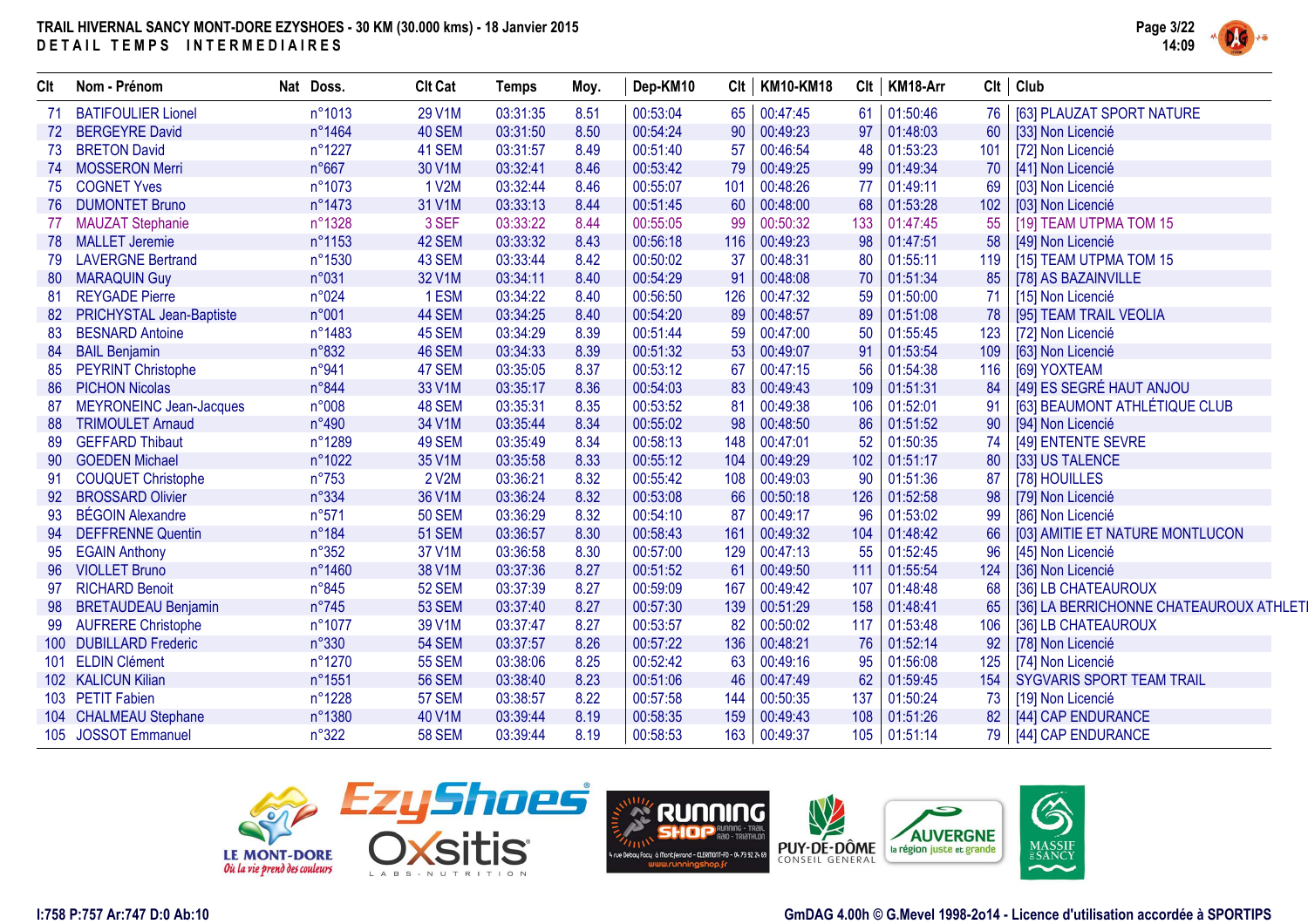

| Clt | Nom - Prénom               | Nat Doss.       | <b>Clt Cat</b> | <b>Temps</b> | Moy. | Dep-KM10 | Clt | <b>KM10-KM18</b> | Clt | KM18-Arr | Clt | Club                                  |
|-----|----------------------------|-----------------|----------------|--------------|------|----------|-----|------------------|-----|----------|-----|---------------------------------------|
|     | 106 JUBLOT Emmanuel        | n°938           | <b>59 SEM</b>  | 03:39:49     | 8.19 | 00:54:34 | 95  | 00:48:44         | 84  | 01:56:31 | 131 | [28] CHARTRES VERTICAL                |
|     | 107 BAILLIET Guillaume     | n°997           | 60 SEM         | 03:39:53     | 8.19 | 00:53:20 | 70  | 00:48:51         | 87  | 01:57:42 | 136 | [49] Non Licencié                     |
|     | 108 DUGUEPEROUX Christophe | n°919           | 41 V1M         | 03:40:49     | 8.15 | 00:58:46 | 162 | 00:50:16         | 124 | 01:51:47 | 89  | [35] Non Licencié                     |
|     | 109 SELLIER Philippe       | $n^{\circ}445$  | 42 V1M         | 03:40:58     | 8.15 | 00:54:30 | 93  | 00:54:59         | 269 | 01:51:29 | 83  | [78] Non Licencié                     |
|     | 110 GAUDIN Rodolphe        | n°302           | 43 V1M         | 03:41:01     | 8.14 | 00:55:26 | 105 | 00:50:19         | 127 | 01:55:16 | 120 | [41] Non Licencié                     |
|     | 111 CHASLES Olivier        | $n^{\circ}263$  | 3 V2M          | 03:41:14     | 8.14 | 00:55:53 | 112 | 00:50:11         | 121 | 01:55:10 | 118 | [37] TREK TOURS ENDURANCE             |
|     | 112 FAVIER Mathieu         | n°1258          | 61 SEM         | 03:41:17     | 8.13 | 00:56:27 | 118 | 00:50:23         | 129 | 01:54:27 | 114 | [63] COURIR EN LIVRADOIS FOREZ        |
|     | 113 MARCHÉ Freddy          | n°068           | 62 SEM         | 03:41:23     | 8.13 | 01:00:53 | 201 | 00:48:13         | 73  | 01:52:17 | 93  | [86] Non Licencié                     |
|     | 114 MILON Franck           | n°152           | 44 V1M         | 03:41:29     | 8.13 | 01:02:31 | 237 | 00:50:14         | 123 | 01:48:44 | 67  | [03] AMITIE ET NATURE MONTLUCON       |
|     | 115 COUDIERE Joachim       | n°507           | 45 V1M         | 03:41:38     | 8.12 | 00:55:06 | 100 | 00:49:10         | 93  | 01:57:22 | 133 | [45] Non Licencié                     |
|     | 116 MICOUREAU Arnaud       | n°685           | 63 SEM         | 03:42:08     | 8.10 | 00:55:49 | 110 | 00:50:01         | 115 | 01:56:18 | 127 | [03] Non Licencié                     |
|     | 117 DUJOL Alexandre        | n°1476          | 64 SEM         | 03:42:10     | 8.10 | 00:53:28 | 75  | 00:50:36         | 138 | 01:58:06 | 139 | [63] Non Licencié                     |
|     | 118 VEMPAIRE Adrien        | n°1044          | 65 SEM         | 03:42:15     | 8.10 | 00:57:21 | 135 | 00:51:51         | 169 | 01:53:03 | 100 | [63] Non Licencié                     |
|     | 119 CENS Fabien            | n°317           | 46 V1M         | 03:42:36     | 8.09 | 00:58:17 | 149 | 00:50:41         | 139 | 01:53:38 | 104 | [91] Non Licencié                     |
|     | 120 GONZALES Mickael       | n°1058          | <b>47 V1M</b>  | 03:42:48     | 8.08 | 00:55:42 | 109 | 00:50:55         | 144 | 01:56:11 | 126 | [72] Non Licencié                     |
|     | 121 PIPARD Gregory         | n°1204          | 66 SEM         | 03:42:48     | 8.08 | 00:53:21 | -71 | 00:49:29         | 103 | 01:59:58 | 155 | [72] ENDURANCE 72 TRIATHLON           |
|     | 122 BOUTIN Baptiste        | n°995           | 67 SEM         | 03:42:59     | 8.07 | 00:58:30 | 157 | 00:48:47         | 85  | 01:55:42 | 122 | [45] Non Licencié                     |
|     | 123 METAIS Damien          | n°625           | 68 SEM         | 03:43:22     | 8.06 | 00:58:34 | 158 | 00:50:21         | 128 | 01:54:27 | 113 | [86] Non Licencié                     |
|     | 124 COLIN Yoachim          | n°319           | 69 SEM         | 03:43:22     | 8.06 | 00:57:00 | 128 | 00:51:17         | 154 | 01:55:05 | 117 | [86] Non Licencié                     |
|     | 125 VERISSIMO Cyril        | n°1215          | 4 V2M          | 03:44:36     | 8.01 | 00:58:18 | 150 | 00:52:28         | 187 | 01:53:50 | 107 | [63] Non Licencié                     |
|     | 126 GONCALVES Michael      | n°737           | <b>70 SEM</b>  | 03:44:38     | 8.01 | 00:58:21 | 151 | 00:52:26         | 184 | 01:53:51 | 108 | [63] RUNNING CLUB DE CLERMONT FERRAND |
|     | 127 BULIDON Frederick      | n°1503          | 48 V1M         | 03:44:50     | 8.01 | 00:53:41 | 78  | 00:49:48         | 110 | 02:01:21 | 170 | [63] RUNNING SHOP                     |
|     | 128 LEBORGNE Sebastien     | n°1296          | <b>71 SEM</b>  | 03:44:58     | 8.00 | 00:58:29 | 155 | 00:50:08         | 119 | 01:56:21 | 128 | [37] TOURS'N AVENTURE                 |
|     | 129 MACHADO Jean Philippe  | $n^{\circ}1336$ | 49 V1M         | 03:45:24     | 7.99 | 00:57:56 | 143 | 00:51:07         | 148 | 01:56:21 | 129 | [19] Non Licencié                     |
|     | 130 HEIT Damien            | n°163           | <b>72 SEM</b>  | 03:45:26     | 7.98 | 00:57:04 | 131 | 00:49:52         | 113 | 01:58:30 | 145 | [86] STADE POITEVIN TRIATHLON         |
|     | 131 CHEVET Cedric          | n°702           | 73 SEM         | 03:45:28     | 7.98 | 00:57:03 | 130 | 00:50:13         | 122 | 01:58:12 | 141 | [86] Non Licencié                     |
|     | 132 COUTURIER Christophe   | n°300           | 50 V1M         | 03:45:36     | 7.98 | 01:02:36 | 239 | 00:50:10         | 120 | 01:52:50 | 97  | [03] Non Licencié                     |
|     | 133 BOUQUET Paul           | n°057           | <b>74 SEM</b>  | 03:45:37     | 7.98 | 00:57:47 | 141 | 00:50:33         | 134 | 01:57:17 | 132 | [49] ASEC LA POMMERAYE                |
|     | 134 LE BAIL Paul           | n°1388          | <b>75 SEM</b>  | 03:45:57     | 7.97 | 00:57:56 | 142 | 00:51:38         | 162 | 01:56:23 | 130 | [40] Non Licencié                     |
|     | 135 VERNAY Olivier         | n°1104          | 51 V1M         | 03:46:08     | 7.96 | 01:01:01 | 206 | 00:50:51         | 143 | 01:54:16 | 111 | [45] Non Licencié                     |
|     | 136 MINIGGIO Nicolas       | n°1511          | <b>76 SEM</b>  | 03:46:51     | 7.94 | 00:58:23 | 153 | 00:50:33         | 135 | 01:57:55 | 138 | [01] TRAIL OUTDOOR 69                 |
|     | 137 LEBRAY David           | $n^{\circ}353$  | 52 V1M         | 03:47:02     | 7.93 | 00:58:22 | 152 | 00:50:32         | 132 | 01:58:08 | 140 | [78] Non Licencié                     |
|     | 138 LORMIERES Pascal       | n°1321          | 53 V1M         | 03:47:11     | 7.92 | 01:01:07 | 210 | 00:52:22         | 180 | 01:53:42 | 105 | [63] Non Licencié                     |
|     | 139 SAUTREUIL Eric         | n°957           | 54 V1M         | 03:47:23     | 7.92 | 01:02:49 | 242 | 00:50:01         | 116 | 01:54:33 | 115 | [63] Non Licencié                     |
|     | 140 MICHARDIERE Pascal     | n°1496          | 5 V2M          | 03:47:24     | 7.92 | 00:52:53 | 64  | 00:51:09         | 150 | 02:03:22 | 198 | Non Licencié                          |





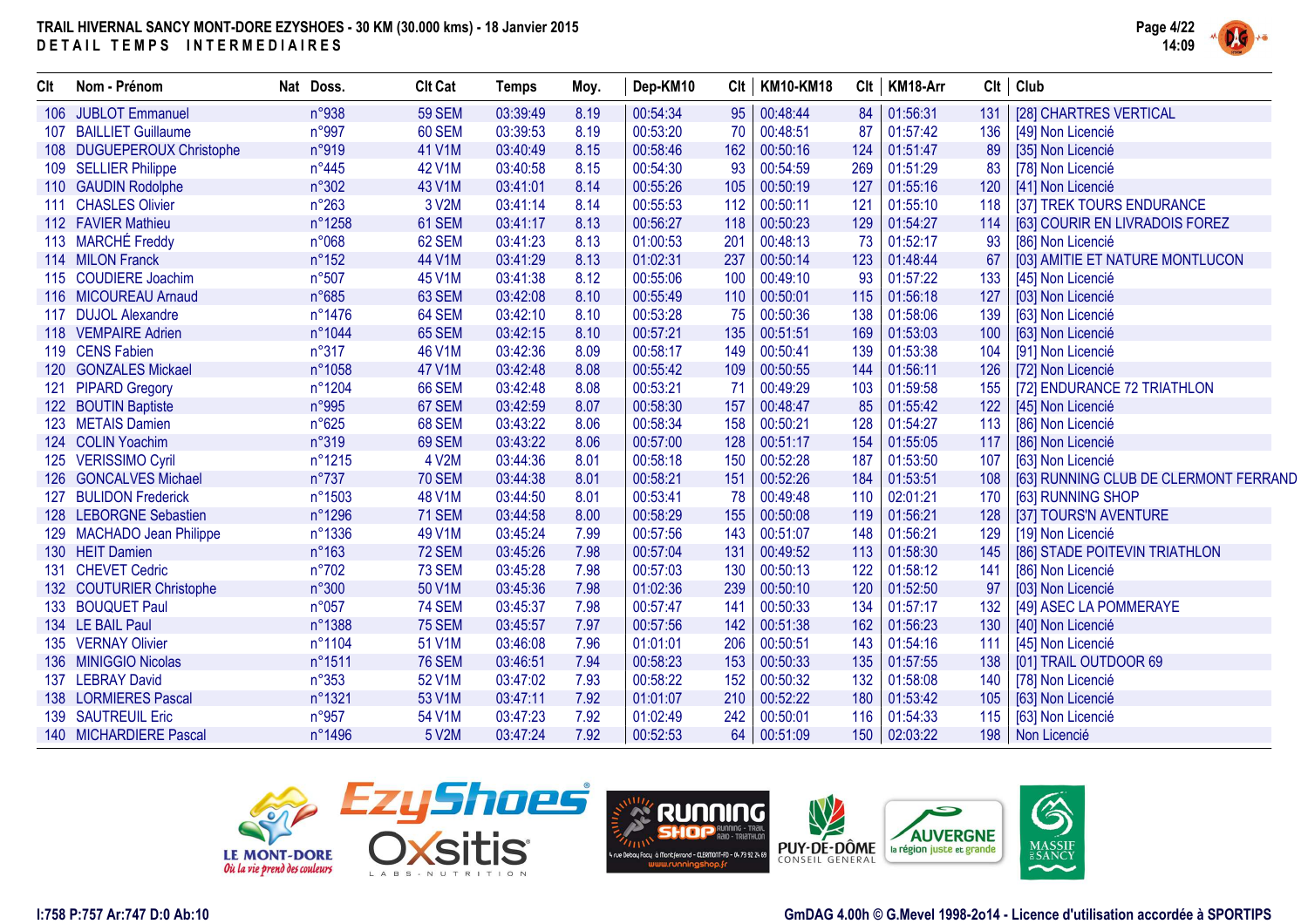

| Clt | Nom - Prénom             | Nat Doss.      | <b>Clt Cat</b> | <b>Temps</b> | Moy. | Dep-KM10 |     | Clt   KM10-KM18 | Clt | KM18-Arr |     | Clt   Club                      |
|-----|--------------------------|----------------|----------------|--------------|------|----------|-----|-----------------|-----|----------|-----|---------------------------------|
| 141 | <b>BOUILLER Franck</b>   | n°814          | 55 V1M         | 03:47:56     | 7.90 | 00:56:28 | 119 | 00:51:44        | 165 | 01:59:44 | 153 | [03] EAMYA                      |
|     | 142 TRISTANT Goulwenn    | n°1443         | 77 SEM         | 03:48:02     | 7.89 | 00:57:04 | 132 | 00:52:40        | 195 | 01:58:18 | 142 | [31] Non Licencié               |
|     | 143 FAHY Ludovic         | n°1255         | <b>78 SEM</b>  | 03:48:21     | 7.88 | 00:56:24 | 117 | 00:50:24        | 130 | 02:01:33 | 174 | [63] Non Licencié               |
|     | 144 COUTELLE Nicolas     | n°1163         | <b>79 SEM</b>  | 03:48:24     | 7.88 | 00:54:30 | 92  | 00:52:08        | 174 | 02:01:46 | 177 | [72] Non Licencié               |
|     | 145 DUPUIS Maxime        | $n^{\circ}671$ | 80 SEM         | 03:48:27     | 7.88 | 00:57:10 | 133 | 00:51:43        | 164 | 01:59:34 | 151 | [86] LES P'TITS MOTEURS         |
|     | 146 FAYEMENDY Philippe   | n°1372         | 81 SEM         | 03:48:47     | 7.87 | 01:02:56 | 244 | 00:51:32        | 161 | 01:54:19 | 112 | [87] Non Licencié               |
|     | 147 BARRE Maxime         | n°860          | 82 SEM         | 03:48:49     | 7.87 | 00:55:53 | 111 | 00:50:05        | 118 | 02:02:51 | 189 | [37] Non Licencié               |
|     | 148 BRISSEAU Freddy      | n°034          | 83 SEM         | 03:49:23     | 7.85 | 00:57:41 | 140 | 00:51:07        | 146 | 02:00:35 | 159 | [85] RAIDLIGHT                  |
|     | 149 DEVAUD Simon         | $n^{\circ}316$ | 84 SEM         | 03:49:36     | 7.84 | 00:56:42 | 123 | 00:54:16        | 244 | 01:58:38 | 147 | [87] Non Licencié               |
|     | 150 LAFARGE Stephane     | n°942          | 56 V1M         | 03:49:37     | 7.84 | 00:58:09 | 146 | 00:50:56        | 145 | 02:00:32 | 157 | [63] BEAUMONT ATHLÉTIQUE CLUB   |
|     | 151 HALLO Ludovic        | n°922          | 57 V1M         | 03:49:39     | 7.84 | 00:59:37 | 175 | 00:51:41        | 163 | 01:58:21 | 144 | [33] Non Licencié               |
|     | 152 RODIER André         | $n^{\circ}708$ | 2 V3M          | 03:49:50     | 7.83 | 00:59:02 | 165 | 00:52:28        | 186 | 01:58:20 | 143 | [63] BEAUMONT ATHLÉTIQUE CLUB   |
|     | 153 GARDET Christophe    | $n^{\circ}710$ | 58 V1M         | 03:49:53     | 7.83 | 00:55:07 | 102 | 00:51:14        | 153 | 02:03:32 | 200 | [24] ATHLÉTISME SAINT-PANTALÉON |
|     | 154 ARNAUD Jonathan      | n°1481         | <b>85 SEM</b>  | 03:50:26     | 7.81 | 00:57:59 | 145 | 00:53:21        | 211 | 01:59:06 | 149 | [86] Non Licencié               |
|     | 155 RAME Charlie         | $n^{\circ}781$ | <b>86 SEM</b>  | 03:50:32     | 7.81 | 00:59:40 | 177 | 00:49:53        | 114 | 02:00:59 | 165 | [37] Non Licencié               |
|     | 156 HERRMANN Lionel      | n°027          | 87 SEM         | 03:50:37     | 7.81 | 01:07:51 | 349 | 00:50:24        | 131 | 01:52:22 | 95  | [63] Non Licencié               |
|     | 157 PETITEAU Franck      | $n^{\circ}170$ | 6 V2M          | 03:50:42     | 7.80 | 00:55:10 | 103 | 00:52:04        | 172 | 02:03:28 | 199 | [91] Non Licencié               |
|     | 158 MENARD Sebastien     | n°1320         | 59 V1M         | 03:50:48     | 7.80 | 01:01:49 | 224 | 00:53:38        | 219 | 01:55:21 | 121 | [14] Non Licencié               |
|     | 159 MARCHAL Michael      | $n^{\circ}357$ | 88 SEM         | 03:50:54     | 7.80 | 00:59:01 | 164 | 00:54:22        | 248 | 01:57:31 | 134 | [78] XTREM RUNNING TRAIL        |
|     | 160 DUBOUCHAUD Guillaume | n°324          | <b>89 SEM</b>  | 03:50:54     | 7.80 | 00:56:53 | 127 | 00:53:10        | 206 | 02:00:51 | 163 | [87] CC NIEUL CAP               |
|     | 161 BOIRET Mathieu       | n°560          | <b>90 SEM</b>  | 03:50:58     | 7.79 | 00:59:33 | 173 | 00:51:50        | 167 | 01:59:35 | 152 | [45] Non Licencié               |
|     | 162 FERRY Benjamin       | n°1281         | <b>91 SEM</b>  | 03:51:06     | 7.79 | 00:56:33 | 120 | 00:51:26        | 157 | 02:03:07 | 191 | [43] Non Licencié               |
|     | 163 FAURE Laurent        | n°1425         | 60 V1M         | 03:51:15     | 7.78 | 00:59:33 | 174 | 00:50:16        | 125 | 02:01:26 | 171 | [03] VICHY TRIATHLON            |
|     | 164 DE PAUW David        | n°1288         | 61 V1M         | 03:51:18     | 7.78 | 00:54:04 | 84  | 00:51:29        | 159 | 02:05:45 | 221 | [24] LES RAPID'EAUX             |
|     | 165 BOUGEANT Frederic    | n°1226         | 92 SEM         | 03:51:32     | 7.77 | 00:56:01 | 113 | 00:51:09        | 149 | 02:04:22 | 205 | [72] Non Licencié               |
|     | 166 LEGRAND Gauthier     | n°1461         | <b>93 SEM</b>  | 03:52:26     | 7.74 | 00:58:09 | 147 | 00:50:43        | 140 | 02:03:34 | 201 | [28] Non Licencié               |
| 167 | <b>SEREY Arnaud</b>      | $n^{\circ}626$ | 62 V1M         | 03:52:27     | 7.74 | 01:01:04 | 208 | 00:52:20        | 179 | 01:59:03 | 148 | [35] Non Licencié               |
|     | 168 DENIAUD Alexandre    | $n^{\circ}132$ | <b>94 SEM</b>  | 03:52:28     | 7.74 | 00:58:37 | 160 | 00:49:52        | 112 | 02:03:59 | 202 | [44] CAP ENDURANCE              |
|     | 169 DUBOURGNOUX Fabrice  | n°1190         | 63 V1M         | 03:52:32     | 7.74 | 00:57:26 | 137 | 00:52:20        | 177 | 02:02:46 | 184 | [63] LIMAGNE ATHLETE ENDURANCE  |
|     | 170 MELCHIOR Gregory     | $n^{\circ}256$ | 64 V1M         | 03:53:10     | 7.72 | 01:03:01 | 247 | 00:52:32        | 190 | 01:57:37 | 135 | [37] Non Licencié               |
|     | 171 JARLIER Julien       | $n^{\circ}133$ | <b>95 SEM</b>  | 03:53:26     | 7.71 | 01:00:24 | 188 | 00:51:29        | 160 | 02:01:33 | 173 | [63] Non Licencié               |
|     | 172 MIRA Vincent         | $n^{\circ}419$ | <b>96 SEM</b>  | 03:53:38     | 7.70 | 00:58:26 | 154 | 00:52:35        | 192 | 02:02:37 | 182 | [63] Non Licencié               |
|     | 173 MARMOIS Arnaud       | $n^{\circ}225$ | <b>97 SEM</b>  | 03:54:35     | 7.67 | 01:00:09 | 184 | 00:53:53        | 226 | 02:00:33 | 158 | [49] Non Licencié               |
|     | 174 MAZET Arnaud         | $n^{\circ}763$ | 65 V1M         | 03:54:37     | 7.67 | 01:00:20 | 187 | 00:52:24        | 183 | 02:01:53 | 178 | [63] Non Licencié               |
|     | 175 RAVELET Frederic     | n°1314         | 66 V1M         | 03:54:38     | 7.67 | 01:02:56 | 245 | 00:51:13        | 152 | 02:00:29 | 156 | [63] CAC                        |





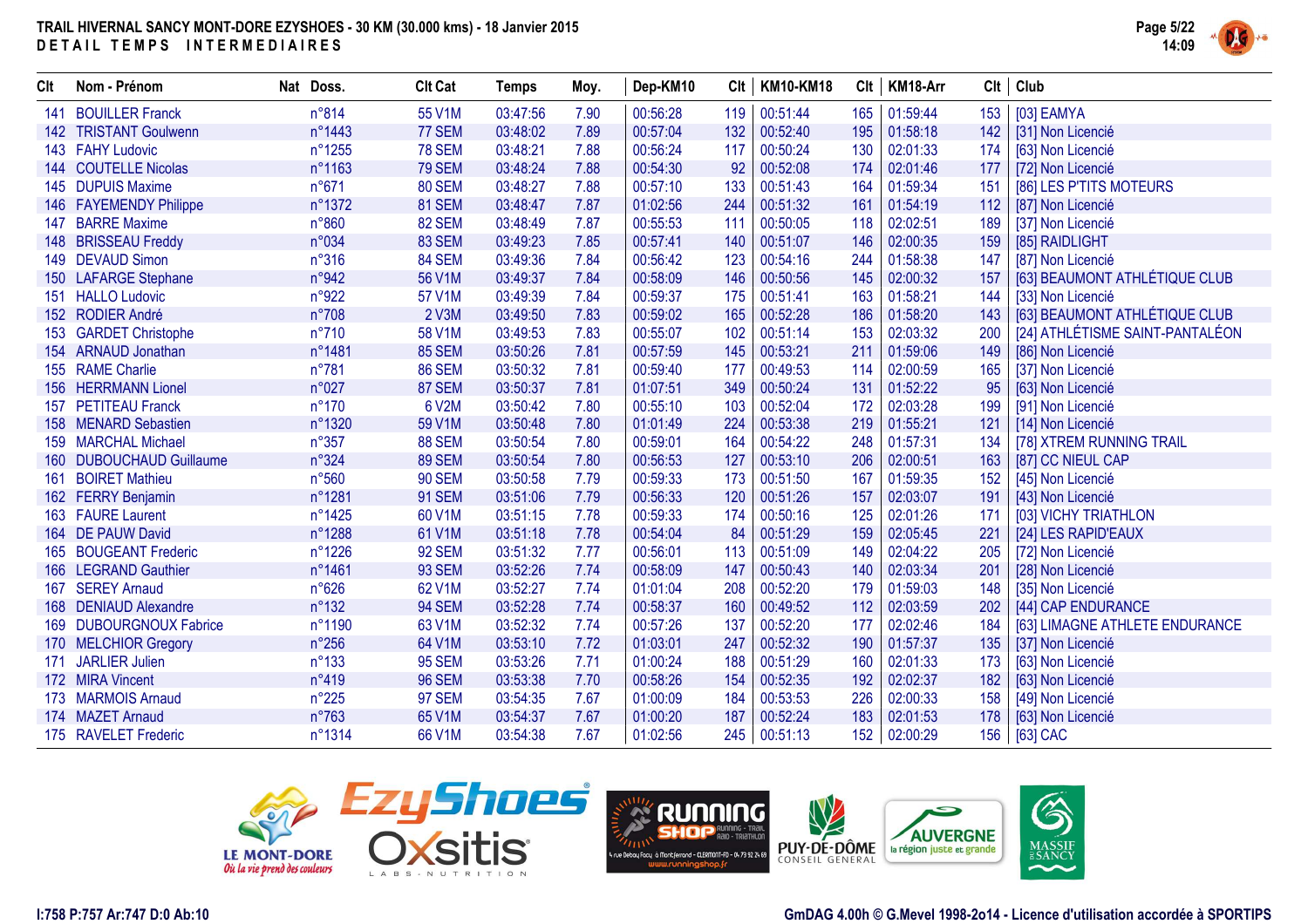

| Clt | Nom - Prénom                    | Nat Doss.      | <b>Clt Cat</b> | Temps    | Moy. | Dep-KM10 | Clt | <b>KM10-KM18</b> | Clt | KM18-Arr | Clt | Club                             |
|-----|---------------------------------|----------------|----------------|----------|------|----------|-----|------------------|-----|----------|-----|----------------------------------|
|     | 176 ROUSSET Jean Paul           | n°925          | <b>7 V2M</b>   | 03:54:43 | 7.67 | 01:02:18 | 228 | 00:53:18         | 209 | 01:59:07 | 150 | [63] PLAUZAT SPORT NATURE        |
|     | 177 LAMOUREUX Fred              | n°1302         | 67 V1M         | 03:54:53 | 7.66 | 00:59:16 | 169 | 00:54:50         | 266 | 02:00:47 | 161 | [79] Non Licencié                |
|     | 178 LAGARDE Benoit              | n°1552         | <b>98 SEM</b>  | 03:54:59 | 7.66 | 00:56:37 | 121 | 00:49:15         | 94  | 02:09:07 | 251 | <b>SYGVARIS SPORT TEAM TRAIL</b> |
|     | 179 NOLAN Rachel                | n°1533         | 4 SEF          | 03:55:11 | 7.65 | 01:01:29 | 215 | 00:52:45         | 200 | 02:00:57 | 164 | [69] TRAIL OUTDOOR 69            |
|     | 180 DESPREZ Jean Marc           | n°1424         | 3 V3M          | 03:55:12 | 7.65 | 00:56:38 | 122 | 00:52:29         | 189 | 02:06:05 | 223 | [03] Non Licencié                |
|     | 181 ETIENNEY Arnaud             | $n^{\circ}740$ | 68 V1M         | 03:55:37 | 7.64 | 00:57:14 | 134 | 00:55:08         | 274 | 02:03:15 | 194 | [58] MORVAN OXYGENE              |
|     | 182 AUBERT Yoni                 | $n^{\circ}211$ | <b>99 SEM</b>  | 03:55:38 | 7.64 | 01:01:40 | 223 | 00:52:49         | 201 | 02:01:09 | 169 | [45] Non Licencié                |
|     | 183 CAMOIN Philippe             | n°1430         | <b>100 SEM</b> | 03:55:39 | 7.64 | 01:00:58 | 204 | 00:52:29         | 188 | 02:02:12 | 180 | [86] LENCLOITRE JC 86            |
|     | 184 REANT Jean Christophe       | n°079          | <b>101 SEM</b> | 03:56:04 | 7.63 | 01:00:30 | 193 | 00:54:34         | 257 | 02:01:00 | 167 | [03] Non Licencié                |
|     | 185 ROUCAU Eric                 | $n^{\circ}744$ | 69 V1M         | 03:56:06 | 7.62 | 01:05:31 | 293 | 00:52:41         | 198 | 01:57:54 | 137 | [03] Non Licencié                |
|     | 186 DUBUY Gerard                | $n^{\circ}674$ | 8 V2M          | 03:56:35 | 7.61 | 01:02:28 | 234 | 00:51:58         | 171 | 02:02:09 | 179 | [37] Non Licencié                |
| 187 | <b>NIN Edgard</b>               | n°1124         | 9 V2M          | 03:56:38 | 7.61 | 00:56:04 | 114 | 00:53:54         | 228 | 02:06:40 | 225 | [63] COURNON A C                 |
|     | 188 CANNAVO Fabien              | $n^{\circ}765$ | <b>70 V1M</b>  | 03:56:38 | 7.61 | 01:01:29 | 214 | 00:50:50         | 142 | 02:04:19 | 204 | [78] Non Licencié                |
|     | 189 PONT Pascal                 | n°1360         | <b>10 V2M</b>  | 03:57:35 | 7.58 | 01:00:27 | 190 | 00:51:51         | 168 | 02:05:17 | 215 | [37] TOURS'N AVENTURE            |
|     | 190 BLIN Didier                 | n°564          | 11 V2M         | 03:58:12 | 7.56 | 01:00:58 | 203 | 00:54:24         | 249 | 02:02:50 | 188 | [37] CULTU RAIDS CONCEPT         |
| 191 | <b>BRIENNE Yann</b>             | n°1553         | <b>102 SEM</b> | 03:58:15 | 7.56 | 01:00:41 | 198 | 00:54:12         | 240 | 02:03:22 | 197 | [36] Non Licencié                |
|     | 192 CHEVALIER Pierre            | n°495          | 4 V3M          | 03:58:15 | 7.56 | 01:00:29 | 191 | 00:54:58         | 268 | 02:02:48 | 185 | [37] TREK TOURS ENDURANCE        |
|     | 193 BOUCHAM Christophe          | n°1217         | 71 V1M         | 03:58:18 | 7.55 | 01:00:20 | 186 | 00:52:41         | 196 | 02:05:17 | 214 | [86] Non Licencié                |
|     | 194 DEMURE Camille              | n°1406         | <b>103 SEM</b> | 03:58:25 | 7.55 | 01:01:32 | 217 | 00:56:15         | 314 | 02:00:38 | 160 | [63] Non Licencié                |
|     | 195 MAUZAT JEAN-PIERRE Jean-Pie | n°1059         | 5 V3M          | 03:58:34 | 7.55 | 01:02:13 | 227 | 00:53:37         | 218 | 02:02:44 | 183 | [15] RUNNING CLUB ARPAJON-15-1   |
|     | 196 LAMADON Ludovic             | n°279          | <b>104 SEM</b> | 03:58:43 | 7.54 | 01:00:48 | 199 | 00:55:05         | 271 | 02:02:50 | 187 | [63] Non Licencié                |
|     | 197 LEVY Karine                 | n°584          | 5 SEF          | 03:58:45 | 7.54 | 01:01:36 | 221 | 00:54:19         | 246 | 02:02:50 | 186 | [91] TEAM TRAIL EXPLORER         |
|     | 198 BESSONNEAU Adrien           | n°579          | <b>105 SEM</b> | 03:58:45 | 7.54 | 01:01:58 | 226 | 00:52:33         | 191 | 02:04:14 | 203 | [49] Non Licencié                |
|     | 199 GIRODON Jacky               | n°929          | <b>72 V1M</b>  | 03:58:53 | 7.54 | 01:06:26 | 313 | 00:53:51         | 224 | 01:58:36 | 146 | [03] Non Licencié                |
|     | 200 BARRE Damien                | n°1207         | 2 ESM          | 03:58:53 | 7.54 | 00:59:21 | 171 | 00:54:43         | 262 | 02:04:49 | 210 | [49] Non Licencié                |
|     | 201 DOISNEAU Sebastien          | $n^{\circ}209$ | <b>73 V1M</b>  | 03:58:57 | 7.53 | 00:56:48 | 125 | 00:54:40         | 258 | 02:07:29 | 235 | [45] ASFAS TRIATHLON             |
|     | 202 BERSON Bruno                | n°012          | <b>106 SEM</b> | 03:59:01 | 7.53 | 01:03:39 | 260 | 00:47:52         | 64  | 02:07:30 | 236 | [37] Non Licencié                |
|     | 203 GUILLET Richard             | n°1441         | <b>107 SEM</b> | 03:59:19 | 7.52 | 00:56:11 | 115 | 00:54:05         | 238 | 02:09:03 | 250 | [37] TREK TOURS ENDURANCE        |
|     | 204 LUCAS Alexandre             | $n^{\circ}525$ | <b>108 SEM</b> | 03:59:29 | 7.52 | 01:00:01 | 181 | 00:51:07         | 147 | 02:08:21 | 248 | [35] Non Licencié                |
|     | 205 RACOUET Anthony             | $n^{\circ}546$ | <b>109 SEM</b> | 03:59:31 | 7.52 | 01:00:02 | 182 | 00:51:24         | 156 | 02:08:05 | 244 | [35] Non Licencié                |
|     | 206 PREVOST Pascal              | n°908          | 74 V1M         | 03:59:31 | 7.52 | 01:03:06 | 249 | 00:53:54         | 229 | 02:02:31 | 181 | [28] Non Licencié                |
| 207 | <b>JOUBAIRE Thomas</b>          | n°1239         | <b>110 SEM</b> | 03:59:32 | 7.51 | 01:03:26 | 254 | 00:52:50         | 202 | 02:03:16 | 195 | [78] Non Licencié                |
|     | 208 GATARD Dominique            | n°1218         | 75 V1M         | 03:59:33 | 7.51 | 00:59:20 | 170 | 00:53:29         | 216 | 02:06:44 | 226 | [86] Non Licencié                |
|     | 209 BEYNEL Florence             | n°827          | <b>1 V1F</b>   | 03:59:41 | 7.51 | 01:03:51 | 264 | 00:54:50         | 265 | 02:01:00 | 166 | [63] BEAUMONT ATHLÉTIQUE CLUB    |
|     | 210 SOULARD Jean Francois       | $n^{\circ}790$ | <b>12 V2M</b>  | 03:59:56 | 7.50 | 00:58:29 | 156 | 00:54:00         | 233 | 02:07:27 |     | 233   [17] ROCHEFORT TRIATHLON   |





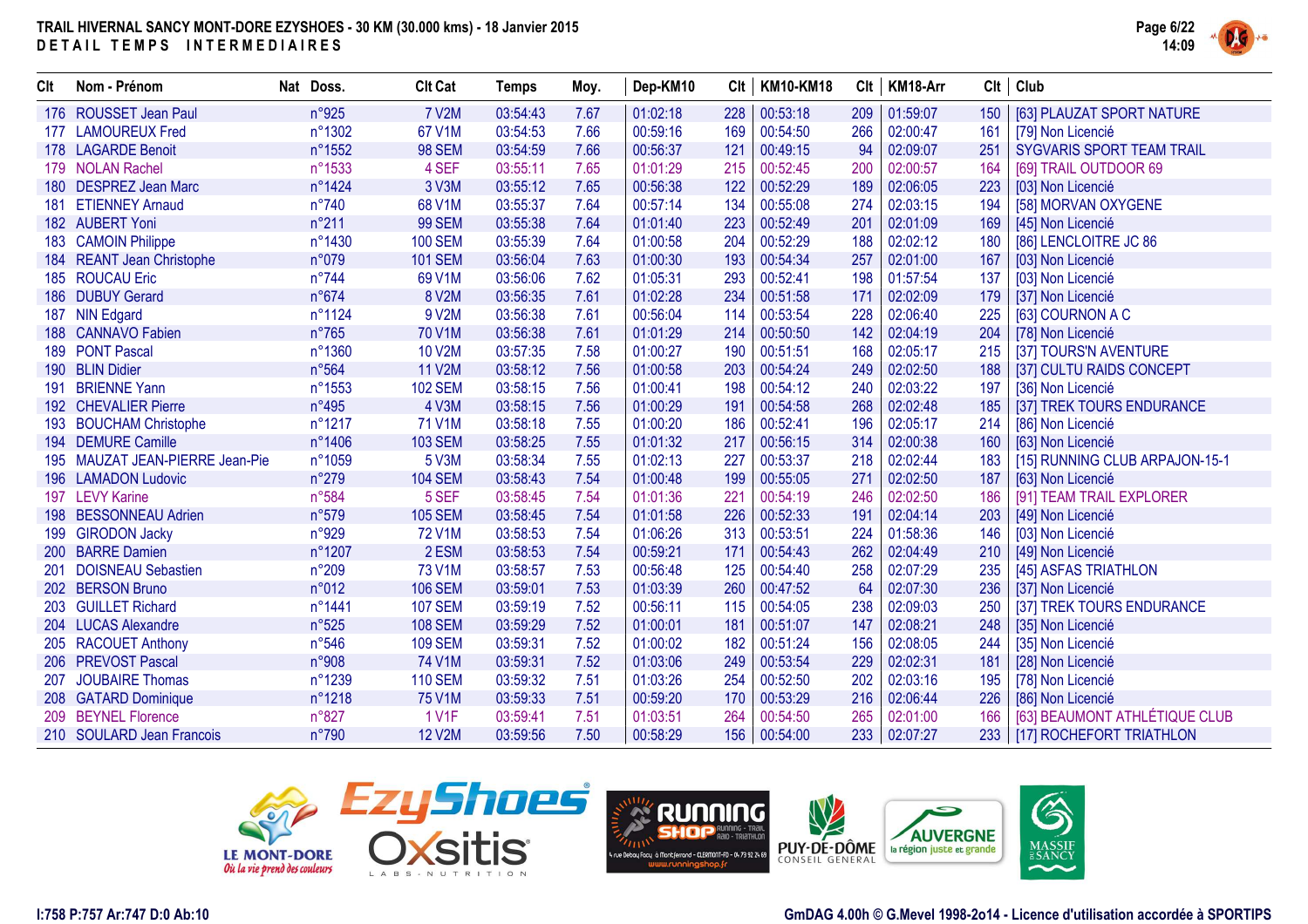

| Clt | Nom - Prénom               | Nat Doss.      | <b>Clt Cat</b> | <b>Temps</b> | Moy. | Dep-KM10 | Clt | <b>KM10-KM18</b> | Clt | KM18-Arr |     | $Clt$ Club                          |
|-----|----------------------------|----------------|----------------|--------------|------|----------|-----|------------------|-----|----------|-----|-------------------------------------|
|     | 211 DELAIR Pierre          | n°1293         | 13 V2M         | 04:00:16     | 7.49 | 00:59:57 | 180 | 00:55:57         | 308 | 02:04:22 | 206 | [87] Non Licencié                   |
|     | 212 LAUNAY Emmanuelle      | n°033          | 6 SEF          | 04:00:16     | 7.49 | 01:03:36 | 258 | 00:55:02         | 270 | 02:01:38 | 175 | [78] VAC ATHLETISME                 |
|     | 213 VENOT Timothee         | $n^{\circ}757$ | <b>111 SEM</b> | 04:01:37     | 7.45 | 01:01:30 | 216 | 00:52:41         | 199 | 02:07:26 | 232 | [24] Non Licencié                   |
|     | 214 DESHAYES Antoine       | n°094          | <b>112 SEM</b> | 04:02:04     | 7.44 | 01:02:21 | 230 | 00:54:18         | 245 | 02:05:25 | 217 | [28] Non Licencié                   |
|     | 215 KOTOV Thierry          | n°887          | <b>14 V2M</b>  | 04:02:13     | 7.43 | 00:53:17 | 69  | 00:49:27         | 100 | 02:19:29 | 355 | [85] Non Licencié                   |
|     | 216 GORSE Florian          | $n^{\circ}337$ | <b>113 SEM</b> | 04:02:22     | 7.43 | 01:07:05 | 326 | 00:53:49         | 222 | 02:01:28 | 172 | [19] Non Licencié                   |
|     | 217 GREJON Olivier         | n°1427         | <b>114 SEM</b> | 04:03:06     | 7.40 | 01:01:11 | 212 | 00:54:03         | 235 | 02:07:52 | 240 | [45] MAUVES ATTITUDE RUNNING _TRAIL |
|     | 218 RICORDEAU Francois     | n°1201         | <b>115 SEM</b> | 04:03:12     | 7.40 | 01:06:33 | 316 | 00:52:12         | 175 | 02:04:27 | 208 | [72] Non Licencié                   |
|     | 219 HENAULT Antoine        | n°1200         | <b>116 SEM</b> | 04:03:15     | 7.40 | 01:06:33 | 315 | 00:52:17         | 176 | 02:04:25 | 207 | [35] Non Licencié                   |
|     | 220 OHREL Philippe         | n°1539         | 76 V1M         | 04:03:22     | 7.40 | 01:07:16 | 331 | 00:55:18         | 282 | 02:00:48 | 162 | <b>US ROISSY ATHLETIC</b>           |
|     | 221 SCHNEIDER Maurin       | n°044          | <b>77 V1M</b>  | 04:03:23     | 7.40 | 01:01:00 | 205 | 00:54:31         | 255 | 02:07:52 | 241 | [49] AS SAINT SYLVAIN D'ANJOU       |
|     | 222 BILLOT Cedric          | n°911          | <b>117 SEM</b> | 04:03:25     | 7.39 | 01:00:27 | 189 | 00:54:42         | 260 | 02:08:16 | 247 | [45] Non Licencié                   |
|     | 223 MELET Richard          | n°634          | <b>118 SEM</b> | 04:03:48     | 7.38 | 01:02:43 | 240 | 00:53:00         | 203 | 02:08:05 | 245 | [45] Non Licencié                   |
|     | 224 MASSON Ronan           | n°813          | <b>119 SEM</b> | 04:03:50     | 7.38 | 01:03:30 | 255 | 00:52:05         | 173 | 02:08:15 | 246 | [45] Non Licencié                   |
|     | 225 CENS Sandrine          | $n^{\circ}422$ | 2 V1F          | 04:03:51     | 7.38 | 01:02:26 | 233 | 00:56:29         | 323 | 02:04:56 | 211 | [91] Non Licencié                   |
|     | 226 CANILLAS Bruno         | n°855          | <b>78 V1M</b>  | 04:03:52     | 7.38 | 01:03:02 | 248 | 00:53:50         | 223 | 02:07:00 | 228 | [41] Non Licencié                   |
| 227 | JAFFEUX Jerome             | n°323          | <b>120 SEM</b> | 04:03:52     | 7.38 | 01:06:37 | 317 | 00:51:55         | 170 | 02:05:20 | 216 | [63] Non Licencié                   |
|     | 228 BERTHOUT David         | n°420          | <b>121 SEM</b> | 04:03:52     | 7.38 | 01:06:38 | 318 | 00:51:46         | 166 | 02:05:28 | 218 | [69] Non Licencié                   |
|     | 229 HOERDT Christophe      | $n^{\circ}268$ | 79 V1M         | 04:03:53     | 7.38 | 01:03:25 | 253 | 00:55:15         | 281 | 02:05:13 | 213 | [45] Non Licencié                   |
|     | 230 VIGNERON Pascal        | n°383          | <b>122 SEM</b> | 04:03:54     | 7.38 | 00:59:10 | 168 | 00:54:40         | 259 | 02:10:04 | 263 | [78] XTREM RUNNING TRAIL            |
| 231 | <b>QUEHEN Florent</b>      | $n^{\circ}157$ | <b>123 SEM</b> | 04:04:16     | 7.37 | 00:59:28 | 172 | 00:52:38         | 193 | 02:12:10 | 285 | [87] TEAM TRIATHLON 87              |
|     | 232 GUERRA Patrick         | n°318          | <b>15 V2M</b>  | 04:04:24     | 7.37 | 01:03:50 | 263 | 00:53:39         | 220 | 02:06:55 | 227 | [45] ASFAS TRIATHLON                |
|     | 233 BRUN Patrick           | $n^{\circ}585$ | 80 V1M         | 04:04:46     | 7.35 | 01:05:53 | 301 | 00:54:04         | 236 | 02:04:49 | 209 | [19] KM19 BRANCEILLES               |
|     | 234 VACA Sébastien         | n°803          | <b>124 SEM</b> | 04:04:57     | 7.35 | 01:01:32 | 219 | 00:55:21         | 284 | 02:08:04 | 243 | [45] Non Licencié                   |
|     | 235 FOSCHIATTI Thibaut     | n°810          | <b>125 SEM</b> | 04:05:33     | 7.33 | 01:03:58 | 265 | 00:56:30         | 324 | 02:05:05 | 212 | [45] Non Licencié                   |
|     | 236 CHEVREAU Jerome        | n°1402         | 81 V1M         | 04:05:36     | 7.33 | 01:02:22 | 231 | 00:54:00         | 232 | 02:09:14 | 252 | [18] ASA DU BERRY                   |
| 237 | <b>BLANCHARD Sebastien</b> | n°399          | 82 V1M         | 04:05:51     | 7.32 | 00:56:43 | 124 | 00:51:23         | 155 | 02:17:45 | 330 | [44] ATHLETIC CLUB PAYS D ANCENIS   |
|     | 238 MARCEL Nicolas         | n°986          | 83 V1M         | 04:05:52     | 7.32 | 01:04:18 | 271 | 00:52:20         | 178 | 02:09:14 | 253 | [43] Non Licencié                   |
|     | 239 FOUTREL Gilles         | n°002          | 84 V1M         | 04:06:26     | 7.30 | 01:06:44 | 320 | 00:58:02         | 364 | 02:01:40 | 176 | [78] Non Licencié                   |
|     | 240 SAINTANDRE Yoann       | n°1451         | <b>126 SEM</b> | 04:06:28     | 7.30 | 01:03:38 | 259 | 00:51:10         | 151 | 02:11:40 | 278 | [45] Non Licencié                   |
|     | 241 SERRA Pascal           | $n^{\circ}724$ | 85 V1M         | 04:06:54     | 7.29 | 01:00:49 | 200 | 00:53:06         | 205 | 02:12:59 | 290 | [63] Non Licencié                   |
|     | 242 JAMIN Eric             | $n^{\circ}105$ | 86 V1M         | 04:06:59     | 7.29 | 00:59:38 | 176 | 00:54:42         | 261 | 02:12:39 | 289 | [49] Non Licencié                   |
|     | 243 CARDINAL Hervé         | n°1438         | <b>127 SEM</b> | 04:07:00     | 7.29 | 01:04:59 | 280 | 00:52:24         | 181 | 02:09:37 | 258 | [78] Non Licencié                   |
|     | 244 BOISSON Yohann         | n°052          | 87 V1M         | 04:07:13     | 7.28 | 00:59:41 | 178 | 00:55:43         | 297 | 02:11:49 | 281 | [49] Non Licencié                   |
|     | 245 ROBERT Gregory         | n°1303         | <b>128 SEM</b> | 04:07:14     | 7.28 | 01:00:39 | 197 | 00:54:27         | 252 | 02:12:08 | 284 | [49] AS ST SYLVAIN                  |





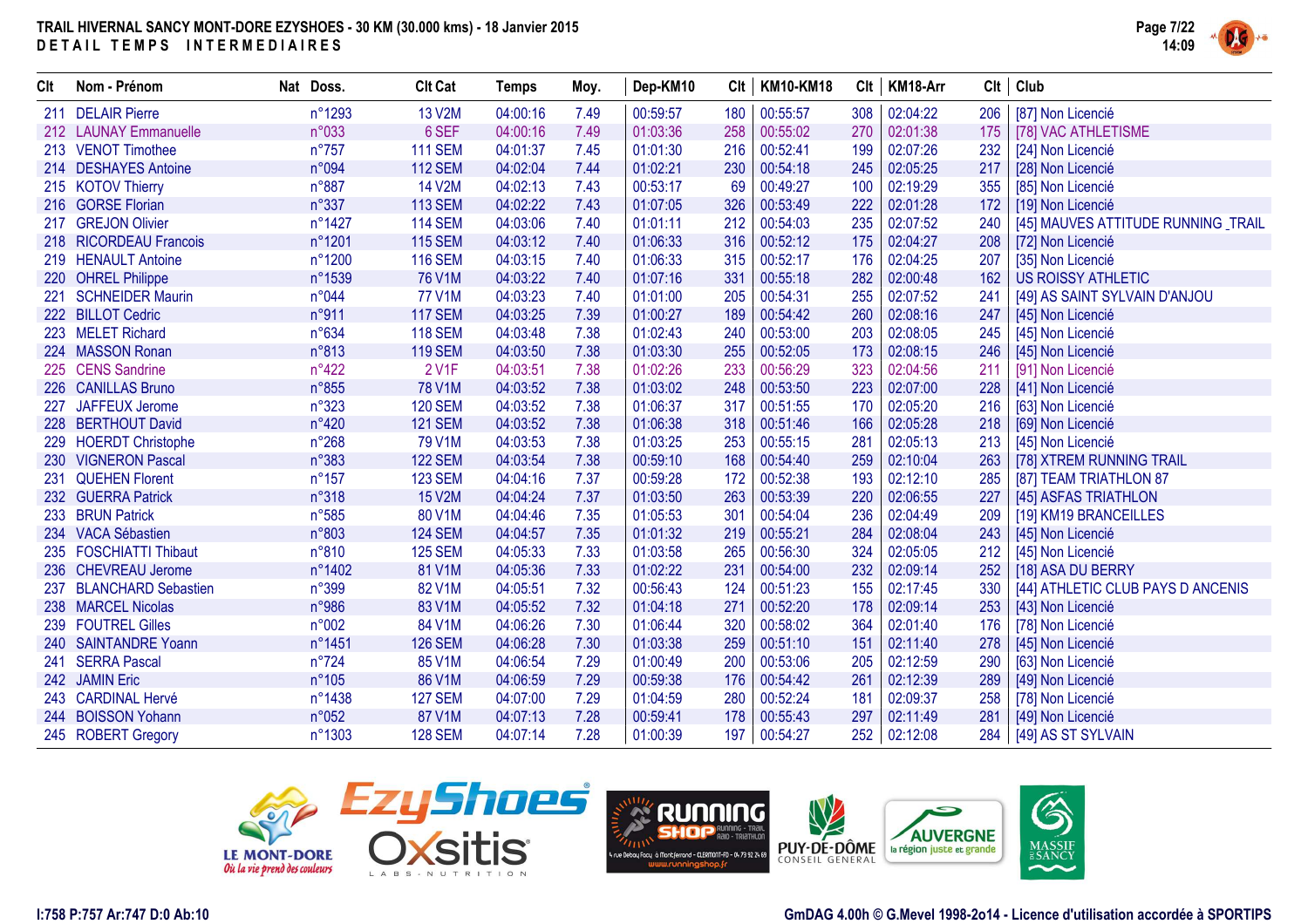

| Clt | Nom - Prénom              | Nat Doss.      | <b>Clt Cat</b> | <b>Temps</b> | Moy. | Dep-KM10 | Clt | <b>KM10-KM18</b> | Clt | KM18-Arr | Clt | Club                        |
|-----|---------------------------|----------------|----------------|--------------|------|----------|-----|------------------|-----|----------|-----|-----------------------------|
|     | 246 CENS Christophe       | n°408          | 88 V1M         | 04:07:19     | 7.28 | 01:01:10 | 211 | 00:54:32         | 256 | 02:11:37 | 277 | [01] Non Licencié           |
|     | 247 POTEZ Adrian          | $n^{\circ}453$ | <b>129 SEM</b> | 04:07:28     | 7.27 | 01:01:32 | 218 | 00:52:28         | 185 | 02:13:28 | 295 | [45] COURIR A ORMES         |
|     | 248 GILARDIN Olivier      | $n^{\circ}252$ | 89 V1M         | 04:07:28     | 7.27 | 01:03:16 | 251 | 00:54:15         | 242 | 02:09:57 | 262 | $[86]$ EPA                  |
|     | 249 LARIVIERE Philippe    | n°793          | <b>16 V2M</b>  | 04:07:34     | 7.27 | 01:03:47 | 261 | 00:53:16         | 208 | 02:10:31 | 268 | [31] Non Licencié           |
|     | 250 LUSSON Cédric         | n°956          | <b>130 SEM</b> | 04:07:49     | 7.26 | 01:03:20 | 252 | 00:54:24         | 250 | 02:10:05 | 264 | [86] Non Licencié           |
| 251 | <b>GIRAULT Edouard</b>    | $n^{\circ}449$ | 90 V1M         | 04:08:08     | 7.25 | 01:08:56 | 371 | 00:55:51         | 303 | 02:03:21 | 196 | [27] CA EZY                 |
|     | 252 ROCHE Mathieu         | n°363          | <b>131 SEM</b> | 04:08:33     | 7.24 | 01:07:31 | 339 | 00:55:26         | 287 | 02:05:36 | 220 | [03] Non Licencié           |
|     | 253 MELLERET Patrick      | n°1411         | 91 V1M         | 04:08:34     | 7.24 | 01:07:31 | 338 | 00:55:27         | 288 | 02:05:36 | 219 | [03] Non Licencié           |
|     | 254 CAILLE Jean-Robert    | n°620          | 92 V1M         | 04:08:39     | 7.24 | 01:04:03 | 266 | 00:53:24         | 214 | 02:11:12 | 272 | [45] OTC45                  |
|     | 255 FRESLON Patrice       | n°1445         | 93 V1M         | 04:08:40     | 7.24 | 01:04:04 | 267 | 00:53:54         | 227 | 02:10:42 | 270 | [47] US MARMANDE ATHLÉTISME |
|     | 256 BEAUCHESNE Laurent    | n°1182         | <b>17 V2M</b>  | 04:08:51     | 7.23 | 01:06:01 | 306 | 00:54:56         | 267 | 02:07:54 | 242 | [86] Non Licencié           |
|     | 257 CHEVALIER Jean Michel | n°1265         | <b>18 V2M</b>  | 04:08:53     | 7.23 | 01:04:06 | 269 | 00:53:27         | 215 | 02:11:20 | 275 | [63] Non Licencié           |
|     | 258 BERTHOMIER Marc       | n°1361         | 19 V2M         | 04:08:54     | 7.23 | 01:04:55 | 279 | 00:56:18         | 318 | 02:07:41 | 239 | [38] Non Licencié           |
|     | 259 BERTHOMIER Bruno      | n°1085         | 94 V1M         | 04:08:55     | 7.23 | 01:04:52 | 278 | 00:56:28         | 322 | 02:07:35 | 237 | [36] Non Licencié           |
|     | 260 CHAUMONT Romuald      | n°1390         | 95 V1M         | 04:08:59     | 7.23 | 01:02:25 | 232 | 00:53:13         | 207 | 02:13:21 | 294 | [63] Non Licencié           |
|     | 261 BOUCHER Pascal        | n°328          | 96 V1M         | 04:09:15     | 7.22 | 01:01:53 | 225 | 00:57:53         | 361 | 02:09:29 | 255 | [45] ASFAS TRIATHLON        |
|     | 262 THEIS Maxime          | n°371          | <b>132 SEM</b> | 04:09:17     | 7.22 | 01:08:13 | 362 | 00:55:09         | 275 | 02:05:55 | 222 | [63] Non Licencié           |
|     | 263 COCHARD Nicolas       | n°612          | <b>133 SEM</b> | 04:09:36     | 7.21 | 01:07:20 | 333 | 00:55:36         | 292 | 02:06:40 | 224 | [45] Non Licencié           |
|     | 264 MARSANDE Pierre-Alain | n°815          | <b>134 SEM</b> | 04:09:40     | 7.21 | 01:08:10 | 358 | 00:54:15         | 243 | 02:07:15 | 230 | [37] Non Licencié           |
|     | 265 COUTELLIER Romain     | $n^{\circ}787$ | <b>135 SEM</b> | 04:09:49     | 7.21 | 01:07:32 | 340 | 00:59:24         | 414 | 02:02:53 | 190 | [45] COURIR A ORMES         |
|     | 266 SKRZYPCZAK Yvan       | n°1400         | <b>136 SEM</b> | 04:09:52     | 7.20 | 01:06:54 | 324 | 00:55:22         | 285 | 02:07:36 | 238 | [63] Non Licencié           |
| 267 | <b>RICHETIN Stephane</b>  | $n^{\circ}372$ | 97 V1M         | 04:09:58     | 7.20 | 01:04:50 | 277 | 00:55:12         | 278 | 02:09:56 | 261 | [28] XTREM RUNNING TRAIL    |
|     | 268 REMY Miguel           | n°010          | 98 V1M         | 04:10:31     | 7.19 | 01:05:22 | 290 | 00:52:41         | 197 | 02:12:28 | 288 | [63] EA AUBUSSON            |
| 269 | <b>JOINT Gwenael</b>      | $n^{\circ}160$ | <b>137 SEM</b> | 04:10:37     | 7.18 | 01:00:57 | 202 | 00:50:47         | 141 | 02:18:53 | 348 | [45] Non Licencié           |
|     | 270 MOTEL Eric            | n°603          | <b>20 V2M</b>  | 04:10:38     | 7.18 | 01:00:30 | 192 | 00:55:55         | 307 | 02:14:13 | 305 | [35] Non Licencié           |
|     | <b>GUIGNARD Jerome</b>    | $n^{\circ}416$ | 99 V1M         | 04:10:41     | 7.18 | 01:02:52 | 243 | 00:55:38         | 295 | 02:12:11 | 286 | [45] Non Licencié           |
|     | 272 PICHOT Patrice        | n°1094         | 100 V1M        | 04:10:56     | 7.17 | 01:06:23 | 311 | 00:54:24         | 251 | 02:10:09 | 265 | [86] LENCLOITRE JC 86       |
|     | 273 HUSSON Gilles         | n°1358         | 101 V1M        | 04:11:09     | 7.17 | 01:07:26 | 336 | 00:56:30         | 325 | 02:07:13 | 229 | [37] TEAM TRAIL TOURAINE    |
|     | 274 DUVALLET Mickaël      | n°876          | <b>138 SEM</b> | 04:11:10     | 7.17 | 01:05:40 | 296 | 00:54:09         | 239 | 02:11:21 | 276 | [37] Non Licencié           |
|     | 275 ULMET Laurent         | n°804          | 21 V2M         | 04:11:23     | 7.16 | 01:03:47 | 262 | 00:54:30         | 254 | 02:13:06 | 291 | [19] Non Licencié           |
|     | 276 BOURBOULON Emmanuel   | n°1131         | 102 V1M        | 04:11:40     | 7.15 | 01:04:06 | 268 | 00:53:53         | 225 | 02:13:41 | 299 | [49] Non Licencié           |
|     | 277 MORISSE Eric          | $n^{\circ}413$ | <b>22 V2M</b>  | 04:12:12     | 7.14 | 01:02:28 | 235 | 00:53:32         | 217 | 02:16:12 | 319 | [58] Non Licencié           |
|     | 278 VAZ Benoit            | n°228          | 103 V1M        | 04:12:17     | 7.13 | 01:04:32 | 272 | 01:00:18         | 432 | 02:07:27 | 234 | [63] Non Licencié           |
|     | 279 RETY Pascal           | n°025          | 104 V1M        | 04:13:21     | 7.11 | 01:11:48 | 421 | 00:58:20         | 379 | 02:03:13 | 193 | [03] Non Licencié           |
|     | 280 JOUVE Pascal          | n°488          | 23 V2M         | 04:13:58     | 7.09 | 01:07:11 | 328 | 00:57:11         | 341 | 02:09:36 | 257 | [63] Non Licencié           |





V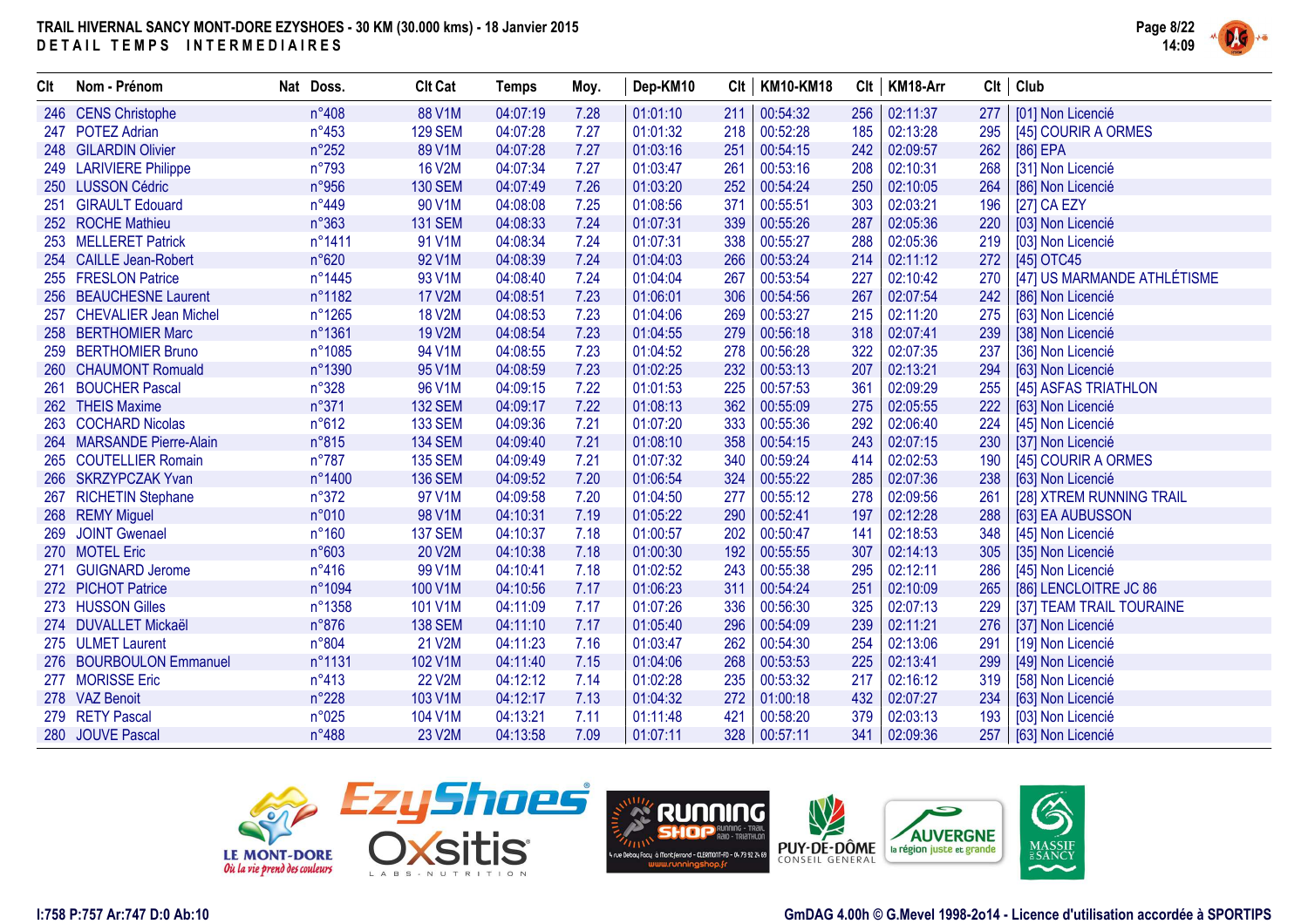

| Clt | Nom - Prénom            | Nat Doss.      | <b>Clt Cat</b> | <b>Temps</b> | Moy. | Dep-KM10 | Clt | <b>KM10-KM18</b> |     | Clt   KM18-Arr | Clt | Club                           |
|-----|-------------------------|----------------|----------------|--------------|------|----------|-----|------------------|-----|----------------|-----|--------------------------------|
| 281 | <b>PIERRE Eric</b>      | n°591          | 24 V2M         | 04:14:06     | 7.08 | 01:06:57 | 325 | 00:57:31         | 349 | 02:09:38       | 259 | [58] Non Licencié              |
|     | 282 GOUJAT Stephane     | n°1231         | 105 V1M        | 04:14:21     | 7.08 | 01:01:02 | 207 | 00:55:52         | 306 | 02:17:27       | 326 | [63] LIMAGNE ATHLETE ENDURANCE |
|     | 283 GAFFET Eric         | n°1306         | 106 V1M        | 04:14:31     | 7.07 | 01:05:19 | 287 | 00:55:37         | 293 | 02:13:35       | 297 | $[19]$ A S P                   |
|     | 284 PESTOURIE Eric      | n°1222         | 107 V1M        | 04:14:34     | 7.07 | 01:05:22 | 289 | 00:55:37         | 294 | 02:13:35       | 298 | $[24]$ ASP                     |
|     | 285 MAGNIER Quentin     | n°1164         | <b>139 SEM</b> | 04:14:43     | 7.07 | 01:14:38 | 489 | 00:56:54         | 330 | 02:03:11       | 192 | [33] Non Licencié              |
|     | 286 GIRAUD Xavier       | n°1167         | <b>140 SEM</b> | 04:14:53     | 7.06 | 01:00:06 | 183 | 00:53:19         | 210 | 02:21:28       | 379 | [86] Non Licencié              |
|     | 287 PROVOST Julien      | n°109          | <b>141 SEM</b> | 04:14:56     | 7.06 | 01:00:09 | 185 | 00:53:48         | 221 | 02:20:59       | 374 | [86] Non Licencié              |
|     | 288 BOUILLY Jeremy      | n°092          | <b>142 SEM</b> | 04:14:57     | 7.06 | 01:02:21 | 229 | 00:54:48         | 263 | 02:17:48       | 331 | [93] Non Licencié              |
|     | 289 COUDRE Leila        | $n^{\circ}130$ | 3 V1F          | 04:14:57     | 7.06 | 01:05:02 | 282 | 00:58:13         | 371 | 02:11:42       | 280 | [35] US LIFFRE                 |
|     | 290 NEVEUX Pascal       | n°298          | 25 V2M         | 04:14:57     | 7.06 | 01:05:02 | 283 | 00:58:14         | 374 | 02:11:41       | 279 | [35] Non Licencié              |
| 291 | LE BOBINNEC Elwis       | n°1505         | 108 V1M        | 04:15:28     | 7.05 | 01:02:48 | 241 | 00:55:47         | 300 | 02:16:53       | 322 | [63] Non Licencié              |
|     | 292 CHAVANA Laurent     | n°1404         | 109 V1M        | 04:15:35     | 7.04 | 01:04:41 | 275 | 00:54:48         | 264 | 02:16:06       | 318 | [43] Non Licencié              |
|     | 293 WATINE Remi         | n°822          | <b>143 SEM</b> | 04:15:38     | 7.04 | 01:03:07 | 250 | 00:55:22         | 286 | 02:17:09       | 323 | [58] Non Licencié              |
|     | 294 RUET Michel         | n°1330         | <b>26 V2M</b>  | 04:15:54     | 7.03 | 01:07:23 | 335 | 00:58:55         | 396 | 02:09:36       | 256 | [45] ASFAS TRIATHLON           |
|     | 295 CHOULEYSKO Melissa  | n°734          | 7 SEF          | 04:16:03     | 7.03 | 01:08:45 | 366 | 00:55:15         | 280 | 02:12:03       | 283 | [45] Non Licencié              |
|     | 296 MONCEAU David       | n°1376         | <b>144 SEM</b> | 04:16:04     | 7.03 | 01:07:58 | 353 | 00:55:47         | 301 | 02:12:19       | 287 | [45] Non Licencié              |
| 297 | <b>LEVANNIER Loic</b>   | $n^{\circ}465$ | <b>145 SEM</b> | 04:16:14     | 7.03 | 01:01:05 | 209 | 00:52:40         | 194 | 02:22:29       | 393 | [92] Non Licencié              |
|     | 298 MOREL Jean-Charles  | n°732          | <b>27 V2M</b>  | 04:16:18     | 7.02 | 01:01:37 | 222 | 00:55:58         | 309 | 02:18:43       | 343 | [63] Non Licencié              |
|     | 299 MARZIOU Guillaume   | $n^{\circ}410$ | <b>146 SEM</b> | 04:16:42     | 7.01 | 01:00:32 | 194 | 00:50:35         | 136 | 02:25:35       | 426 | [28] Non Licencié              |
|     | 300 BEAU Frederic       | n°1080         | 110 V1M        | 04:17:00     | 7.00 | 01:11:35 | 412 | 00:55:07         | 272 | 02:10:18       | 267 | [86] LENCLOITRE JC 86          |
| 301 | <b>RASKIN Cyrille</b>   | n°1198         | <b>147 SEM</b> | 04:17:22     | 6.99 | 01:03:35 | 257 | 00:53:55         | 230 | 02:19:52       | 366 | [28] Non Licencié              |
|     | 302 SAMMUT Philippe     | n°1061         | <b>148 SEM</b> | 04:17:35     | 6.99 | 01:06:24 | 312 | 00:54:21         | 247 | 02:16:50       | 321 | [86] LENCLOITRE JC 86          |
|     | 303 BOUVAREL Christophe | n°1329         | 111 V1M        | 04:17:36     | 6.99 | 01:09:27 | 386 | 00:57:10         | 340 | 02:10:59       | 271 | [37] Non Licencié              |
|     | 304 DECHAMPS Marc       | n°977          | 112 V1M        | 04:17:38     | 6.99 | 01:07:59 | 354 | 00:55:12         | 277 | 02:14:27       | 308 | [45] Non Licencié              |
|     | 305 LE TIEC Sébastien   | n°1192         | <b>149 SEM</b> | 04:17:41     | 6.99 | 01:11:31 | 409 | 00:55:30         | 290 | 02:10:40       | 269 | [91] Non Licencié              |
|     | 306 BRULE Vincent       | n°516          | <b>28 V2M</b>  | 04:17:41     | 6.99 | 01:06:23 | 310 | 00:56:04         | 310 | 02:15:14       | 310 | [37] TREK TOURS ENDURANCE      |
| 307 | <b>CHUPEAU Laurent</b>  | n°1338         | <b>150 SEM</b> | 04:18:13     | 6.97 | 01:05:37 | 295 | 00:55:12         | 276 | 02:17:24       | 325 | [79] Non Licencié              |
|     | 308 CARRATALA Fabian    | n°1046         | 113 V1M        | 04:18:13     | 6.97 | 01:05:37 | 294 | 00:53:56         | 231 | 02:18:40       | 342 | [79] Non Licencié              |
|     | 309 SUAU Francois       | n°1410         | 29 V2M         | 04:18:14     | 6.97 | 01:10:56 | 401 | 00:57:08         | 338 | 02:10:10       | 266 | [63] Non Licencié              |
|     | 310 MICHELIER Sylviane  | n°760          | 4 V1F          | 04:18:50     | 6.95 | 01:05:49 | 299 | 00:57:40         | 354 | 02:15:21       | 311 | [34] ST GÉLY ATHLÉTISME        |
|     | 311 GUICHARD Stephane   | $n^{\circ}344$ | <b>151 SEM</b> | 04:18:53     | 6.95 | 01:03:31 | 256 | 00:56:32         | 326 | 02:18:50       | 347 | [78] XTREM RUNNING TRAIL       |
|     | 312 RETAILLEAU Jordan   | n°875          | <b>152 SEM</b> | 04:19:24     | 6.94 | 01:07:35 | 341 | 00:58:40         | 384 | 02:13:09       | 292 | [86] Non Licencié              |
|     | 313 CADEAU Eric         | n°928          | 114 V1M        | 04:19:37     | 6.93 | 01:07:28 | 337 | 00:57:23         | 345 | 02:14:46       | 309 | [36] LB CHATEAUROUX            |
|     | 314 MASSOT Fabien       | $n^{\circ}764$ | 115 V1M        | 04:19:47     | 6.93 | 01:01:34 | 220 | 00:56:07         | 312 | 02:22:06       | 387 | [63] Non Licencié              |
|     | 315 PETIT Sylvain       | n°1111         | <b>153 SEM</b> | 04:19:49     | 6.93 | 01:04:59 | 281 | 00:55:38         | 296 | 02:19:12       | 354 | [69] TOURS'N AVENTURE          |





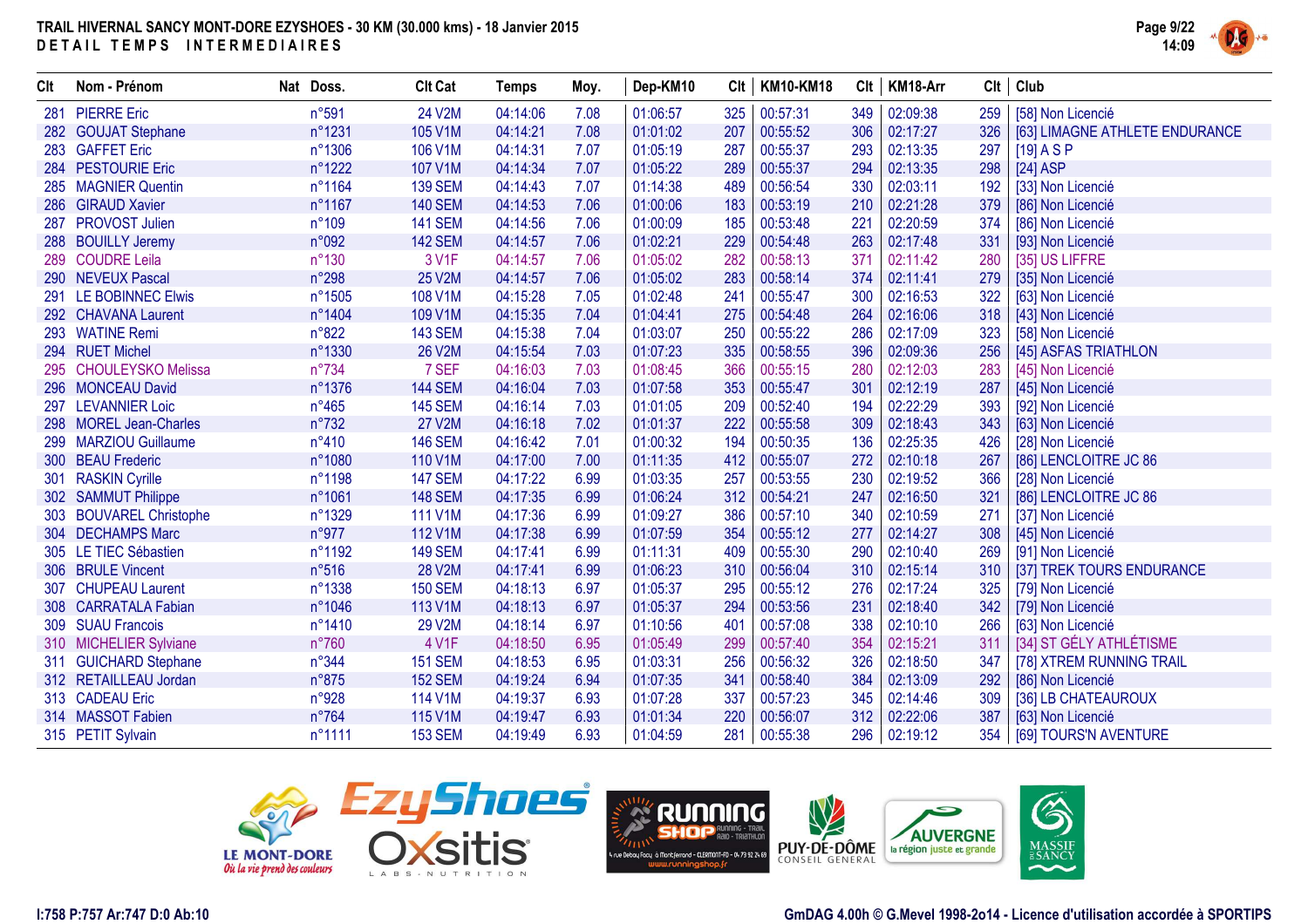

| Clt | Nom - Prénom                | Nat Doss.      | <b>Clt Cat</b>     | <b>Temps</b> | Moy. | Dep-KM10 | Clt | <b>KM10-KM18</b> | Clt | KM18-Arr | Clt | Club                            |
|-----|-----------------------------|----------------|--------------------|--------------|------|----------|-----|------------------|-----|----------|-----|---------------------------------|
|     | 316 LESTRA Jesye            | n°1569         | 5 V1F              | 04:20:00     | 6.92 | 01:12:38 | 446 | 00:57:28         | 346 | 02:09:54 | 260 | <b>EZYSHOES</b>                 |
|     | 317 CHAPUT Patrik           | n°1297         | 30 V2M             | 04:20:07     | 6.92 | 00:59:06 | 166 | 00:54:28         | 253 | 02:26:33 | 436 | [63] AS ROMAGNAT                |
|     | 318 DENECHAUT Antoine       | n°1030         | <b>154 SEM</b>     | 04:20:07     | 6.92 | 01:12:00 | 427 | 00:56:15         | 315 | 02:11:52 | 282 | [49] Non Licencié               |
| 319 | <b>JACOTTIN Rodolphe</b>    | n°183          | 116 V1M            | 04:20:08     | 6.92 | 01:07:59 | 355 | 00:57:42         | 355 | 02:14:27 | 307 | [78] AS BAZAINVILLE             |
|     | 320 GODET Yann              | n°578          | 117 V1M            | 04:20:11     | 6.92 | 01:11:57 | 425 | 00:58:47         | 394 | 02:09:27 | 254 | [44] Non Licencié               |
| 321 | <b>LE GALL Lionel</b>       | n°1051         | 118 V1M            | 04:20:15     | 6.92 | 01:08:12 | 360 | 00:58:14         | 373 | 02:13:49 | 302 | [37] RSSC ATHLÉ                 |
|     | 322 GEFFARD Thierry         | n°809          | 31 V2M             | 04:20:18     | 6.92 | 01:11:45 | 419 | 01:00:00         | 422 | 02:08:33 | 249 | [49] ENTENTE SEVRE              |
|     | 323 BILLET Cyril            | n°1257         | 119 V1M            | 04:20:22     | 6.91 | 01:00:38 | 195 | 00:53:06         | 204 | 02:26:38 | 439 | [63] Non Licencié               |
|     | 324 CHASLES Victoria        | n°389          | 1 ESF              | 04:20:28     | 6.91 | 01:05:53 | 302 | 00:58:47         | 392 | 02:15:48 | 315 | [37] TREK TOURS ENDURANCE       |
| 325 | <b>PORRET Philippe</b>      | n°181          | 120 V1M            | 04:20:37     | 6.91 | 01:08:48 | 370 | 00:55:50         | 302 | 02:15:59 | 317 | [45] ORLÉANS TRIATHLON CLUB     |
|     | 326 JARRY Gilles            | n°1263         | <b>155 SEM</b>     | 04:20:40     | 6.91 | 01:07:44 | 344 | 00:59:15         | 409 | 02:13:41 | 300 | [53] Non Licencié               |
| 327 | <b>LABETOULE Vincent</b>    | n°1275         | <b>156 SEM</b>     | 04:20:41     | 6.91 | 01:07:44 | 345 | 00:59:14         | 408 | 02:13:43 | 301 | [74] Non Licencié               |
|     | 328 LESAGE Pierre           | n°1470         | <b>157 SEM</b>     | 04:20:44     | 6.90 | 01:27:12 | 704 | 00:52:24         | 182 | 02:01:08 | 168 | [28] Non Licencié               |
|     | 329 QUARRÉ Julien           | $n^{\circ}777$ | <b>158 SEM</b>     | 04:20:44     | 6.90 | 01:02:32 | 238 | 00:57:20         | 344 | 02:20:52 | 373 | [72] Non Licencié               |
|     | 330 BOUCHET Yoann           | n°1419         | <b>159 SEM</b>     | 04:21:13     | 6.89 | 01:05:04 | 284 | 00:53:24         | 213 | 02:22:45 | 398 | [03] CLSG CROSS-TRAIL           |
| 331 | <b>RICHETIN Sophie</b>      | n°374          | <b>6 V1F</b>       | 04:21:26     | 6.89 | 01:04:06 | 270 | 00:55:51         | 305 | 02:21:29 | 381 | [28] XTREM RUNNING TRAIL        |
|     | 332 DEMERENS Laurent        | n°1158         | 121 V1M            | 04:21:28     | 6.88 | 01:06:38 | 319 | 00:55:07         | 273 | 02:19:43 | 362 | [33] US TALENCE                 |
| 333 | <b>CHIAMA Sophie</b>        | n°1233         | 1 V <sub>2</sub> F | 04:21:50     | 6.87 | 01:09:24 | 385 | 00:58:19         | 378 | 02:14:07 | 304 | [37] RÉVEIL SAINT CYR SUR LOIRE |
|     | 334 GUEGAN Julien           | n°390          | <b>160 SEM</b>     | 04:21:52     | 6.87 | 01:00:38 | 196 | 00:59:06         | 403 | 02:22:08 | 388 | [37] TREK TOURS ENDURANCE       |
| 335 | <b>RABAGLIA Laurent</b>     | n°009          | 122 V1M            | 04:22:06     | 6.87 | 01:12:05 | 431 | 00:58:42         | 387 | 02:11:19 | 274 | [44] CAP ENDURANCE              |
|     | 336 RICHET Gerald           | n°1379         | <b>161 SEM</b>     | 04:22:14     | 6.86 | 01:05:04 | 285 | 00:57:09         | 339 | 02:20:01 | 367 | [03] Non Licencié               |
| 337 | <b>JALABER Pierrig</b>      | n°1391         | <b>162 SEM</b>     | 04:22:27     | 6.86 | 01:12:46 | 449 | 00:55:51         | 304 | 02:13:50 | 303 | [49] Non Licencié               |
|     | 338 PARCA Paule             | n°1108         | 8 SEF              | 04:22:29     | 6.86 | 01:06:53 | 322 | 00:57:53         | 362 | 02:17:43 | 329 | [86] LENCLOITRE JC 86           |
|     | 339 BACHEROT Marc           | n°1154         | 123 V1M            | 04:22:32     | 6.86 | 01:09:01 | 374 | 00:55:36         | 291 | 02:17:55 | 333 | [45] Non Licencié               |
|     | 340 GARRIDO Jean-Baptiste   | $n^{\circ}462$ | 124 V1M            | 04:22:34     | 6.86 | 01:07:16 | 330 | 00:57:37         | 351 | 02:17:41 | 327 | [63] Non Licencié               |
| 341 | <b>CAVARD Stephane</b>      | n°609          | 125 V1M            | 04:22:51     | 6.85 | 01:07:50 | 348 | 00:56:27         | 320 | 02:18:34 | 341 | [63] Non Licencié               |
|     | 342 CHAPPUIS Louis          | n°769          | <b>163 SEM</b>     | 04:23:02     | 6.84 | 01:02:30 | 236 | 00:56:04         | 311 | 02:24:28 | 415 | [63] Non Licencié               |
|     | 343 GILLAIZEAU-TETARD Brice | $n^{\circ}138$ | 126 V1M            | 04:23:03     | 6.84 | 01:05:44 | 298 | 00:58:45         | 391 | 02:18:34 | 340 | [45] A.S.F.A.S TRIATHLON        |
|     | 344 BACHELET Julien         | n°1287         | <b>164 SEM</b>     | 04:23:06     | 6.84 | 01:07:19 | 332 | 00:57:04         | 334 | 02:18:43 | 344 | [94] Non Licencié               |
|     | 345 ABEL Olivier            | n°565          | 127 V1M            | 04:23:15     | 6.84 | 01:07:22 | 334 | 00:56:16         | 317 | 02:19:37 | 358 | [45] Non Licencié               |
|     | 346 AUCUIT Stephanie        | n°1478         | <b>7 V1F</b>       | 04:23:25     | 6.83 | 01:13:48 | 471 | 00:58:24         | 381 | 02:11:13 | 273 | [15] Non Licencié               |
| 347 | <b>BODIN Jean-Baptiste</b>  | n°373          | <b>165 SEM</b>     | 04:23:58     | 6.82 | 01:13:11 | 458 | 00:56:23         | 319 | 02:14:24 | 306 | [45] ETOILE BALGENTIENNE        |
|     | 348 BASQUE Mikael           | n°395          | 128 V1M            | 04:24:28     | 6.81 | 01:09:01 | 375 | 00:55:19         | 283 | 02:20:08 | 369 | [87] Non Licencié               |
| 349 | <b>BREVELET Christophe</b>  | n°539          | 129 V1M            | 04:24:38     | 6.80 | 01:13:01 | 453 | 00:55:45         | 298 | 02:15:52 | 316 | [49] SLEE                       |
|     | 350 COMMIN Sebastien        | n°387          | 130 V1M            | 04:24:45     | 6.80 | 01:06:54 | 323 | 00:58:43         | 389 | 02:19:08 |     | 353   [86] Non Licencié         |





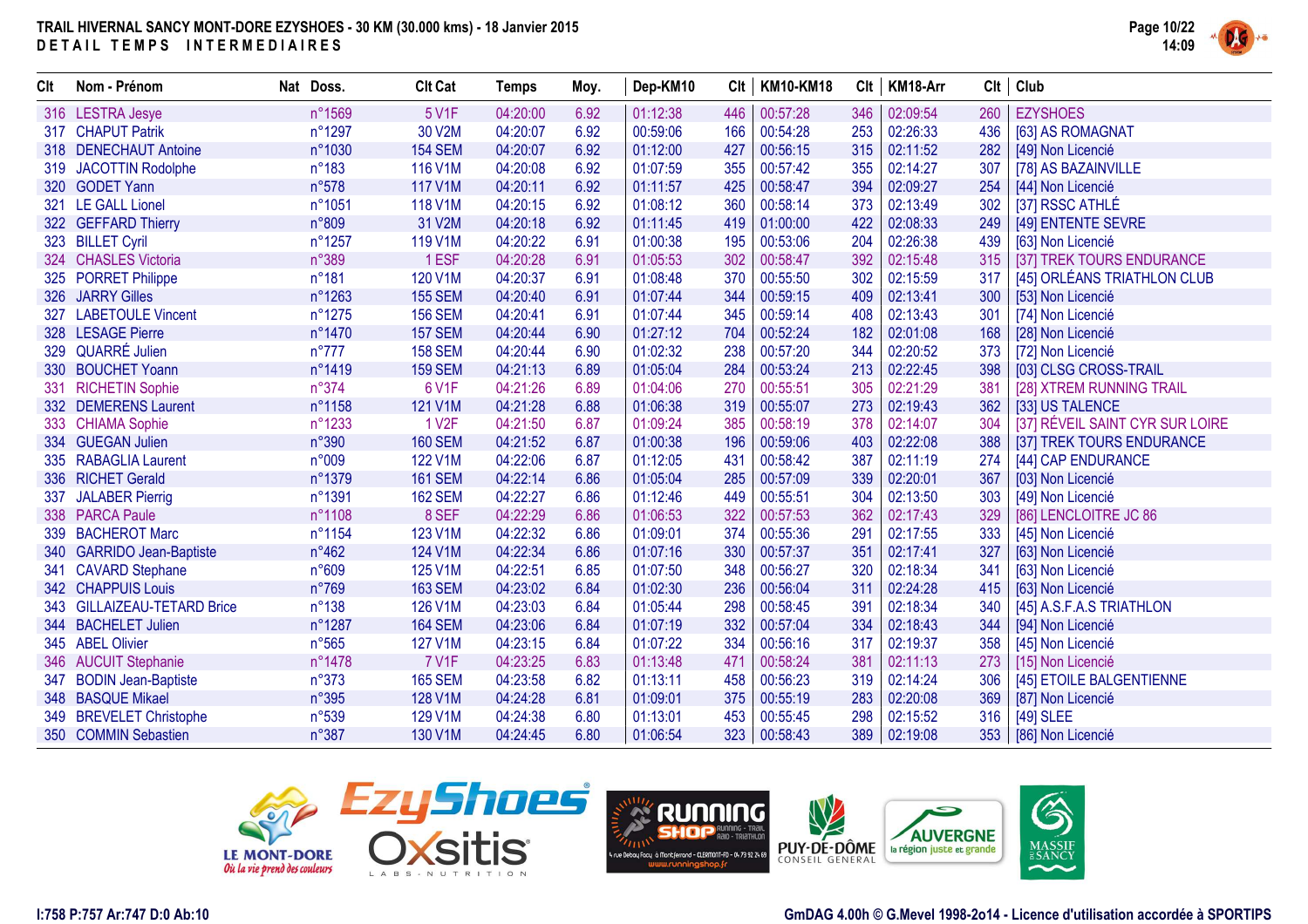

| Clt | Nom - Prénom                 | Nat Doss.      | <b>Clt Cat</b> | <b>Temps</b> | Moy. | Dep-KM10 | Clt | <b>KM10-KM18</b> |     | $Clt$   KM18-Arr | Clt | Club                          |
|-----|------------------------------|----------------|----------------|--------------|------|----------|-----|------------------|-----|------------------|-----|-------------------------------|
| 351 | <b>ALBESA Bruno</b>          | n°288          | 32 V2M         | 04:24:53     | 6.80 | 01:11:28 | 407 | 00:57:50         | 359 | 02:15:35         | 312 | [78] XTREM RUNNING TRAIL      |
|     | 352 AFFOUARD Philippe        | $n^{\circ}676$ | 33 V2M         | 04:24:55     | 6.79 | 01:05:50 | 300 | 00:56:28         | 321 | 02:22:37         | 394 | [91] YERRES A.C               |
|     | 353 GUILLAUME Francis        | n°914          | 34 V2M         | 04:24:55     | 6.79 | 01:07:52 | 350 | 00:55:47         | 299 | 02:21:16         | 376 | [28] ACLAM                    |
|     | 354 CALDIER Olivier          | n°349          | 131 V1M        | 04:24:59     | 6.79 | 01:23:32 | 643 | 00:54:05         | 237 | 02:07:22         | 231 | [78] Non Licencié             |
|     | 355 FLORET Remi              | n°660          | <b>166 SEM</b> | 04:25:46     | 6.77 | 01:08:13 | 361 | 00:55:14         | 279 | 02:22:19         | 391 | [63] Non Licencié             |
|     | 356 HENAULT Laurent          | n°931          | 35 V2M         | 04:25:55     | 6.77 | 01:07:10 | 327 | 00:55:28         | 289 | 02:23:17         | 405 | [28] LMPTTA                   |
| 357 | <b>MENAGER Dominique</b>     | n°015          | 132 V1M        | 04:26:02     | 6.77 | 01:13:11 | 459 | 00:48:10         | -71 | 02:24:41         | 419 | [49] Non Licencié             |
|     | 358 TESSIER Romain           | n°515          | <b>167 SEM</b> | 04:26:23     | 6.76 | 01:12:16 | 437 | 00:56:15         | 316 | 02:17:52         | 332 | [37] Non Licencié             |
| 359 | <b>ROUTHIER Jerome</b>       | n°284          | <b>168 SEM</b> | 04:26:27     | 6.76 | 01:11:13 | 405 | 00:57:06         | 337 | 02:18:08         | 335 | [63] Non Licencié             |
|     | 360 PEAUGER David            | n°361          | <b>169 SEM</b> | 04:26:28     | 6.76 | 01:11:13 | 404 | 00:57:05         | 336 | 02:18:10         | 336 | [19] Non Licencié             |
| 361 | <b>GIRAUD Sebastien</b>      | n°087          | <b>170 SEM</b> | 04:27:03     | 6.74 | 01:09:21 | 383 | 01:00:27         | 436 | 02:17:15         | 324 | [86] Non Licencié             |
|     | 362 FERRASSE Joel            | n°849          | 36 V2M         | 04:27:08     | 6.74 | 01:09:11 | 380 | 00:59:49         | 418 | 02:18:08         | 334 | [63] COURIR A PONT DU CHATEAU |
|     | 363 VERBIEST Vincent         | n°195          | <b>171 SEM</b> | 04:27:11     | 6.74 | 01:05:43 | 297 | 00:58:10         | 369 | 02:23:18         | 407 | [33] Non Licencié             |
|     | 364 DORATO Margarita         | n°1339         | <b>8 V1F</b>   | 04:27:20     | 6.73 | 01:06:48 | 321 | 00:57:49         | 357 | 02:22:43         | 397 | [63] Non Licencié             |
|     | 365 TOUZET Mickael           | n°1029         | <b>172 SEM</b> | 04:27:28     | 6.73 | 01:05:05 | 286 | 00:58:49         | 395 | 02:23:34         | 408 | [63] Non Licencié             |
|     | 366 LELIEVRE Laurent         | n°1048         | 133 V1M        | 04:27:31     | 6.73 | 01:10:05 | 391 | 00:59:09         | 404 | 02:18:17         | 339 | [41] Non Licencié             |
| 367 | <b>BOROT Jean Marc</b>       | n°630          | 134 V1M        | 04:27:37     | 6.73 | 01:07:36 | 342 | 00:58:14         | 372 | 02:21:47         | 385 | [45] Non Licencié             |
|     | 368 FAVRESSE Gael            | n°1146         | 135 V1M        | 04:27:48     | 6.72 | 01:16:21 | 528 | 00:58:06         | 367 | 02:13:21         | 293 | [33] OXSITIS                  |
|     | 369 GOBY Fabien              | n°1011         | <b>173 SEM</b> | 04:27:56     | 6.72 | 01:09:20 | 382 | 00:59:06         | 402 | 02:19:30         | 356 | [63] PLAUZAT SPORT NATURE     |
|     | 370 BATIFOULIER Séverine     | n°1012         | 9 V1F          | 04:27:57     | 6.72 | 01:09:22 | 384 | 00:59:03         | 400 | 02:19:32         | 357 | [63] PLAUZAT SPORT NATURE     |
| 371 | <b>PEYMAUD Joel</b>          | n°1474         | 136 V1M        | 04:27:58     | 6.72 | 01:12:25 | 440 | 00:56:37         | 328 | 02:18:56         | 350 | [63] Non Licencié             |
|     | 372 ROBERT Fabrice           | n°1016         | 37 V2M         | 04:28:10     | 6.71 | 01:10:29 | 393 | 00:58:03         | 366 | 02:19:38         | 359 | [37] Non Licencié             |
|     | 373 MARCHAND Jerome          | n°1221         | 137 V1M        | 04:28:18     | 6.71 | 01:11:35 | 414 | 00:57:54         | 363 | 02:18:49         | 346 | [63] Non Licencié             |
|     | 374 BONNET Benoit            | n°1072         | <b>174 SEM</b> | 04:28:19     | 6.71 | 01:12:15 | 436 | 00:56:14         | 313 | 02:19:50         | 365 | [18] ASA DU BERRY             |
|     | 375 VARLET Christian         | n°921          | 38 V2M         | 04:28:24     | 6.71 | 01:08:56 | 373 | 01:00:34         | 441 | 02:18:54         | 349 | [36] LB CHATEAUROUX           |
|     | 376 DE RAUCOURT Henri        | n°434          | 138 V1M        | 04:28:25     | 6.71 | 01:08:38 | 364 | 00:58:41         | 385 | 02:21:06         | 375 | [92] Non Licencié             |
|     | 377 SALVANT Gerard           | n°502          | 39 V2M         | 04:28:33     | 6.70 | 01:06:26 | 314 | 00:58:18         | 377 | 02:23:49         | 410 | [19] Non Licencié             |
|     | 378 DUFAUR-JOURDAN Alexandre | $n^{\circ}117$ | <b>175 SEM</b> | 04:28:46     | 6.70 | 01:08:12 | 359 | 01:00:54         | 452 | 02:19:40         | 360 | [46] Non Licencié             |
|     | 379 HINGANT Yvan             | n°799          | 139 V1M        | 04:29:01     | 6.69 | 01:11:35 | 413 | 00:59:13         | 407 | 02:18:13         | 337 | [44] CAP ENDURANCE            |
| 380 | <b>RADIGOIS Gaetan</b>       | $n^{\circ}457$ | <b>176 SEM</b> | 04:29:06     | 6.69 | 01:11:51 | 423 | 00:58:59         | 398 | 02:18:16         | 338 | [44] Non Licencié             |
| 381 | <b>DESOUCHES David</b>       | $n^{\circ}678$ | 140 V1M        | 04:29:09     | 6.69 | 01:09:05 | 377 | 00:58:37         | 382 | 02:21:27         | 378 | [92] Non Licencié             |
|     | 382 LEYNAUD Ludovic          | n°1512         | 141 V1M        | 04:30:03     | 6.67 | 01:12:30 | 444 | 00:57:28         | 347 | 02:20:05         | 368 | [69] TRAIL OUTDOOR 69         |
|     | 383 GASCHET Jean Michel      | n°1036         | 142 V1M        | 04:30:05     | 6.66 | 01:04:33 | 273 | 01:00:52         | 450 | 02:24:40         | 418 | [37] TOURS'N AVENTURE         |
|     | 384 LAVAUD Patrick           | n°851          | 40 V2M         | 04:30:21     | 6.66 | 01:06:00 | 304 | 00:59:22         | 411 | 02:24:59         | 423 | [86] Non Licencié             |
|     | 385 SOULARD Fred             | $n^{\circ}226$ | 143 V1M        | 04:30:22     | 6.66 | 01:05:24 | 292 | 00:58:55         | 397 | 02:26:03         | 430 | [86] EPA                      |





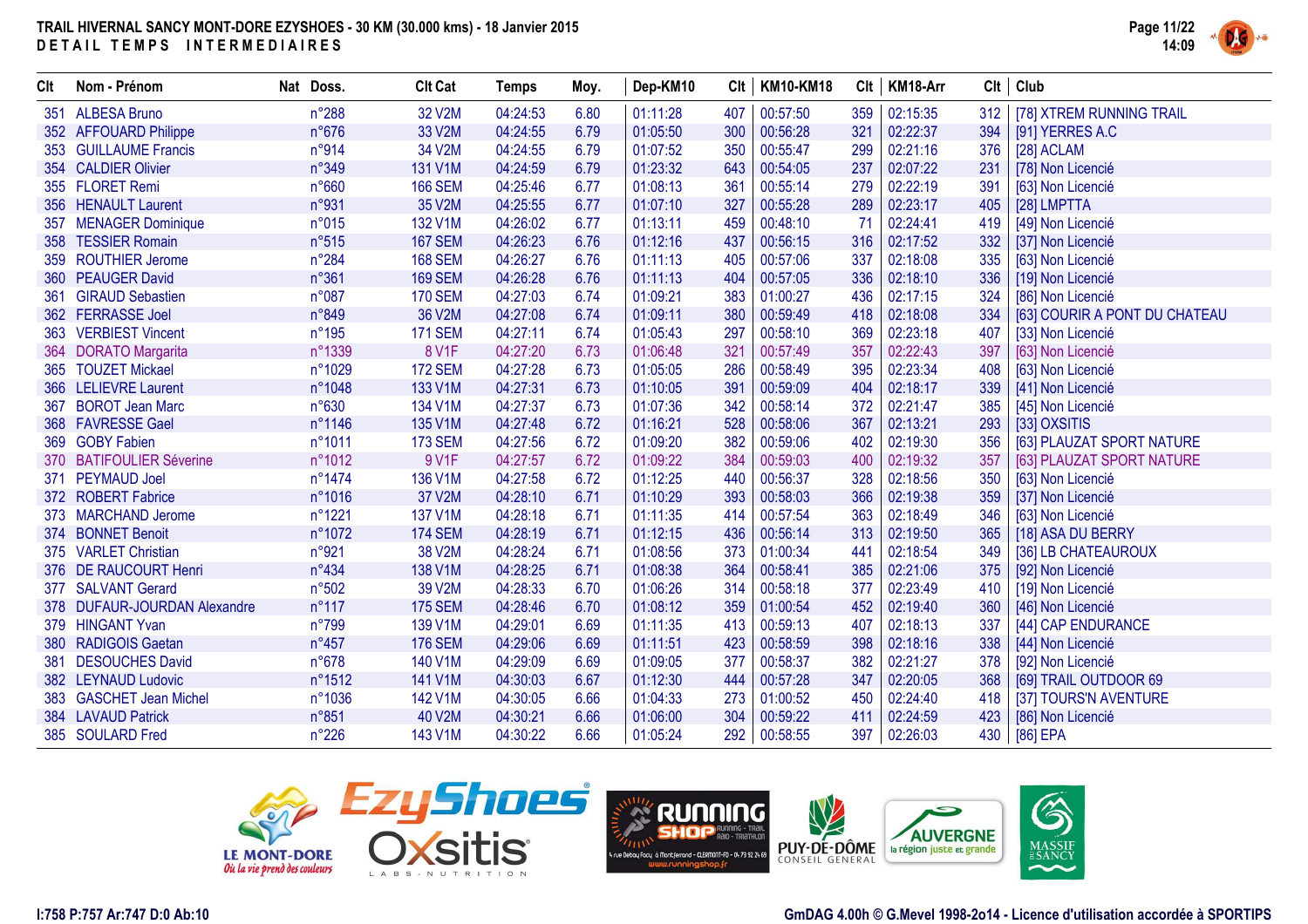

| Clt        | Nom - Prénom              | Nat Doss.       | <b>Clt Cat</b> | <b>Temps</b> | Moy. | Dep-KM10 | Clt | <b>KM10-KM18</b> |     | Clt   KM18-Arr | Clt | Club                                |
|------------|---------------------------|-----------------|----------------|--------------|------|----------|-----|------------------|-----|----------------|-----|-------------------------------------|
| 386        | <b>BERMAN Agathe</b>      | n°299           | 10 V1F         | 04:30:48     | 6.65 | 01:12:08 | 433 | 00:54:15         | 241 | 02:24:25       | 414 | [78] XTREM RUNNING TRAIL            |
| 387        | <b>FREMAU Florent</b>     | $n^{\circ}463$  | <b>177 SEM</b> | 04:30:51     | 6.65 | 01:11:36 | 415 | 00:57:47         | 356 | 02:21:28       | 380 | [63] Non Licencié                   |
|            | 388 PENINON Brice         | n°429           | <b>178 SEM</b> | 04:30:57     | 6.64 | 01:12:17 | 438 | 00:58:11         | 370 | 02:20:29       | 371 | [37] Non Licencié                   |
|            | 389 RIGUET Thierry        | n°847           | 41 V2M         | 04:31:24     | 6.63 | 01:07:55 | 352 | 01:03:49         | 538 | 02:19:40       | 361 | [91] Non Licencié                   |
| <b>390</b> | <b>PODEVIN Arnaud</b>     | $n^{\circ}275$  | 144 V1M        | 04:31:27     | 6.63 | 01:15:38 | 501 | 00:59:17         | 410 | 02:16:32       | 320 | [45] MAUVES ATTITUDE RUNNING TRAIL  |
| 391        | <b>BITAUDEAU Vincent</b>  | n°690           | 145 V1M        | 04:31:39     | 6.63 | 01:06:02 | 307 | 00:58:09         | 368 | 02:27:28       | 453 | [79] K'MOUSS TEAM                   |
|            | 392 JANIAUD Pascal        | n°1554          | 146 V1M        | 04:32:25     | 6.61 | 01:14:10 | 481 | 00:58:03         | 365 | 02:20:12       | 370 | [91] SC DRAVEIL                     |
|            | 393 CANALI Cécile         | n°653           | 9 SEF          | 04:32:29     | 6.61 | 01:15:49 | 508 | 00:57:40         | 353 | 02:19:00       | 351 | [31] Non Licencié                   |
|            | 394 ALIBERT Jacques       | n°654           | <b>179 SEM</b> | 04:32:30     | 6.61 | 01:15:50 | 510 | 00:57:37         | 350 | 02:19:03       | 352 | [33] Non Licencié                   |
|            | 395 MOREAU Sébastien      | $n^{\circ}354$  | 147 V1M        | 04:32:41     | 6.60 | 01:15:36 | 499 | 00:59:23         | 413 | 02:17:42       | 328 | [45] MAUVES ATTITUDE RUNNING _TRAIL |
| 396        | <b>KERIGNARD Denis</b>    | n°1442          | 148 V1M        | 04:32:42     | 6.60 | 01:14:43 | 492 | 00:59:11         | 406 | 02:18:48       | 345 | [86] ECA SMARVES VERNON             |
| 397        | <b>BIZIEN Thomas</b>      | $n^{\circ}233$  | <b>180 SEM</b> | 04:33:06     | 6.59 | 01:08:44 | 365 | 00:57:01         | 331 | 02:27:21       | 451 | [49] Non Licencié                   |
|            | 398 MATICHARD Ludovic     | n°830           | <b>181 SEM</b> | 04:33:31     | 6.58 | 01:07:39 | 343 | 00:57:30         | 348 | 02:28:22       | 464 | [78] Non Licencié                   |
| 399        | <b>METAYER Fabien</b>     | $n^{\circ}$ 144 | <b>182 SEM</b> | 04:33:37     | 6.58 | 01:10:43 | 399 | 00:56:40         | 329 | 02:26:14       | 433 | [45] Non Licencié                   |
|            | 400 TACHON Cyril          | n°1060          | 149 V1M        | 04:34:26     | 6.56 | 01:10:35 | 394 | 00:57:04         | 335 | 02:26:47       | 441 | [58] Non Licencié                   |
| 401        | <b>TROUILLEAU Laurent</b> | n°1332          | 150 V1M        | 04:34:27     | 6.56 | 01:10:35 | 395 | 00:57:02         | 333 | 02:26:50       | 443 | [58] Non Licencié                   |
|            | 402 HUGONNOT David        | n°017           | <b>183 SEM</b> | 04:35:04     | 6.54 | 01:09:09 | 379 | 01:03:02         | 511 | 02:22:53       | 399 | [37] K'MOUSS TEAM                   |
|            | 403 LASALLE Freddy        | n°534           | <b>184 SEM</b> | 04:35:20     | 6.54 | 01:05:24 | 291 | 00:59:25         | 415 | 02:30:31       | 478 | [86] Non Licencié                   |
|            | 404 FARGEAS Kevin         | n°1031          | <b>185 SEM</b> | 04:36:02     | 6.52 | 01:18:35 | 577 | 01:01:47         | 472 | 02:15:40       | 313 | [87] AS LEGRAND FEYTIAT             |
|            | 405 DEGEORGES Philippe    | n°1290          | 151 V1M        | 04:36:02     | 6.52 | 01:17:50 | 569 | 01:02:32         | 494 | 02:15:40       | 314 | [87] AS LEGRAND FEYTIAT             |
|            | 406 MANTHE Christophe     | n°627           | <b>186 SEM</b> | 04:36:07     | 6.52 | 01:08:56 | 372 | 00:57:16         | 343 | 02:29:55       | 476 | [19] Non Licencié                   |
| 407        | <b>ROUCHETTE Kévin</b>    | n°055           | <b>187 SEM</b> | 04:36:08     | 6.52 | 01:11:46 | 420 | 00:57:15         | 342 | 02:27:07       | 449 | [19] Non Licencié                   |
|            | 408 CARREL Laurent        | n°1518          | 152 V1M        | 04:36:27     | 6.51 | 01:14:28 | 488 | 01:00:42         | 444 | 02:21:17       | 377 | [69] TRAIL OUTDOOR 69               |
| 409        | <b>JEANJEAN Philippe</b>  | n°1541          | 42 V2M         | 04:36:29     | 6.51 | 01:20:17 | 607 | 01:02:39         | 496 | 02:13:33       | 296 | <b>US ROISSY ATHLETIC</b>           |
|            | 410 WEIBEL Gaetan         | n°673           | 153 V1M        | 04:37:04     | 6.50 | 01:13:09 | 457 | 01:00:48         | 447 | 02:23:07       | 402 | [03] AMITIE ET NATURE MONTLUCON     |
|            | 411 PARADOUX Patrick      | $n^{\circ}707$  | 43 V2M         | 04:37:57     | 6.48 | 01:10:51 | 400 | 01:00:17         | 431 | 02:26:49       | 442 | [23] SAM GUERET                     |
|            | 412 LACOMBE Olivier       | n°877           | <b>188 SEM</b> | 04:37:57     | 6.48 | 01:08:09 | 357 | 01:00:49         | 448 | 02:28:59       | 469 | [63] Non Licencié                   |
|            | 413 BREC Olivier          | $n^{\circ}443$  | 154 V1M        | 04:38:01     | 6.47 | 01:09:49 | 389 | 01:00:11         | 429 | 02:28:01       | 460 | [49] Non Licencié                   |
|            | 414 MOREAU Anne-Christine | n°1337          | <b>10 SEF</b>  | 04:38:10     | 6.47 | 01:12:42 | 448 | 00:58:22         | 380 | 02:27:06       | 447 | [45] USM OLIVET                     |
|            | 415 CANET Jérome          | n°899           | 155 V1M        | 04:38:11     | 6.47 | 01:17:40 | 565 | 01:00:44         | 445 | 02:19:47       | 364 | [27] Non Licencié                   |
|            | 416 TUBERT Vincent        | n°669           | 44 V2M         | 04:38:12     | 6.47 | 01:11:49 | 422 | 01:03:43         | 537 | 02:22:40       | 396 | [63] CUC ATHLÉTISME                 |
|            | 417 VINCON Bruno          | n°308           | 156 V1M        | 04:38:17     | 6.47 | 01:12:39 | 447 | 01:01:01         | 457 | 02:24:37       | 417 | [36] Non Licencié                   |
|            | 418 GUENEL François       | n°074           | <b>189 SEM</b> | 04:38:21     | 6.47 | 01:16:36 | 534 | 01:00:10         | 428 | 02:21:35       | 383 | [44] Non Licencié                   |
|            | 419 KERGUNTUIL Lionel     | n°1053          | 157 V1M        | 04:38:21     | 6.47 | 01:10:39 | 396 | 01:00:15         | 430 | 02:27:27       | 452 | [28] LMPTTA                         |
|            | 420 CAMPAGNONI Cedric     | $n^{\circ}108$  | 158 V1M        | 04:38:22     | 6.47 | 01:16:19 | 527 | 01:00:32         | 437 | 02:21:31       | 382 | [58] Non Licencié                   |





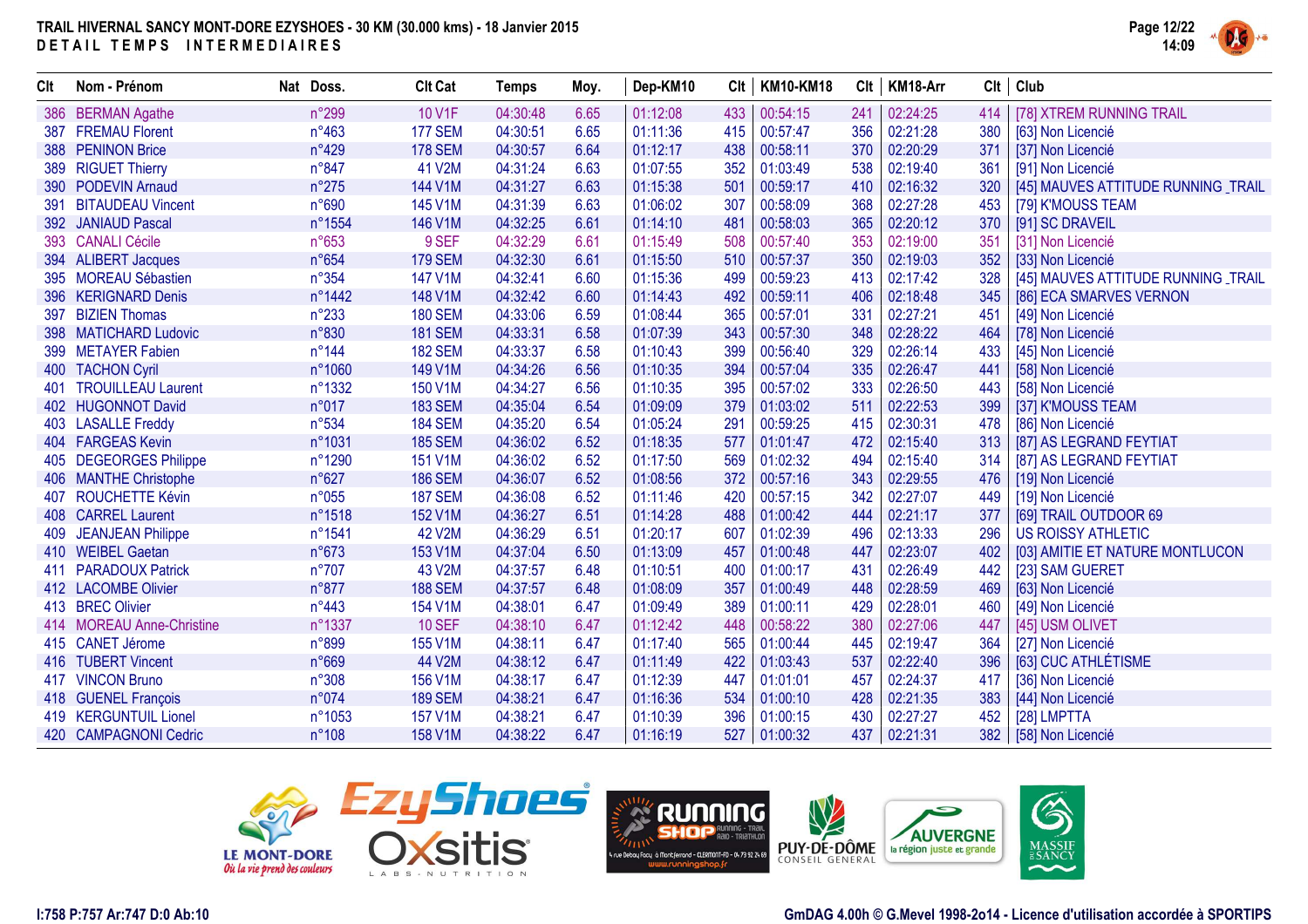

| Clt | Nom - Prénom                | Nat Doss.      | <b>Clt Cat</b>     | Temps    | Moy. | Dep-KM10 | Clt | <b>KM10-KM18</b> | Clt | KM18-Arr |     | $Clt$ Club                          |
|-----|-----------------------------|----------------|--------------------|----------|------|----------|-----|------------------|-----|----------|-----|-------------------------------------|
| 421 | <b>ARTAUD Bruno</b>         | n°1313         | 159 V1M            | 04:38:26 | 6.47 | 01:12:52 | 451 | 01:02:56         | 507 | 02:22:38 | 395 | [19] S/L ATHLETISME SAINT PANTALEON |
|     | 422 GUILLET Christophe      | n°032          | <b>190 SEM</b>     | 04:38:27 | 6.46 | 01:13:12 | 461 | 01:02:20         | 489 | 02:22:55 | 400 | [49] Non Licencié                   |
|     | 423 DEBERNE Eric            | n°1171         | 160 V1M            | 04:38:40 | 6.46 | 01:09:56 | 390 | 01:00:26         | 435 | 02:28:18 | 463 | [19] PAYS DE BRIVE A C              |
|     | 424 MATHIEU Stephane        | n°984          | 161 V1M            | 04:38:41 | 6.46 | 00:57:26 | 138 | 01:01:26         | 465 | 02:39:49 | 573 | [63] Non Licencié                   |
| 425 | <b>BOUGEANT Jean-Pierre</b> | n°632          | 6 V3M              | 04:38:43 | 6.46 | 01:13:05 | 455 | 01:01:20         | 463 | 02:24:18 | 413 | [45] Non Licencié                   |
| 426 | <b>MINAUD Quentin</b>       | n°543          | <b>191 SEM</b>     | 04:38:51 | 6.46 | 01:09:05 | 378 | 01:00:02         | 424 | 02:29:44 | 473 | [75] Non Licencié                   |
| 427 | <b>PERICARD Remi</b>        | n°893          | <b>7 V3M</b>       | 04:38:56 | 6.45 | 01:05:59 | 303 | 00:58:44         | 390 | 02:34:13 | 513 | [37] TOURS'N AVENTURE               |
|     | 428 SCHIRTZINGER Sylvie     | n°731          | <b>11 SEF</b>      | 04:39:10 | 6.45 | 01:12:25 | 441 | 01:04:19         | 551 | 02:22:26 | 392 | [63] Non Licencié                   |
|     | 429 ROUCOU Thibault         | n°1161         | <b>192 SEM</b>     | 04:39:21 | 6.44 | 01:14:40 | 491 | 00:58:42         | 388 | 02:25:59 | 427 | [93] Non Licencié                   |
|     | 430 ROUCOU Jeremy           | n°1160         | <b>193 SEM</b>     | 04:39:21 | 6.44 | 01:14:40 | 490 | 00:58:41         | 386 | 02:26:00 | 429 | [92] SPIRIDON PÉRIGORD POURPRE      |
| 431 | <b>CSALI Sebastien</b>      | n°789          | 162 V1M            | 04:39:40 | 6.44 | 01:07:14 | 329 | 01:00:03         | 425 | 02:32:23 | 503 | [36] Non Licencié                   |
|     | 432 GREGOIRE Vincent        | n°1107         | 163 V1M            | 04:39:42 | 6.44 | 01:17:53 | 570 | 01:02:03         | 479 | 02:19:46 | 363 | [49] Non Licencié                   |
|     | 433 DILMI Jean-Philippe     | n°1026         | 164 V1M            | 04:39:44 | 6.43 | 01:08:06 | 356 | 00:56:35         | 327 | 02:35:03 | 522 | [86] Non Licencié                   |
|     | 434 MALVOISIN Thierry       | n°096          | 45 V2M             | 04:39:46 | 6.43 | 01:16:01 | 518 | 01:02:04         | 481 | 02:21:41 | 384 | [78] AS BAZAINVILLE                 |
|     | 435 REIGNOUX Jean-Philippe  | $n^{\circ}576$ | <b>194 SEM</b>     | 04:39:46 | 6.43 | 01:09:43 | 388 | 01:08:09         | 623 | 02:21:54 | 386 | [45] OTC45                          |
|     | 436 BRABAN Pascal           | $n^{\circ}156$ | 46 V2M             | 04:39:51 | 6.43 | 01:04:50 | 276 | 01:00:57         | 455 | 02:34:04 | 511 | [78] VERNEUIL AC                    |
| 437 | <b>GUERNIER Patrick</b>     | n°1490         | 165 V1M            | 04:40:37 | 6.41 | 01:06:06 | 308 | 00:57:02         | 332 | 02:37:29 | 543 | [86] BIPEDES DE ST CYR              |
|     | 438 VENNAT Denis            | n°1423         | 166 V1M            | 04:40:58 | 6.41 | 01:09:19 | 381 | 01:01:05         | 459 | 02:30:34 | 480 | [63] Non Licencié                   |
| 439 | <b>HUSSENOT Etienne</b>     | n°608          | <b>195 SEM</b>     | 04:41:29 | 6.39 | 01:14:44 | 493 | 01:02:42         | 498 | 02:24:03 | 411 | [45] ETOILE BALGENTIENNE            |
|     | 440 LE BAIL Justine         | n°1032         | 12 SEF             | 04:41:33 | 6.39 | 01:12:32 | 445 | 01:02:14         | 486 | 02:26:47 | 440 | [33] Non Licencié                   |
| 441 | <b>SANSAC Jean-Yves</b>     | n°659          | 47 V2M             | 04:41:36 | 6.39 | 01:12:11 | 435 | 01:01:08         | 460 | 02:28:17 | 462 | [94] LES TRAILERS DE PARIS          |
|     | 442 JEAN Arnaud             | $n^{\circ}498$ | 167 V1M            | 04:41:58 | 6.38 | 01:08:45 | 367 | 01:04:34         | 559 | 02:28:39 | 466 | [45] AFISEL                         |
|     | 443 RENARD Francois         | n°1492         | <b>48 V2M</b>      | 04:42:25 | 6.37 | 01:12:51 | 450 | 01:00:41         | 443 | 02:28:53 | 468 | [86] BIPEDES DE ST CYR              |
|     | 444 CHARTIER Jean Claude    | n°1489         | 8 V3M              | 04:42:28 | 6.37 | 01:17:25 | 556 | 01:02:53         | 503 | 02:22:10 | 389 | [86] BIPEDES DE ST CYR              |
|     | 445 PICARD Yvelise          | $n^{\circ}493$ | 2 V <sub>2</sub> F | 04:42:37 | 6.37 | 01:12:05 | 430 | 01:04:18         | 550 | 02:26:14 | 434 | [63] ESPACE ET COURSE CEBAZAT       |
|     | 446 PICARD Maurice          | n°494          | 9 V3M              | 04:42:37 | 6.37 | 01:12:06 | 432 | 01:04:31         | 556 | 02:26:00 | 428 | [63] ESPACE ET COURSE CEBAZAT       |
| 447 | <b>CHOMETTON Yohann</b>     | n°080          | <b>196 SEM</b>     | 04:43:05 | 6.36 | 01:16:47 | 539 | 01:01:21         | 464 | 02:24:57 | 422 | [41] Non Licencié                   |
|     | 448 THERY-MERLAND Frederic  | n°873          | <b>197 SEM</b>     | 04:43:12 | 6.36 | 01:13:17 | 463 | 01:00:07         | 427 | 02:29:48 | 474 | [37] Non Licencié                   |
|     | 449 AHR Jerome              | n°062          | 168 V1M            | 04:43:12 | 6.36 | 01:15:52 | 512 | 00:59:50         | 419 | 02:27:30 | 455 | [45] Non Licencié                   |
|     | 450 MEDICI Cyril            | n°076          | 169 V1M            | 04:43:20 | 6.35 | 01:19:37 | 596 | 01:00:32         | 438 | 02:23:11 | 403 | [78] AS BAZAINVILLE                 |
| 451 | <b>BARLIER Cyril</b>        | n°035          | 170 V1M            | 04:43:23 | 6.35 | 01:13:12 | 460 | 01:00:23         | 433 | 02:29:48 | 475 | [49] Non Licencié                   |
|     | 452 MAZZELLA Matthieu       | $n^{\circ}477$ | 171 V1M            | 04:43:51 | 6.34 | 01:14:44 | 494 | 01:05:53         | 584 | 02:23:14 | 404 | [63] Non Licencié                   |
|     | 453 LIZAMBART Gregory       | n°1180         | <b>198 SEM</b>     | 04:43:55 | 6.34 | 01:16:07 | 519 | 01:03:38         | 534 | 02:24:10 | 412 | [91] Non Licencié                   |
|     | 454 DIZIER Philippe         | n°1563         | 49 V2M             | 04:44:08 | 6.34 | 01:14:27 | 487 | 01:03:03         | 512 | 02:26:38 | 438 | <b>EZYSHOES</b>                     |
|     | 455 VAREILLE Philippe       | n°1050         | 50 V2M             | 04:44:16 | 6.33 | 01:17:40 | 566 | 01:01:43         | 471 | 02:24:53 | 420 | [19] PAYS DE BRIVE A C              |





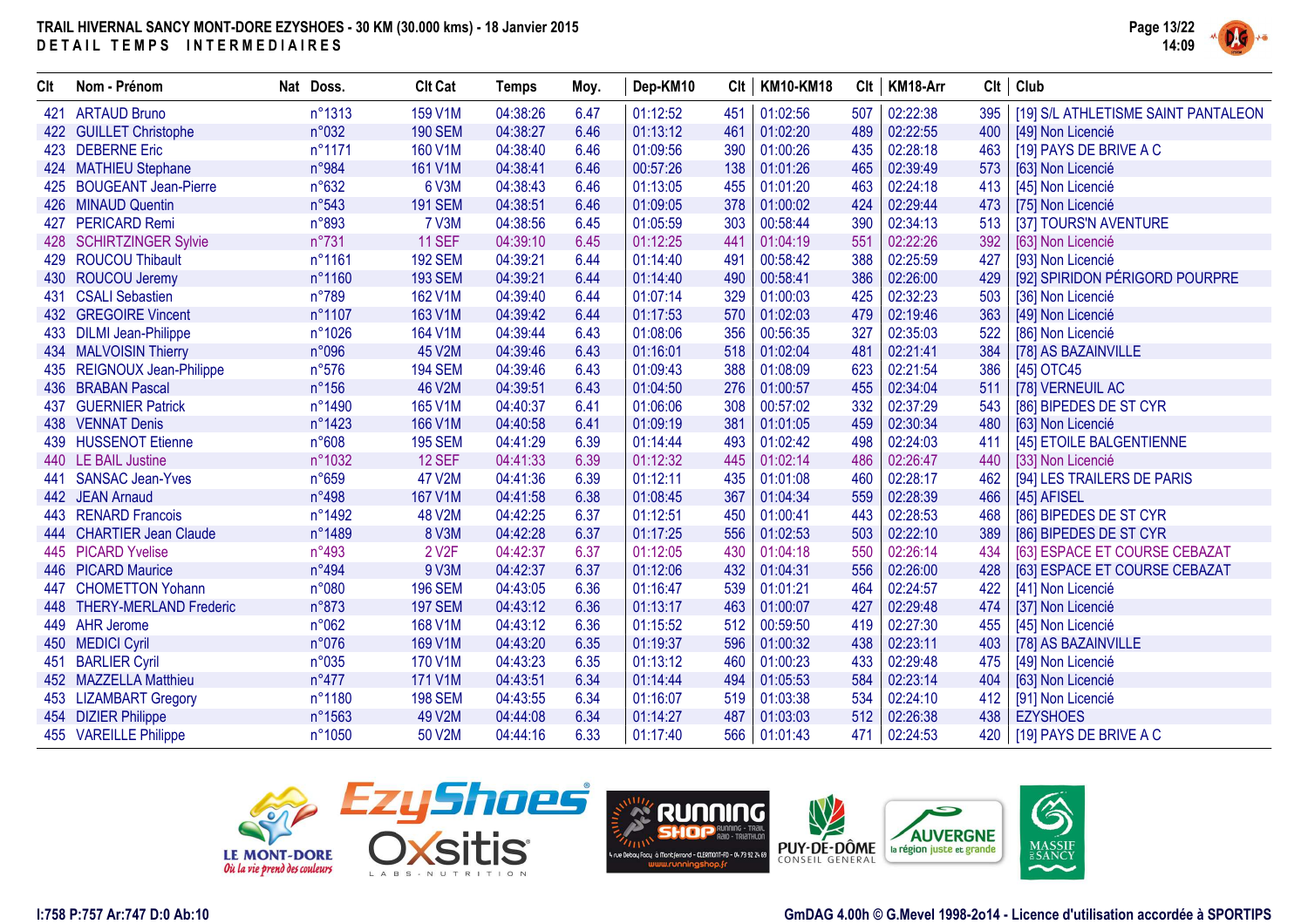

| Clt | Nom - Prénom               | Nat Doss.       | <b>Clt Cat</b> | <b>Temps</b> | Moy. | Dep-KM10 | Clt | <b>KM10-KM18</b> | Clt | KM18-Arr |     | $Clt$ Club               |
|-----|----------------------------|-----------------|----------------|--------------|------|----------|-----|------------------|-----|----------|-----|--------------------------|
|     | 456 CEYSSAT Eric           | n°444           | 172 V1M        | 04:44:22     | 6.33 | 01:10:42 | 397 | 01:04:15         | 549 | 02:29:25 | 471 | [87] Non Licencié        |
|     | 457 LEPORET Eric           | $n^{\circ}103$  | 51 V2M         | 04:44:22     | 6.33 | 01:16:55 | 544 | 01:02:27         | 492 | 02:25:00 | 424 | [19] PAYS DE BRIVE A C   |
|     | 458 PERRIN Hervé           | $n^{\circ}786$  | 173 V1M        | 04:44:59     | 6.32 | 01:14:06 | 479 | 01:03:07         | 516 | 02:27:46 | 456 | [35] Non Licencié        |
| 459 | <b>POTINEAU Emmanuel</b>   | n°1015          | <b>199 SEM</b> | 04:45:38     | 6.30 | 01:19:06 | 583 | 00:59:55         | 421 | 02:26:37 | 437 | [44] Non Licencié        |
|     | 460 DORE Anthony           | $n^{\circ}$ 147 | <b>200 SEM</b> | 04:45:47     | 6.30 | 01:15:44 | 504 | 01:06:46         | 599 | 02:23:17 | 406 | [79] VO2 NIORT           |
| 461 | <b>COUSSET Jerome</b>      | n°380           | 174 V1M        | 04:45:49     | 6.30 | 01:08:21 | 363 | 01:06:19         | 589 | 02:31:09 | 487 | [36] Non Licencié        |
|     | 462 LAMBERT Isabelle       | n°1444          | <b>13 SEF</b>  | 04:45:51     | 6.30 | 01:12:58 | 452 | 01:02:19         | 487 | 02:30:34 | 479 | [45] Non Licencié        |
|     | 463 DUVAL Claire           | n°1156          | <b>14 SEF</b>  | 04:45:55     | 6.30 | 01:13:08 | 456 | 01:02:43         | 499 | 02:30:04 | 477 | [49] Non Licencié        |
|     | 464 NEVEUX Benoît          | n°566           | <b>201 SEM</b> | 04:45:56     | 6.30 | 01:15:36 | 500 | 01:07:19         | 612 | 02:23:01 | 401 | [86] LES P'TITS MOTEURS  |
|     | 465 DURBEC Christophe      | $n^{\circ}775$  | <b>202 SEM</b> | 04:45:57     | 6.29 | 01:10:42 | 398 | 01:00:58         | 456 | 02:34:17 | 514 | [03] VICHY TRIATHLON     |
|     | 466 GABORIEAU Christophe   | n°091           | 175 V1M        | 04:46:00     | 6.29 | 01:18:22 | 574 | 01:02:30         | 493 | 02:25:08 | 425 | [86] Non Licencié        |
| 467 | <b>MOUROUX Laurent</b>     | $n^{\circ}586$  | <b>203 SEM</b> | 04:46:00     | 6.29 | 01:13:49 | 472 | 01:04:11         | 548 | 02:28:00 | 459 | [19] Non Licencié        |
|     | 468 DAIGRE Roger           | n°1497          | <b>10 V3M</b>  | 04:46:03     | 6.29 | 01:16:00 | 516 | 00:58:47         | 393 | 02:31:16 | 491 | [17] Non Licencié        |
|     | 469 MOREAU Thierry         | n°508           | 52 V2M         | 04:46:05     | 6.29 | 01:12:28 | 442 | 01:01:36         | 468 | 02:32:01 | 499 | [17] Non Licencié        |
|     | 470 COURIVAUD Nicolas      | n°1515          | <b>204 SEM</b> | 04:46:05     | 6.29 | 01:19:50 | 600 | 01:05:26         | 579 | 02:20:49 | 372 | [69] TRAIL OUTDOOR 69    |
| 471 | <b>GUILGAULT Vincent</b>   | $n^{\circ}714$  | 53 V2M         | 04:46:06     | 6.29 | 01:12:30 | 443 | 01:01:35         | 466 | 02:32:01 | 500 | [17] Non Licencié        |
|     | 472 ANGLADA Bruno          | n°280           | 54 V2M         | 04:46:08     | 6.29 | 01:06:01 | 305 | 01:00:56         | 454 | 02:39:11 | 564 | [86] Non Licencié        |
|     | 473 RANDOIN Thibault       | n°006           | <b>205 SEM</b> | 04:46:10     | 6.29 | 01:14:05 | 478 | 01:05:06         | 570 | 02:26:59 | 445 | [63] Non Licencié        |
|     | 474 GRYMONPREZ Jean Michel | n°1206          | 55 V2M         | 04:46:11     | 6.29 | 01:09:01 | 376 | 00:57:49         | 358 | 02:39:21 | 567 | [41] Non Licencié        |
|     | 475 MADET Rémi             | n°003           | <b>206 SEM</b> | 04:46:13     | 6.29 | 01:14:03 | 477 | 01:05:11         | 573 | 02:26:59 | 444 | [63] Non Licencié        |
|     | 476 COMPAGNON Jean Pierre  | n°982           | <b>11 V3M</b>  | 04:46:13     | 6.29 | 01:14:09 | 480 | 01:04:34         | 558 | 02:27:30 | 454 | [79] Non Licencié        |
|     | 477 GORIN Cyrille          | $n^{\circ}340$  | 176 V1M        | 04:46:14     | 6.29 | 01:11:28 | 408 | 00:59:03         | 401 | 02:35:43 | 527 | [78] XTREM RUNNING TRAIL |
|     | 478 DOMANGE Pascal         | n°662           | 177 V1M        | 04:46:15     | 6.29 | 01:19:29 | 592 | 01:00:24         | 434 | 02:26:22 | 435 | [19] Non Licencié        |
|     | 479 BOBINET Jean Yves      | n°1173          | <b>12 V3M</b>  | 04:46:24     | 6.29 | 01:11:11 | 403 | 01:03:41         | 535 | 02:31:32 | 496 | [37] TOURS'N AVENTURE    |
| 480 | <b>DURIN Walter</b>        | n°648           | 178 V1M        | 04:46:28     | 6.28 | 01:15:41 | 502 | 01:00:05         | 426 | 02:30:42 | 483 | [03] Non Licencié        |
| 481 | <b>TARDIF Laetitia</b>     | n°602           | <b>15 SEF</b>  | 04:46:36     | 6.28 | 01:18:11 | 573 | 01:02:12         | 485 | 02:26:13 | 432 | [49] Non Licencié        |
|     | 482 GARON Benoit           | n°664           | <b>207 SEM</b> | 04:46:40     | 6.28 | 01:04:40 | 274 | 00:59:27         | 416 | 02:42:33 | 608 | Non Licencié             |
|     | 483 PASSEPONT Eric         | n°510           | 56 V2M         | 04:46:46     | 6.28 | 01:14:23 | 485 | 01:03:41         | 536 | 02:28:42 | 467 | [63] Non Licencié        |
|     | 484 MAYAUD Marc            | n°864           | 57 V2M         | 04:46:48     | 6.28 | 01:19:16 | 585 | 01:01:19         | 462 | 02:26:13 | 431 | [78] AS BAZAINVILLE      |
|     | 485 DUFRAISE Olivier       | $n^{\circ}272$  | 179 V1M        | 04:47:09     | 6.27 | 01:16:33 | 532 | 01:03:30         | 531 | 02:27:06 | 448 | [45] Non Licencié        |
|     | 486 BEYRIE Sandra          | n°051           | <b>11 V1F</b>  | 04:47:10     | 6.27 | 01:16:35 | 533 | 01:03:26         | 527 | 02:27:09 | 450 | [45] Non Licencié        |
| 487 | <b>MONTAIGNE Bruno</b>     | n°1129          | 180 V1M        | 04:47:15     | 6.27 | 01:13:03 | 454 | 01:02:11         | 483 | 02:32:01 | 501 | [18] Non Licencié        |
|     | 488 CHAPUIS Frederique     | n°1342          | <b>12 V1F</b>  | 04:47:17     | 6.27 | 01:13:54 | 475 | 01:06:23         | 592 | 02:27:00 | 446 | [42] Non Licencié        |
| 489 | <b>SAM Olivier</b>         | $n^{\circ}657$  | 181 V1M        | 04:47:18     | 6.27 | 01:08:45 | 369 | 00:59:00         | 399 | 02:39:33 | 572 | [92] Non Licencié        |
|     | 490 COLLIOT Laure          | n°118           | <b>16 SEF</b>  | 04:47:24     | 6.26 | 01:15:57 |     | 514   01:03:11   | 519 | 02:28:16 | 461 | [45] Non Licencié        |





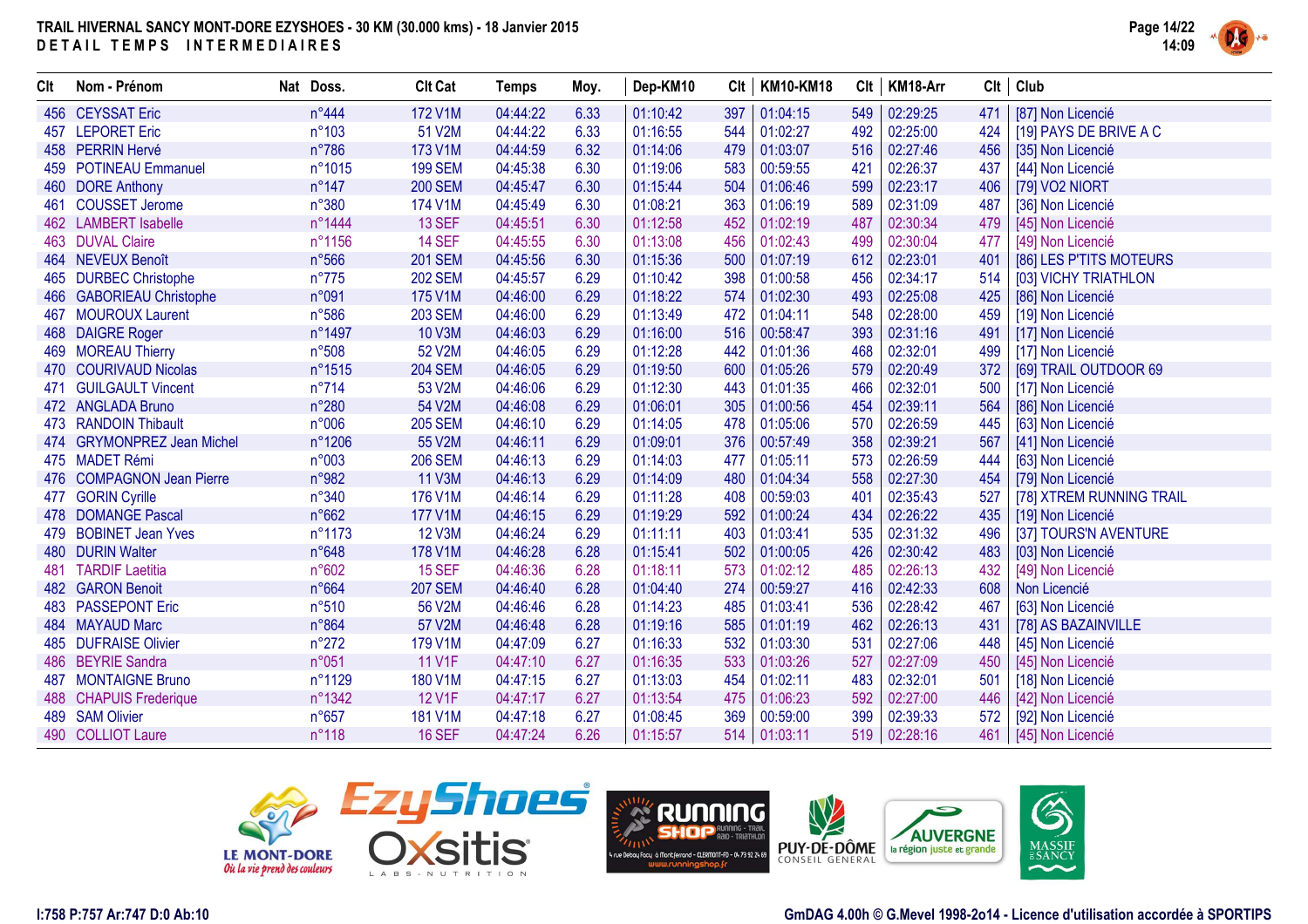

| Clt | Nom - Prénom               | Nat Doss.      | <b>Clt Cat</b>     | <b>Temps</b> | Moy. | Dep-KM10 | Clt | <b>KM10-KM18</b> | Clt | KM18-Arr |     | $Clt$ Club                          |
|-----|----------------------------|----------------|--------------------|--------------|------|----------|-----|------------------|-----|----------|-----|-------------------------------------|
| 491 | <b>DHUICK Marc Olivier</b> | n°327          | 182 V1M            | 04:47:25     | 6.26 | 01:09:42 | 387 | 01:00:34         | 440 | 02:37:09 | 540 | [07] XTREM RUNNING TRAIL            |
|     | 492 MESQUITA Philippe      | n°365          | <b>208 SEM</b>     | 04:47:50     | 6.25 | 01:11:31 | 410 | 00:57:50         | 360 | 02:38:29 | 550 | [78] XTREM RUNNING TRAIL            |
|     | 493 CAMUS Olivier          | $n^{\circ}240$ | 183 V1M            | 04:48:54     | 6.23 | 01:11:40 | 417 | 01:04:30         | 555 | 02:32:44 | 504 | [94] Non Licencié                   |
|     | 494 MCLENAGHAN James       | n°169          | 184 V1M            | 04:49:13     | 6.22 | 01:16:07 | 520 | 01:04:03         | 546 | 02:29:03 | 470 | [78] ASB YVELINES                   |
|     | 495 DILLON Wendy           | n°026          | 3 V <sub>2F</sub>  | 04:49:16     | 6.22 | 01:17:30 | 559 | 01:03:17         | 521 | 02:28:29 | 465 | [78] AS BAZAINVILLE                 |
|     | 496 CHOUTEAU Bernard       | n°042          | 58 V2M             | 04:49:39     | 6.21 | 00:51:08 | 47  | 00:47:32         | 58  | 03:10:59 | 723 | [49] ST SYLVAIN D'ANJOU             |
|     | 497 BARANGER Bruno         | n°085          | 59 V2M             | 04:49:42     | 6.21 | 01:12:09 | 434 | 00:58:18         | 376 | 02:39:15 | 566 | [49] Non Licencié                   |
|     | 498 TRIN Philippe          | $n^{\circ}122$ | 60 V2M             | 04:49:44     | 6.21 | 01:13:16 | 462 | 01:01:53         | 475 | 02:34:35 | 518 | [49] AS SAINT SYLVAIN D'ANJOU       |
| 499 | <b>GIROUX Thierry</b>      | n°532          | 61 V2M             | 04:49:48     | 6.21 | 01:07:48 | 347 | 01:02:04         | 480 | 02:39:56 | 579 | [37] Non Licencié                   |
|     | 500 GIROUX Pierre          | n°533          | <b>209 SEM</b>     | 04:49:52     | 6.21 | 01:07:48 | 346 | 01:02:38         | 495 | 02:39:26 | 570 | [37] Non Licencié                   |
| 501 | <b>LE GUILLOUZER Simon</b> | n°1049         | <b>210 SEM</b>     | 04:50:05     | 6.21 | 01:16:43 | 537 | 01:01:49         | 473 | 02:31:33 | 497 | [56] Non Licencié                   |
|     | 502 FLUMIAN Pierre         | n°952          | <b>211 SEM</b>     | 04:50:08     | 6.20 | 01:23:15 | 639 | 01:03:07         | 515 | 02:23:46 | 409 | [63] Non Licencié                   |
| 503 | <b>BRASSARD Jonathan</b>   | $n^{\circ}206$ | 185 V1M            | 04:50:13     | 6.20 | 01:15:36 | 498 | 00:58:15         | 375 | 02:36:22 | 533 | [63] Non Licencié                   |
|     | 504 BORE Fabrice           | $n^{\circ}277$ | <b>212 SEM</b>     | 04:50:17     | 6.20 | 01:15:59 | 515 | 00:57:38         | 352 | 02:36:40 | 535 | [63] Non Licencié                   |
| 505 | <b>OURNAC Oliver</b>       | n°599          | 186 V1M            | 04:50:20     | 6.20 | 01:11:39 | 416 | 00:59:53         | 420 | 02:38:48 | 554 | [91] Non Licencié                   |
|     | 506 BELOUET Patrice        | n°934          | 62 V2M             | 04:50:21     | 6.20 | 01:13:35 | 469 | 01:02:00         | 477 | 02:34:46 | 520 | [45] Non Licencié                   |
| 507 | <b>MARTIG Ellick</b>       | n°1467         | <b>213 SEM</b>     | 04:50:24     | 6.20 | 01:21:55 | 625 | 01:00:39         | 442 | 02:27:50 | 457 | [72] Non Licencié                   |
| 508 | <b>HENNOUNI Mehdi</b>      | n°518          | <b>214 SEM</b>     | 04:50:33     | 6.20 | 01:03:00 | 246 | 01:08:37         | 632 | 02:38:56 | 557 | [86] Non Licencié                   |
| 509 | <b>CAMUS Florence</b>      | n°241          | 13 V1F             | 04:50:37     | 6.19 | 01:18:29 | 576 | 01:07:12         | 610 | 02:24:56 | 421 | [94] Non Licencié                   |
|     | 510 LEBEGUE Jerome         | n°351          | <b>215 SEM</b>     | 04:51:06     | 6.18 | 01:21:05 | 617 | 00:58:38         | 383 | 02:31:23 | 493 | [78] Non Licencié                   |
| 511 | <b>BRUNET Laure</b>        | $n^{\circ}396$ | <b>17 SEF</b>      | 04:51:26     | 6.18 | 01:17:42 | 567 | 01:09:13         | 639 | 02:24:31 | 416 | [86] Non Licencié                   |
|     | 512 BONNEAU Magali         | n°1170         | <b>14 V1F</b>      | 04:51:57     | 6.17 | 01:11:32 | 411 | 01:06:57         | 603 | 02:33:28 | 506 | [37] TOURS'N AVENTURE               |
|     | 513 CHIPAULT Cedric        | n°1370         | <b>187 V1M</b>     | 04:52:21     | 6.16 | 01:06:19 | 309 | 01:05:04         | 567 | 02:40:58 | 591 | [45] MAUVES ATTITUDE RUNNING _TRAIL |
|     | 514 DOISNEAU Magali        | $n^{\circ}212$ | <b>15 V1F</b>      | 04:53:22     | 6.14 | 01:16:13 | 525 | 01:06:19         | 590 | 02:30:50 | 484 | [45] Non Licencié                   |
|     | 515 HOERDT Margarette      | $n^{\circ}269$ | 4 V <sub>2</sub> F | 04:53:23     | 6.14 | 01:16:12 | 524 | 01:06:19         | 591 | 02:30:52 | 485 | [45] Non Licencié                   |
|     | 516 ZAGOZDA Alain          | n°1367         | 188 V1M            | 04:53:23     | 6.14 | 01:17:02 | 549 | 01:01:37         | 469 | 02:34:44 | 519 | [45] Non Licencié                   |
|     | 517 POULIN Stephane        | n°882          | 189 V1M            | 04:53:37     | 6.13 | 01:16:18 | 526 | 01:03:00         | 510 | 02:34:19 | 515 | [45] Non Licencié                   |
|     | 518 MATTA Giannangelo      | n°1092         | 63 V2M             | 04:53:58     | 6.12 | 01:17:56 | 572 | 01:02:22         | 490 | 02:33:40 | 508 | [75] STADE FRANCAIS                 |
|     | 519 LAGREVE Stéphane       | n°696          | 190 V1M            | 04:54:15     | 6.12 | 01:13:56 | 476 | 01:02:53         | 504 | 02:37:26 | 541 | [35] Non Licencié                   |
| 520 | <b>BEGUIN Denis</b>        | n°1543         | 191 V1M            | 04:54:36     | 6.11 | 01:19:20 | 588 | 01:01:40         | 470 | 02:33:36 | 507 | [78] AS BAZAINVILLE                 |
| 521 | QUILLO Jérôme              | n°101          | <b>216 SEM</b>     | 04:54:40     | 6.11 | 01:19:37 | 597 | 01:00:52         | 451 | 02:34:11 | 512 | [78] AS BAZAINVILLE                 |
|     | 522 AHR Anne-Sophie        | n°065          | <b>16 V1F</b>      | 04:54:59     | 6.10 | 01:15:46 | 507 | 01:04:41         | 560 | 02:34:32 | 517 | [45] Non Licencié                   |
|     | 523 THIBAULT Benoit        | $n^{\circ}785$ | <b>217 SEM</b>     | 04:54:59     | 6.10 | 01:23:41 | 650 | 01:00:01         | 423 | 02:31:17 | 492 | [41] Non Licencié                   |
|     | 524 RODRIGUES Laurent      | n°784          | 192 V1M            | 04:55:01     | 6.10 | 01:23:52 | 657 | 00:59:09         | 405 | 02:32:00 | 498 | [45] Non Licencié                   |
|     | 525 BLOUIN Antoine         | n°783          | <b>218 SEM</b>     | 04:55:17     | 6.10 | 01:14:13 | 482 | 01:04:05         | 547 | 02:36:59 | 538 | [49] ENTENTE SEVRE                  |





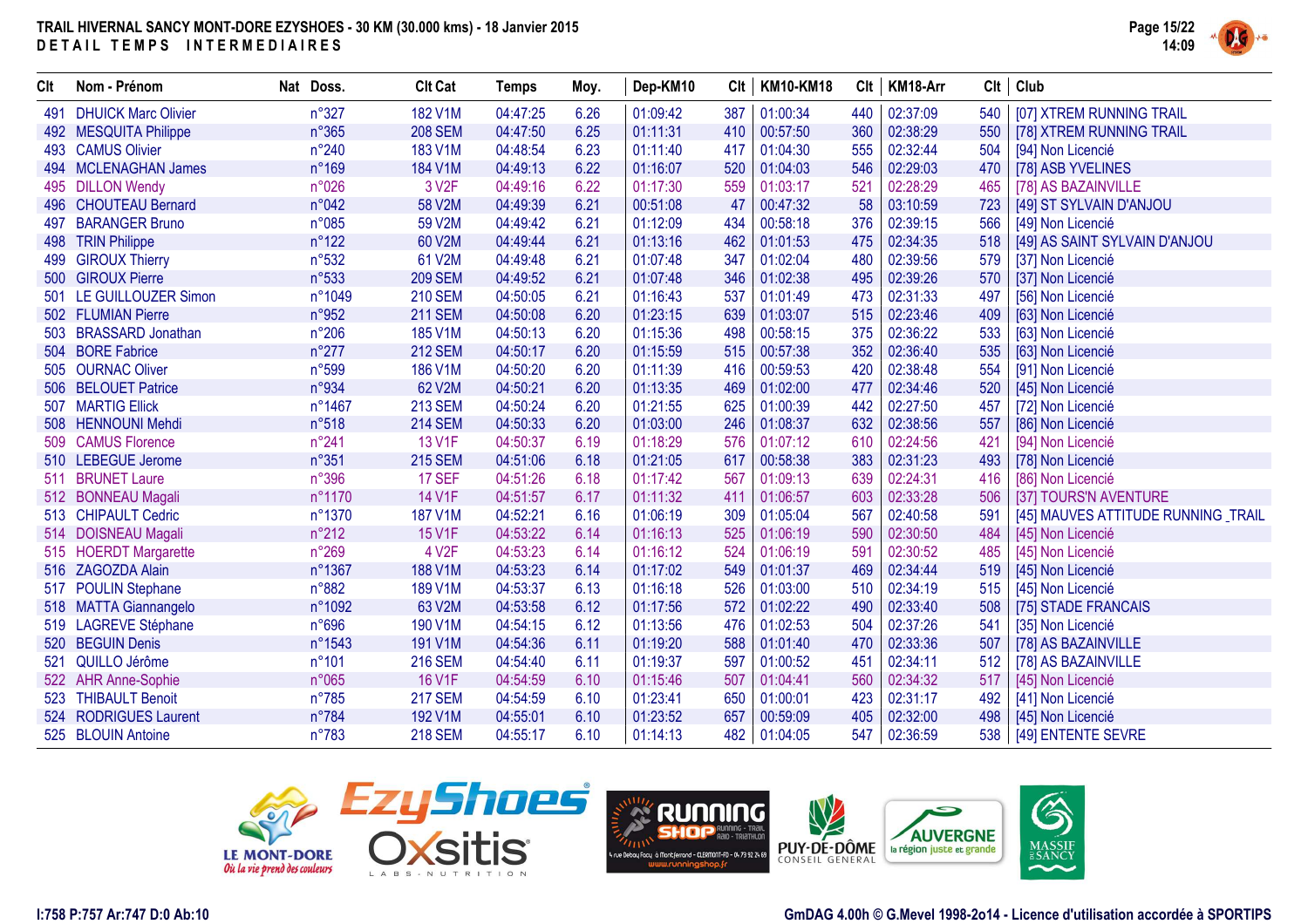

| Clt | Nom - Prénom               | Nat Doss.      | <b>Clt Cat</b> | <b>Temps</b> | Moy. | Dep-KM10 |     | Clt   KM10-KM18 | Clt | KM18-Arr |     | Clt   Club              |
|-----|----------------------------|----------------|----------------|--------------|------|----------|-----|-----------------|-----|----------|-----|-------------------------|
|     | 526 DUFAUD Romuald         | n°1417         | 193 V1M        | 04:55:21     | 6.09 | 01:18:53 | 581 | 01:03:33        | 532 | 02:32:55 | 505 | [17] Non Licencié       |
| 527 | <b>BOURGAULT Ludowic</b>   | $n^{\circ}168$ | <b>219 SEM</b> | 04:55:28     | 6.09 | 01:05:20 | 288 | 01:12:12        | 682 | 02:37:56 | 548 | [28] Non Licencié       |
|     | 528 BRAUDEAU Jean Francois | n°581          | 64 V2M         | 04:55:33     | 6.09 | 01:24:36 | 670 | 01:08:43        | 633 | 02:22:14 | 390 | [17] Non Licencié       |
| 529 | <b>BOROT Jean-Luc</b>      | n°811          | 194 V1M        | 04:55:45     | 6.09 | 01:12:02 | 428 | 01:03:11        | 518 | 02:40:32 | 585 | [62] Non Licencié       |
|     | 530 NOGUET Ollivier        | $n^{\circ}716$ | 195 V1M        | 04:55:48     | 6.09 | 01:21:25 | 621 | 01:06:24        | 593 | 02:27:59 | 458 | [63] Non Licencié       |
|     | 531 FOCQUEU Jeremy         | $n^{\circ}231$ | <b>220 SEM</b> | 04:55:58     | 6.08 | 01:13:53 | 473 | 01:03:17        | 522 | 02:38:48 | 553 | [59] Non Licencié       |
|     | 532 LEBAS Tonio            | n°391          | <b>221 SEM</b> | 04:56:03     | 6.08 | 01:13:41 | 470 | 01:03:25        | 526 | 02:38:57 | 558 | [59] Non Licencié       |
|     | 533 LAHOUSSE Vincent       | n°392          | <b>222 SEM</b> | 04:56:03     | 6.08 | 01:13:53 | 474 | 01:03:11        | 520 | 02:38:59 | 560 | [59] Non Licencié       |
|     | 534 HAMONIER Cedric        | n°812          | <b>223 SEM</b> | 04:56:19     | 6.07 | 01:15:49 | 509 | 01:02:48        | 502 | 02:37:42 | 544 | [94] Non Licencié       |
|     | 535 LAROCHE Vincent        | n°385          | <b>224 SEM</b> | 04:56:34     | 6.07 | 01:17:15 | 552 | 01:08:06        | 622 | 02:31:13 | 490 | [24] Non Licencié       |
|     | 536 TOUCHARD Philippe      | $n^{\circ}433$ | 65 V2M         | 04:56:35     | 6.07 | 01:19:23 | 590 | 01:02:46        | 501 | 02:34:26 | 516 | [78] AS BAZAINVILLE     |
|     | 537 MASSON Mireille        | n°983          | <b>17 V1F</b>  | 04:56:47     | 6.07 | 01:08:45 | 368 | 01:02:41        | 497 | 02:45:21 | 626 | [58] ASA VAUZELLES      |
|     | 538 BERTHELOT Isabelle     | n°909          | <b>18 V1F</b>  | 04:56:47     | 6.07 | 01:15:51 | 511 | 01:01:03        | 458 | 02:39:53 | 575 | [63] COURNON A C        |
|     | 539 BERTHELOT Philippe     | n°913          | 196 V1M        | 04:56:49     | 6.06 | 01:16:10 | 522 | 01:00:45        | 446 | 02:39:54 | 577 | [63] COURNON A C        |
|     | 540 COUTAN Cédric          | n°1369         | 197 V1M        | 04:56:50     | 6.06 | 01:16:01 | 517 | 01:00:55        | 453 | 02:39:54 | 576 | [63] Non Licencié       |
|     | 541 ALOY Franck            | n°1041         | 66 V2M         | 04:57:01     | 6.06 | 01:14:50 | 496 | 01:03:09        | 517 | 02:39:02 | 562 | [33] Non Licencié       |
|     | 542 ARNOULD Marc Antoine   | $n^{\circ}254$ | <b>225 SEM</b> | 04:57:13     | 6.06 | 01:10:58 | 402 | 01:02:24        | 491 | 02:43:51 | 619 | [37] Non Licencié       |
|     | 543 SARTEGOU Stepahnie     | $n^{\circ}223$ | 19 V1F         | 04:57:38     | 6.05 | 01:18:28 | 575 | 01:08:31        | 628 | 02:30:39 | 481 | [63] ASPTT              |
|     | 544 GUILLOT Florian        | n°1018         | <b>226 SEM</b> | 04:57:52     | 6.04 | 01:19:29 | 593 | 01:02:11        | 482 | 02:36:12 | 531 | [49] ESVA               |
|     | 545 GUIBERT Eric           | n°955          | <b>227 SEM</b> | 04:57:56     | 6.04 | 01:20:31 | 611 | 01:06:18        | 588 | 02:31:07 | 486 | [49] Non Licencié       |
|     | 546 BOUTET Brigitte        | n°604          | 20 V1F         | 04:57:58     | 6.04 | 01:19:33 | 595 | 01:07:15        | 611 | 02:31:10 | 488 | [49] Non Licencié       |
| 547 | <b>JOUBERT Adeline</b>     | n°596          | <b>18 SEF</b>  | 04:58:24     | 6.03 | 01:13:28 | 466 | 01:03:51        | 541 | 02:41:05 | 595 | [86] Non Licencié       |
|     | 548 MOULIN Samuel          | $n^{\circ}215$ | <b>228 SEM</b> | 04:58:26     | 6.03 | 01:13:28 | 467 | 01:03:53        | 542 | 02:41:05 | 594 | [86] LES P'TITS MOTEURS |
|     | 549 LANGER Christophe      | n°559          | <b>229 SEM</b> | 04:58:28     | 6.03 | 01:23:50 | 655 | 00:59:47        | 417 | 02:34:51 | 521 | [45] COURIR A ORMES     |
|     | 550 BERNAS Sandrine        | n°1229         | <b>19 SEF</b>  | 04:58:31     | 6.03 | 01:18:53 | 580 | 01:08:26        | 626 | 02:31:12 | 489 | [19] PAYS DE BRIVE A C  |
|     | 551 ANDREATTA Vincent      | n°500          | 198 V1M        | 04:58:40     | 6.03 | 01:17:02 | 548 | 01:06:10        | 586 | 02:35:28 | 525 | [87] Non Licencié       |
|     | 552 ASSEMAT Paulin         | $n^{\circ}754$ | <b>230 SEM</b> | 04:58:42     | 6.03 | 01:16:32 | 530 | 01:03:18        | 523 | 02:38:52 | 556 | [44] Non Licencié       |
|     | 553 BRAGA Adrian           | n°898          | <b>231 SEM</b> | 04:58:42     | 6.03 | 01:16:32 | 531 | 01:10:40        | 666 | 02:31:30 | 495 | [44] Non Licencié       |
|     | 554 DERVIN Eric            | $n^{\circ}556$ | 199 V1M        | 04:58:42     | 6.03 | 01:17:36 | 563 | 01:04:02        | 545 | 02:37:04 | 539 | [03] Non Licencié       |
|     | 555 MAACHE Jean Louis      | n°1509         | 67 V2M         | 04:58:48     | 6.02 | 01:16:49 | 540 | 01:03:26        | 528 | 02:38:33 | 551 | [01] TRAIL OUTDOOR 69   |
|     | 556 TREBAUX David          | n°1526         | 200 V1M        | 04:58:49     | 6.02 | 01:16:50 | 542 | 01:03:23        | 525 | 02:38:36 | 552 | [69] TRAIL OUTDOOR 69   |
|     | 557 MANCEAU Guillaume      | $n^{\circ}440$ | <b>232 SEM</b> | 04:59:19     | 6.01 | 01:13:34 | 468 | 01:04:41        | 562 | 02:41:04 | 593 | [49] Non Licencié       |
|     | 558 DUPLESSIS Laurent      | $n^{\circ}469$ | 201 V1M        | 04:59:43     | 6.01 | 01:14:24 | 486 | 01:04:28        | 554 | 02:40:51 | 589 | [63] Non Licencié       |
|     | 559 DUVIGNEAU Cedric       | n°1014         | <b>233 SEM</b> | 04:59:45     | 6.01 | 01:19:07 | 584 | 01:00:33        | 439 | 02:40:05 | 581 | [37] Non Licencié       |
|     | 560 DERVIN Valerie         | n°552          | <b>20 SEF</b>  | 05:00:27     | 5.99 | 01:17:35 |     | 562 01:04:33    | 557 | 02:38:19 |     | 549   [03] EAMYA        |

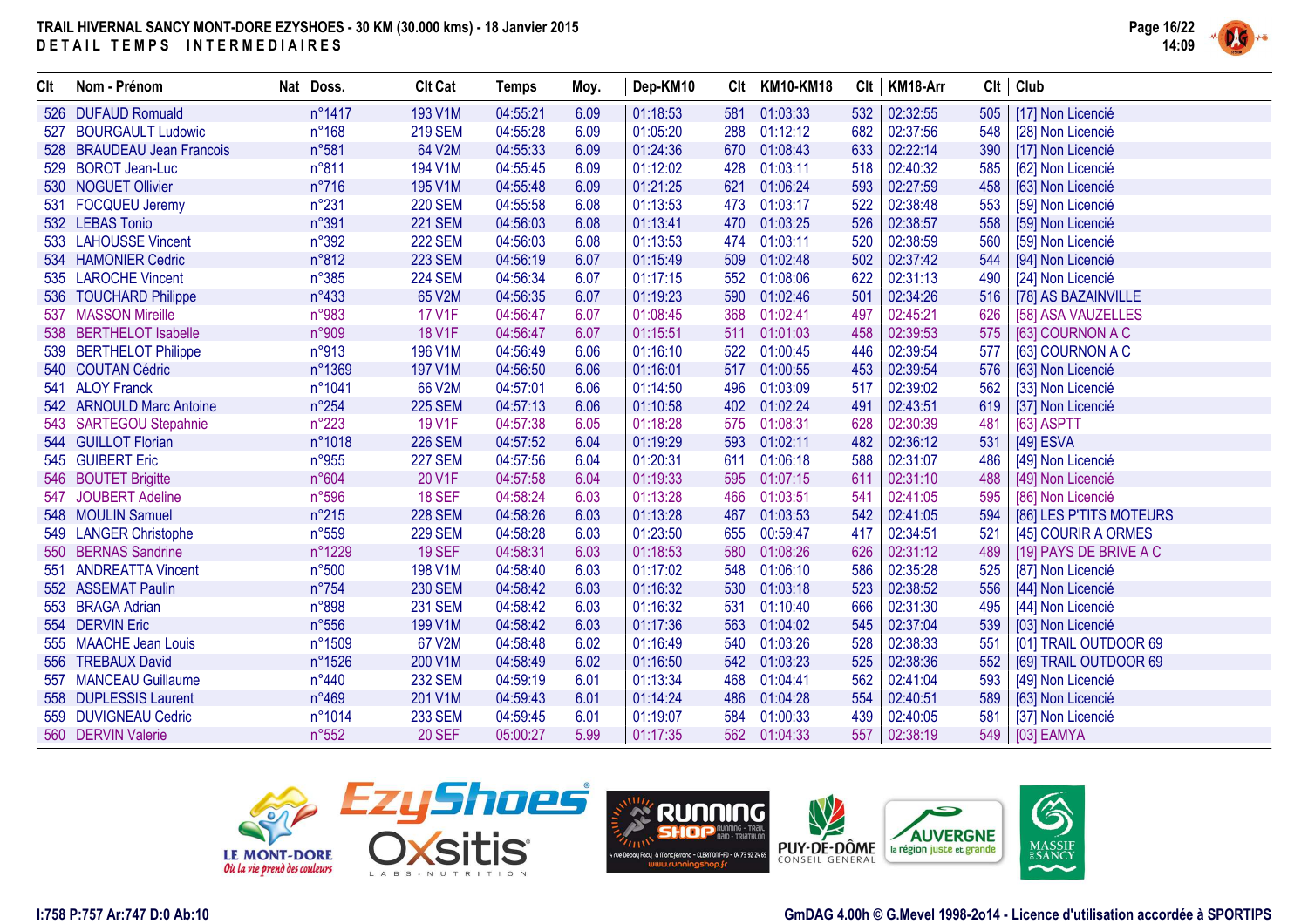

| Clt | Nom - Prénom               | Nat Doss.      | <b>Clt Cat</b> | <b>Temps</b> | Moy. | Dep-KM10 |     | Clt   KM10-KM18 | Clt | KM18-Arr |     | $Clt$ Club                      |
|-----|----------------------------|----------------|----------------|--------------|------|----------|-----|-----------------|-----|----------|-----|---------------------------------|
| 561 | <b>MAUCHOSSE Luc</b>       | $n^{\circ}736$ | 68 V2M         | 05:00:28     | 5.99 | 01:16:49 | 541 | 01:07:21        | 614 | 02:36:18 | 532 | [27] BIPEDES BERNAYENS          |
|     | 562 RICHARD Ludovic        | n°970          | 202 V1M        | 05:00:35     | 5.99 | 01:11:27 | 406 | 01:05:35        | 582 | 02:43:33 | 616 | [63] Non Licencié               |
|     | 563 GUERET Mickael         | $n^{\circ}766$ | <b>234 SEM</b> | 05:00:37     | 5.99 | 01:15:44 | 505 | 01:03:29        | 530 | 02:41:24 | 598 | [37] Non Licencié               |
|     | 564 BOCHU François         | n°1414         | 203 V1M        | 05:00:40     | 5.99 | 01:13:24 | 464 | 01:05:11        | 572 | 02:42:05 | 603 | [63] Non Licencié               |
|     | 565 TESKRAT Serge          | n°1322         | 204 V1M        | 05:00:50     | 5.98 | 01:16:40 | 536 | 01:07:28        | 617 | 02:36:42 | 536 | [63] Non Licencié               |
| 566 | <b>SECHET Vincent</b>      | $n^{\circ}780$ | <b>235 SEM</b> | 05:01:38     | 5.97 | 01:19:17 | 586 | 01:02:58        | 508 | 02:39:23 | 568 | [49] Non Licencié               |
| 567 | <b>ROBIN Nicolas</b>       | $n^{\circ}824$ | <b>236 SEM</b> | 05:01:38     | 5.97 | 01:19:19 | 587 | 01:02:11        | 484 | 02:40:08 | 582 | [92] Non Licencié               |
|     | 568 BOUET Thierry          | n°1344         | 69 V2M         | 05:01:46     | 5.97 | 01:16:58 | 546 | 01:03:28        | 529 | 02:41:20 | 597 | [45] Non Licencié               |
| 569 | <b>CAU Antony</b>          | n°1436         | <b>237 SEM</b> | 05:02:27     | 5.95 | 01:27:11 | 703 | 00:59:23        | 412 | 02:35:53 | 529 | [45] Non Licencié               |
|     | 570 MARTINAT Patrick       | $n^{\circ}217$ | 70 V2M         | 05:02:31     | 5.95 | 01:12:05 | 429 | 01:05:05        | 568 | 02:45:21 | 627 | [03] AMITIE ET NATURE MONTLUCON |
| 571 | <b>GAUBERT Yann</b>        | n°1252         | <b>238 SEM</b> | 05:02:42     | 5.95 | 01:23:45 | 654 | 01:03:06        | 514 | 02:35:51 | 528 | [92] Non Licencié               |
|     | 572 DUPIN Mehdi            | n°1383         | <b>239 SEM</b> | 05:02:42     | 5.95 | 01:23:45 | 653 | 01:03:00        | 509 | 02:35:57 | 530 | [72] Non Licencié               |
|     | 573 VAILLANT Nicolas       | n°1573         | 205 V1M        | 05:02:44     | 5.95 | 01:20:01 | 604 | 01:07:32        | 618 | 02:35:11 | 523 | <b>EZYSHOES</b>                 |
|     | 574 CAZALS Antoine         | n°823          | <b>240 SEM</b> | 05:02:51     | 5.94 | 01:16:10 | 523 | 01:02:54        | 505 | 02:43:47 | 618 | [63] Non Licencié               |
|     | 575 GALANT Sylvain         | $n^{\circ}106$ | <b>241 SEM</b> | 05:02:51     | 5.94 | 01:20:20 | 608 | 01:07:11        | 609 | 02:35:20 | 524 | [37] K'MOUSS TEAM               |
|     | 576 GRISON Didier          | n°1333         | 71 V2M         | 05:02:53     | 5.94 | 01:23:51 | 656 | 01:02:20        | 488 | 02:36:42 | 537 | [45] Non Licencié               |
| 577 | <b>LIZAMBART Benjamin</b>  | n°1181         | <b>242 SEM</b> | 05:03:06     | 5.94 | 01:16:09 | 521 | 01:03:33        | 533 | 02:43:24 | 615 | [91] Non Licencié               |
|     | 578 ESCAFFRE Florent       | $n^{\circ}523$ | 206 V1M        | 05:04:02     | 5.92 | 01:15:56 | 513 | 01:05:29        | 581 | 02:42:37 | 610 | [37] Non Licencié               |
|     | 579 RICHARD Sebastien      | n°542          | 207 V1M        | 05:04:38     | 5.91 | 01:30:15 | 715 | 01:02:54        | 506 | 02:31:29 | 494 | [58] Non Licencié               |
| 580 | <b>COSTET Marie-Hélène</b> | $n^{\circ}313$ | 21 V1F         | 05:04:57     | 5.90 | 01:16:58 | 547 | 01:10:04        | 659 | 02:37:55 | 547 | [63] Non Licencié               |
|     | 581 GADEAU Dany            | n°1110         | 208 V1M        | 05:05:00     | 5.90 | 01:14:45 | 495 | 01:06:00        | 585 | 02:44:15 | 622 | [45] ASFAS TRIATHLON            |
|     | 582 CLAUDEL Isabelle       | $n^{\circ}202$ | <b>22 V1F</b>  | 05:05:01     | 5.90 | 01:17:30 | 558 | 01:06:41        | 596 | 02:40:50 | 588 | [49] Non Licencié               |
|     | 583 TRAVERS Bruno          | n°382          | 209 V1M        | 05:05:02     | 5.90 | 01:25:01 | 677 | 01:09:21        | 642 | 02:30:40 | 482 | [78] XTREM RUNNING TRAIL        |
|     | 584 DELALEUF Christophe    | n°878          | 210 V1M        | 05:05:04     | 5.90 | 01:33:44 | 737 | 01:01:54        | 476 | 02:29:26 | 472 | [18] Non Licencié               |
|     | 585 CHEVET Christophe      | n°331          | <b>243 SEM</b> | 05:05:07     | 5.90 | 01:01:14 | 213 | 00:54:02        | 234 | 03:09:51 | 721 | [86] Non Licencié               |
|     | 586 BOUILLON Sebastien     | $n^{\circ}778$ | <b>244 SEM</b> | 05:05:23     | 5.89 | 01:23:41 | 649 | 01:02:44        | 500 | 02:38:58 | 559 | [41] Non Licencié               |
| 587 | <b>BIGOT Simon</b>         | n°962          | 211 V1M        | 05:06:04     | 5.88 | 01:16:56 | 545 | 01:09:44        | 650 | 02:39:24 | 569 | [86] Non Licencié               |
| 588 | <b>GARNIER Carole</b>      | n°1142         | 23 V1F         | 05:06:04     | 5.88 | 01:13:28 | 465 | 01:04:50        | 565 | 02:47:46 | 640 | [86] Non Licencié               |
|     | 589 BARATON Aymeric        | n°971          | 212 V1M        | 05:06:06     | 5.88 | 01:16:55 | 543 | 01:09:02        | 636 | 02:40:09 | 583 | [86] ECA SMARVES VERNON         |
| 590 | <b>JOUENNE Guillaume</b>   | n°061          | <b>245 SEM</b> | 05:06:06     | 5.88 | 01:23:35 | 645 | 01:06:59        | 604 | 02:35:32 | 526 | [72] Non Licencié               |
|     | 591 GUERY Fabrice          | n°304          | 213 V1M        | 05:06:30     | 5.87 | 01:24:19 | 663 | 01:03:19        | 524 | 02:38:52 | 555 | [36] Non Licencié               |
|     | 592 HYNDERICK Anthony      | $n^{\circ}464$ | 214 V1M        | 05:06:37     | 5.87 | 01:25:27 | 686 | 01:07:20        | 613 | 02:33:50 | 510 | [36] Non Licencié               |
|     | 593 ALDEBERT Herve         | $n^{\circ}458$ | <b>246 SEM</b> | 05:06:38     | 5.87 | 01:25:25 | 685 | 01:07:23        | 615 | 02:33:50 | 509 | [36] Non Licencié               |
|     | 594 JASMIN Denis           | n°1359         | 215 V1M        | 05:06:42     | 5.87 | 01:24:15 | 661 | 01:01:36        | 467 | 02:40:51 | 590 | [37] Non Licencié               |
|     | 595 MONSIMIER Bertrand     | n°1052         | <b>247 SEM</b> | 05:06:57     | 5.86 | 01:17:54 | 571 | 01:02:00        | 478 | 02:47:03 | 635 | [49] Non Licencié               |



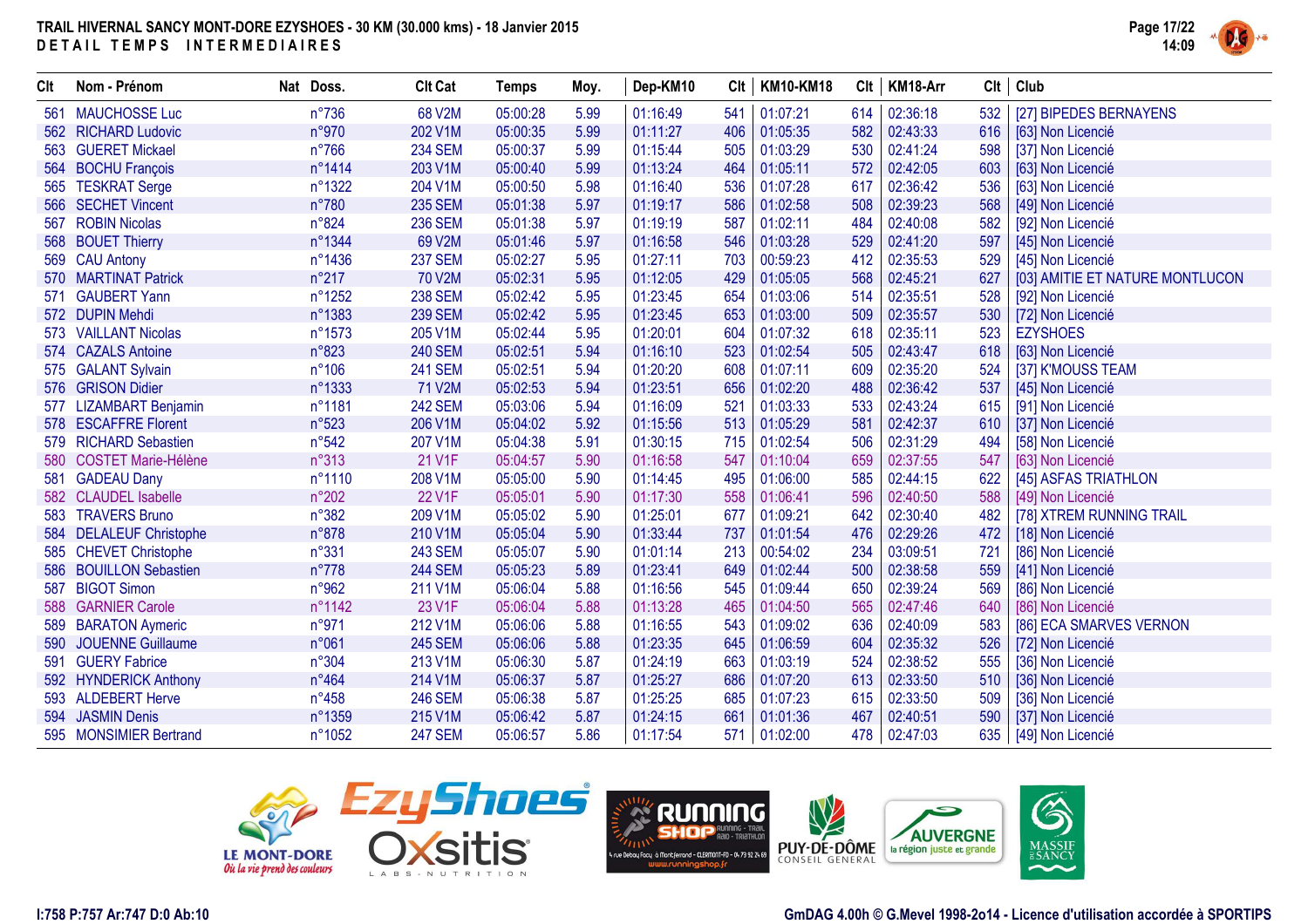

| Clt | Nom - Prénom              | Nat Doss.      | <b>Clt Cat</b>     | <b>Temps</b> | Moy. | Dep-KM10 | Clt | <b>KM10-KM18</b> | Clt | KM18-Arr |     | $Clt$ Club                    |
|-----|---------------------------|----------------|--------------------|--------------|------|----------|-----|------------------|-----|----------|-----|-------------------------------|
|     | 596 PIERRARD Christophe   | n°487          | 216 V1M            | 05:07:40     | 5.85 | 01:14:19 | 484 | 01:05:28         | 580 | 02:47:53 | 642 | [19] Non Licencié             |
| 597 | <b>VIALE Sebastien</b>    | n°484          | <b>248 SEM</b>     | 05:07:52     | 5.85 | 01:24:17 | 662 | 01:07:02         | 605 | 02:36:33 | 534 | [63] Non Licencié             |
|     | 598 FEUILLET Philippe     | $n^{\circ}712$ | <b>72 V2M</b>      | 05:08:38     | 5.83 | 01:12:24 | 439 | 01:09:30         | 647 | 02:46:44 | 632 | [17] Non Licencié             |
| 599 | <b>LAUDU Sébastien</b>    | n°1126         | 217 V1M            | 05:08:55     | 5.83 | 01:10:17 | 392 | 01:03:03         | 513 | 02:55:35 | 677 | [24] Non Licencié             |
|     | 600 GARINO Jerome         | n°1178         | <b>249 SEM</b>     | 05:09:07     | 5.82 | 01:17:26 | 557 | 01:05:20         | 575 | 02:46:21 | 629 | [63] Non Licencié             |
| 601 | <b>BOYER Philippe</b>     | n°644          | <b>13 V3M</b>      | 05:09:18     | 5.82 | 01:16:45 | 538 | 01:08:37         | 631 | 02:43:56 | 620 | [43] Non Licencié             |
|     | 602 FLEURY Philippe       | n°1565         | 73 V2M             | 05:09:20     | 5.82 | 01:17:20 | 555 | 01:01:10         | 461 | 02:50:50 | 653 | <b>EZYSHOES</b>               |
|     | 603 VERDON Clément        | n°1155         | <b>250 SEM</b>     | 05:09:33     | 5.82 | 01:17:34 | 561 | 01:11:55         | 679 | 02:40:04 | 580 | [79] Non Licencié             |
|     | 604 HAMIDOVIC Anthony     | $n^{\circ}150$ | <b>251 SEM</b>     | 05:09:33     | 5.82 | 01:20:16 | 606 | 01:07:09         | 607 | 02:42:08 | 604 | [79] K'MOUSS TEAM             |
|     | 605 NABRIN Kevin          | n°401          | <b>252 SEM</b>     | 05:10:02     | 5.81 | 01:23:07 | 638 | 01:04:20         | 552 | 02:42:35 | 609 | [78] VERNEUIL AC              |
| 606 | <b>PROT Jean Philippe</b> | $n^{\circ}733$ | 218 V1M            | 05:10:04     | 5.81 | 01:19:47 | 599 | 01:05:23         | 577 | 02:44:54 | 623 | [37] Non Licencié             |
| 607 | <b>PERRIN Vincent</b>     | n°1010         | 219 V1M            | 05:10:06     | 5.80 | 01:19:47 | 598 | 01:05:10         | 571 | 02:45:09 | 625 | [37] Non Licencié             |
|     | 608 MANCEAU Anne          | $n^{\circ}738$ | 24 V1F             | 05:10:09     | 5.80 | 01:17:19 | 554 | 01:05:06         | 569 | 02:47:44 | 639 | [85] ENTENTE SEVRE            |
| 609 | <b>MANCEAU Damien</b>     | n°739          | 220 V1M            | 05:10:13     | 5.80 | 01:17:16 | 553 | 01:04:42         | 563 | 02:48:15 | 644 | [85] Non Licencié             |
|     | 610 CHAVRET Fabienne      | n°326          | <b>21 SEF</b>      | 05:10:42     | 5.79 | 01:28:48 | 712 | 01:09:46         | 651 | 02:32:08 | 502 | [37] Non Licencié             |
|     | 611 CHARREAU Virginie     | n°1130         | 22 SEF             | 05:10:43     | 5.79 | 01:28:48 | 711 | 01:04:28         | 553 | 02:37:27 | 542 | [37] Non Licencié             |
|     | 612 DUFOUR Michael        | n°1136         | <b>253 SEM</b>     | 05:10:46     | 5.79 | 01:14:50 | 497 | 01:00:50         | 449 | 02:55:06 | 673 | [78] VERNEUIL AC              |
|     | 613 HAYE Didier           | n°615          | <b>14 V3M</b>      | 05:11:12     | 5.78 | 01:25:33 | 687 | 01:07:47         | 619 | 02:37:52 | 545 | [17] Non Licencié             |
|     | 614 BERTON Karine         | n°506          | 25 V1F             | 05:11:47     | 5.77 | 01:18:54 | 582 | 01:14:59         | 705 | 02:37:54 | 546 | [86] LES P'TITS MOTEURS       |
|     | 615 LEBORGNE Marcel       | $n^{\circ}220$ | <b>15 V3M</b>      | 05:11:53     | 5.77 | 01:17:42 | 568 | 01:15:04         | 707 | 02:39:07 | 563 | [49] CA PAYS SAUMUROIS        |
|     | 616 DUBOURREAU Thierry    | $n^{\circ}224$ | 74 V2M             | 05:11:54     | 5.77 | 01:20:57 | 615 | 01:11:56         | 680 | 02:39:01 | 561 | [49] CAPS                     |
|     | 617 PISSOT Mathieu        | n°1468         | <b>254 SEM</b>     | 05:11:55     | 5.77 | 01:21:54 | 624 | 01:01:51         | 474 | 02:48:10 | 643 | [72] Non Licencié             |
|     | 618 ROUSSEL François      | $n^{\circ}454$ | 221 V1M            | 05:12:06     | 5.77 | 01:11:57 | 426 | 01:05:21         | 576 | 02:54:48 | 668 | [63] Non Licencié             |
| 619 | <b>GARNIER Gwenael</b>    | n°1516         | 222 V1M            | 05:12:16     | 5.76 | 01:22:55 | 634 | 01:09:31         | 648 | 02:39:50 | 574 | [69] TRAIL OUTDOOR 69         |
| 620 | <b>PRIN Laurent</b>       | n°066          | 223 V1M            | 05:12:32     | 5.76 | 01:25:08 | 683 | 01:06:16         | 587 | 02:41:08 | 596 | [78] AS BAZAINVILLE           |
| 621 | <b>PIACENTINO Laurent</b> | $n^{\circ}286$ | 224 V1M            | 05:12:54     | 5.75 | 01:21:03 | 616 | 01:06:49         | 600 | 02:45:02 | 624 | [78] AS BAZAINVILLE           |
|     | 622 SIMEON Olivier        | n°1009         | <b>75 V2M</b>      | 05:13:46     | 5.74 | 01:07:52 | 351 | 01:11:40         | 675 | 02:54:14 | 666 | [63] BEAUMONT ATHLETIQUE CLUB |
|     | 623 MONTALETANG Sylvain   | n°023          | <b>255 SEM</b>     | 05:13:48     | 5.74 | 01:24:50 | 675 | 01:08:34         | 629 | 02:40:24 | 584 | [44] Non Licencié             |
|     | 624 VILCOT Esther         | n°1495         | 5 V <sub>2</sub> F | 05:13:56     | 5.73 | 01:21:34 | 622 | 01:10:11         | 660 | 02:42:11 | 605 | [94] Non Licencié             |
|     | 625 ROSE Sophie           | n°650          | 26 V1F             | 05:14:12     | 5.73 | 01:20:36 | 614 | 01:10:30         | 663 | 02:43:06 | 613 | [28] VS CHARTRES              |
|     | 626 LEROUX Ludovic        | n°100          | <b>256 SEM</b>     | 05:14:23     | 5.73 | 01:23:31 | 641 | 01:09:20         | 641 | 02:41:32 | 599 | [72] Non Licencié             |
| 627 | <b>LIERRE Frederic</b>    | $n^{\circ}482$ | 225 V1M            | 05:14:23     | 5.73 | 01:20:36 | 613 | 01:10:35         | 664 | 02:43:12 | 614 | [28] VS CHARTRES              |
|     | 628 BAIRROS Jose          | n°1457         | 226 V1M            | 05:14:54     | 5.72 | 01:19:54 | 601 | 01:08:26         | 625 | 02:46:34 | 630 | [42] ORMA                     |
|     | 629 FERRIE Frederic       | $n^{\circ}718$ | 227 V1M            | 05:14:57     | 5.72 | 01:22:36 | 627 | 01:10:01         | 658 | 02:42:20 | 606 | [63] Non Licencié             |
|     | 630 MELLIER Olivier       | n°403          | 228 V1M            | 05:15:18     | 5.71 | 01:16:38 | 535 | 01:03:54         | 543 | 02:54:46 | 667 | [37] Non Licencié             |







G)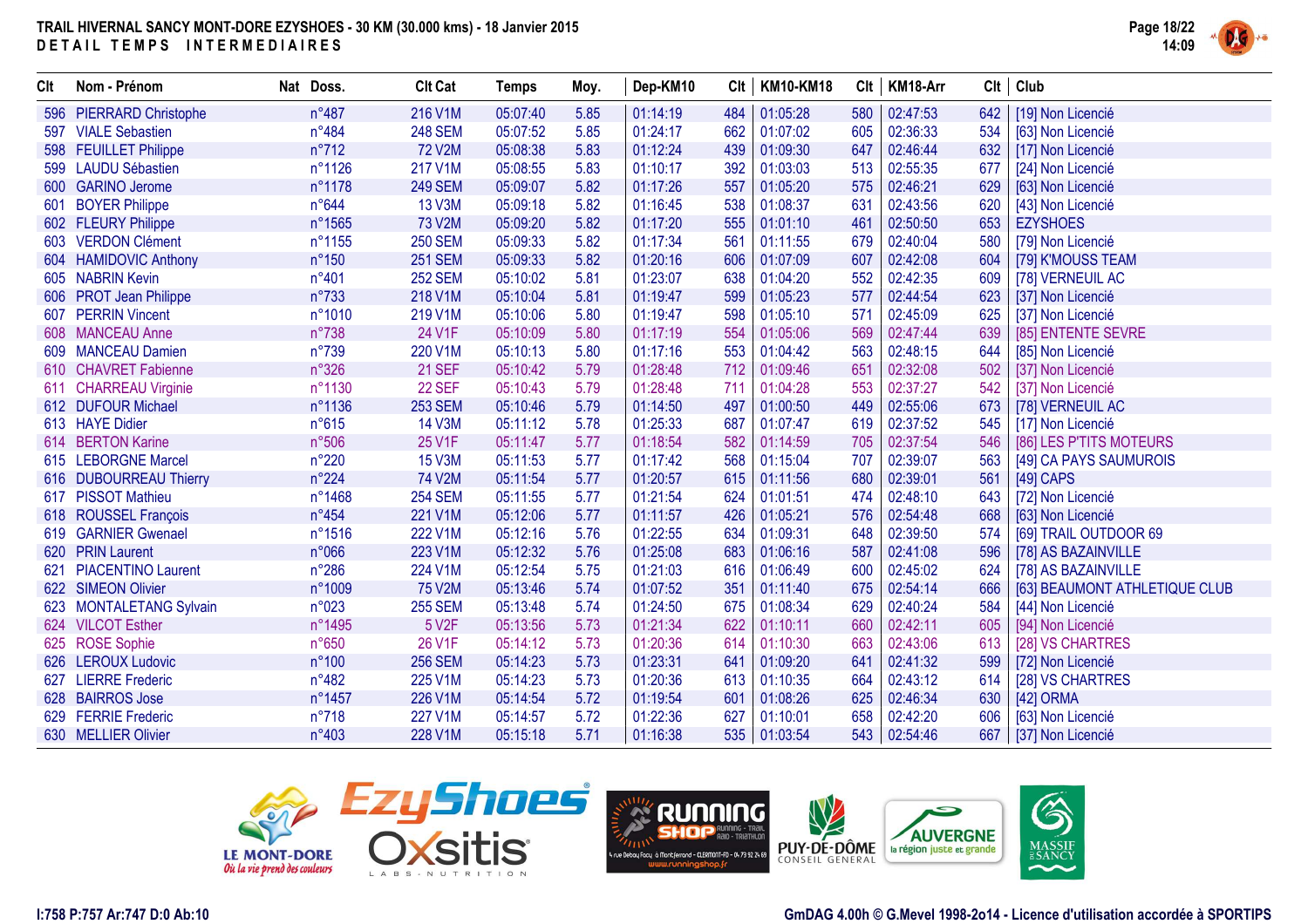

| Clt | Nom - Prénom              | Nat Doss.       | <b>Clt Cat</b> | <b>Temps</b> | Moy. | Dep-KM10 | Clt | <b>KM10-KM18</b> | Clt | KM18-Arr | Clt | Club                            |
|-----|---------------------------|-----------------|----------------|--------------|------|----------|-----|------------------|-----|----------|-----|---------------------------------|
|     | 631 LAFARGUE Isabelle     | n°348           | <b>27 V1F</b>  | 05:15:36     | 5.70 | 01:23:32 | 644 | 01:12:09         | 681 | 02:39:55 | 578 | [78] Non Licencié               |
|     | 632 GOUPIL Liliane        | n°1247          | 6 V2F          | 05:15:39     | 5.70 | 01:25:03 | 678 | 01:08:53         | 634 | 02:41:43 | 601 | [72] Non Licencié               |
|     | 633 LÉVÊQUE Jean-François | $n^{\circ}450$  | <b>76 V2M</b>  | 05:15:44     | 5.70 | 01:15:42 | 503 | 01:06:45         | 598 | 02:53:17 | 664 | [58] S/LSPORTIVE GUERIGNY URZY  |
|     | 634 LARRET Laurent        | n°998           | 229 V1M        | 05:16:19     | 5.69 | 01:19:59 | 603 | 01:09:22         | 643 | 02:46:58 | 633 | [16] Non Licencié               |
|     | 635 CHAILLOU Delphine     | n°1485          | 28 V1F         | 05:16:24     | 5.69 | 01:21:42 | 623 | 01:12:57         | 692 | 02:41:45 | 602 | [63] Non Licencié               |
|     | 636 FLOUR Valérie         | n°1422          | 29 V1F         | 05:17:18     | 5.67 | 01:25:08 | 682 | 01:12:57         | 693 | 02:39:13 | 565 | [33] Non Licencié               |
| 637 | <b>COMAS Arnaud</b>       | n°1519          | <b>257 SEM</b> | 05:17:36     | 5.67 | 01:17:09 | 551 | 01:04:41         | 561 | 02:55:46 | 679 | [69] TRAIL OUTDOOR 69           |
|     | 638 CASTRO-MORENO Juan    | n°1525          | <b>258 SEM</b> | 05:17:37     | 5.67 | 01:17:09 | 550 | 01:05:26         | 578 | 02:55:02 | 672 | [69] TRAIL OUTDOOR 69           |
|     | 639 NEVEU Philippe        | n°1308          | 77 V2M         | 05:17:42     | 5.67 | 01:20:28 | 610 | 01:09:24         | 645 | 02:47:50 | 641 | [72] Non Licencié               |
|     | 640 LE SOLLIEC Teddy      | $n^{\circ}$ 140 | <b>259 SEM</b> | 05:17:48     | 5.66 | 01:15:45 | 506 | 01:06:44         | 597 | 02:55:19 | 674 | [79] VO2 NIORT                  |
| 641 | <b>MONDAMERT Gilles</b>   | n°524           | <b>78 V2M</b>  | 05:17:53     | 5.66 | 01:23:40 | 648 | 01:10:00         | 657 | 02:44:13 | 621 | [94] Non Licencié               |
|     | 642 GUITARD Jean Michel   | n°1350          | 79 V2M         | 05:18:03     | 5.66 | 01:26:21 | 693 | 01:10:42         | 668 | 02:41:00 | 592 | [87] Non Licencié               |
|     | 643 CHAUMOND Jacques      | n°1349          | 80 V2M         | 05:18:03     | 5.66 | 01:26:20 | 692 | 01:12:12         | 683 | 02:39:31 | 571 | [87] Non Licencié               |
|     | 644 SAVEL Guilhem         | n°1147          | <b>260 SEM</b> | 05:19:07     | 5.64 | 01:17:39 | 564 | 01:09:29         | 646 | 02:51:59 | 660 | [33] Non Licencié               |
|     | 645 JUSTEL Didier         | n°347           | 230 V1M        | 05:19:24     | 5.64 | 01:25:01 | 676 | 01:08:53         | 635 | 02:45:30 | 628 | [78] XTREM RUNNING TRAIL        |
|     | 646 LE COZLER Thierry     | n°069           | 81 V2M         | 05:19:28     | 5.63 | 01:24:22 | 665 | 01:11:29         | 674 | 02:43:37 | 617 | [78] AS BAZAINVILLE             |
|     | 647 MOURAUD Nathalie      | n°906           | 30 V1F         | 05:19:30     | 5.63 | 01:22:56 | 635 | 01:07:53         | 620 | 02:48:41 | 647 | [28] Non Licencié               |
|     | 648 CAMPION Thierry       | n°1403          | 231 V1M        | 05:19:30     | 5.63 | 01:22:59 | 636 | 01:05:40         | 583 | 02:50:51 | 655 | [28] Non Licencié               |
|     | 649 RAUX Nicolas          | n°098           | 232 V1M        | 05:19:32     | 5.63 | 01:23:35 | 646 | 01:09:17         | 640 | 02:46:40 | 631 | [72] LE MANS A                  |
|     | 650 FARGEAS Laurent       | n°1001          | 82 V2M         | 05:20:41     | 5.61 | 01:25:06 | 680 | 01:08:30         | 627 | 02:47:05 | 636 | [87] AS LEGRAND FEYTIAT         |
|     | 651 FARGEAS Guylaine      | n°1002          | 31 V1F         | 05:20:44     | 5.61 | 01:25:06 | 679 | 01:08:36         | 630 | 02:47:02 | 634 | [87] AS LEGRAND FEYTIAT         |
|     | 652 MAGNAUDEIX Cyril      | n°020           | 233 V1M        | 05:21:10     | 5.60 | 01:20:11 | 605 | 01:09:53         | 654 | 02:51:06 | 656 | [79] Non Licencié               |
|     | 653 GUIGNARD Bruno        | $n^{\circ}259$  | 83 V2M         | 05:21:50     | 5.59 | 01:30:39 | 721 | 01:08:23         | 624 | 02:42:48 | 611 | [36] Non Licencié               |
|     | 654 BOUGIO Julien         | $n^{\circ}120$  | <b>261 SEM</b> | 05:22:09     | 5.59 | 01:23:36 | 647 | 01:09:35         | 649 | 02:48:58 | 648 | [72] Non Licencié               |
|     | 655 BOURDIER Bruno        | n°1157          | <b>262 SEM</b> | 05:22:12     | 5.59 | 01:20:33 | 612 | 01:09:06         | 637 | 02:52:33 | 661 | [87] AS LEGRAND FEYTIAT         |
|     | 656 MILON Philippe        | n°826           | 234 V1M        | 05:22:24     | 5.58 | 01:24:44 | 672 | 01:16:58         | 716 | 02:40:42 | 586 | [03] AMITIE ET NATURE MONTLUCON |
|     | 657 PORTAL Francois       | $n^{\circ}647$  | 84 V2M         | 05:22:24     | 5.58 | 01:24:45 | 673 | 01:16:55         | 715 | 02:40:44 | 587 | [03] Non Licencié               |
|     | 658 EMIN Jerome           | n°1517          | 235 V1M        | 05:22:26     | 5.58 | 01:24:28 | 668 | 01:06:37         | 595 | 02:51:21 | 658 | [69] TRAIL OUTDOOR 69           |
|     | 659 DODIN Yann            | n°1068          | <b>263 SEM</b> | 05:22:43     | 5.58 | 01:22:40 | 630 | 01:03:51         | 540 | 02:56:12 | 684 | [75] Non Licencié               |
|     | 660 PONCHE Cécile         | n°1071          | 23 SEF         | 05:22:44     | 5.58 | 01:22:37 | 629 | 01:03:56         | 544 | 02:56:11 | 683 | [75] Non Licencié               |
| 661 | <b>DENOUAL Fabrice</b>    | $n^{\circ}675$  | 236 V1M        | 05:22:55     | 5.57 | 01:21:22 | 620 | 01:08:02         | 621 | 02:53:31 | 665 | [92] Non Licencié               |
|     | 662 PONCHE Remi           | n°1175          | <b>264 SEM</b> | 05:23:24     | 5.57 | 01:22:40 | 632 | 01:03:50         | 539 | 02:56:54 | 687 | [94] Non Licencié               |
|     | 663 MERCERON Gilles       | n°978           | <b>265 SEM</b> | 05:23:25     | 5.57 | 01:22:40 | 631 | 01:04:59         | 566 | 02:55:46 | 680 | [49] Non Licencié               |
|     | 664 MARCOUX Christophe    | $n^{\circ}715$  | 237 V1M        | 05:24:10     | 5.55 | 01:21:15 | 619 | 01:09:48         | 652 | 02:53:07 | 663 | [03] AVCC CHANTELLE             |
|     | 665 DA COSTA Arlindo      | n°1127          | <b>266 SEM</b> | 05:24:26     | 5.55 | 01:16:22 | 529 | 01:09:24         | 644 | 02:58:40 | 692 | [59] Non Licencié               |



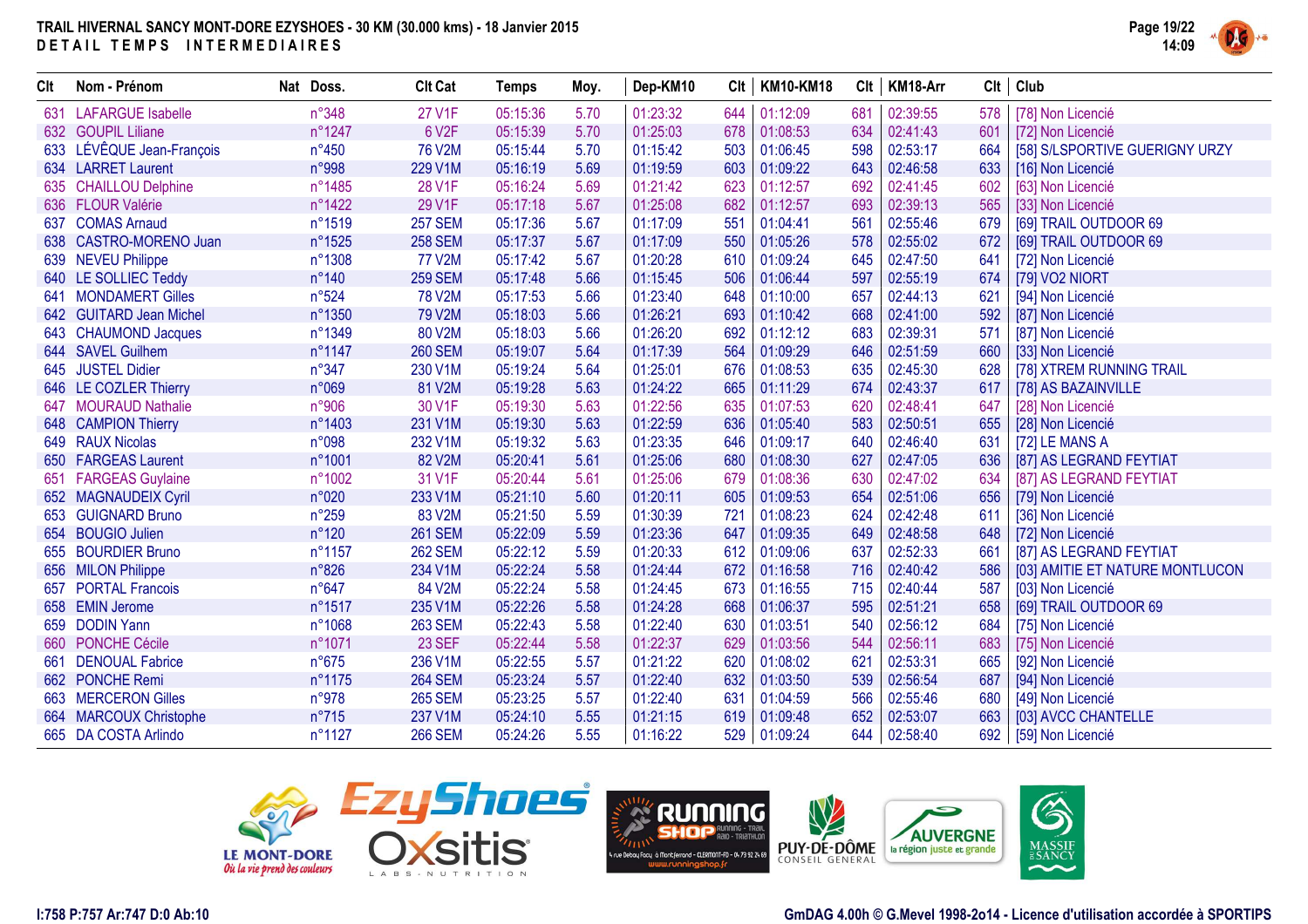

| Clt | Nom - Prénom               | Nat Doss.      | <b>Clt Cat</b>      | <b>Temps</b> | Moy. | Dep-KM10 | Clt | <b>KM10-KM18</b> | Clt | KM18-Arr |      | $Clt$ Club                    |
|-----|----------------------------|----------------|---------------------|--------------|------|----------|-----|------------------|-----|----------|------|-------------------------------|
| 666 | <b>BERNARDIN Nolwenn</b>   | n°881          | 24 SEF              | 05:24:26     | 5.55 | 01:26:07 | 690 | 01:09:57         | 656 | 02:48:22 | 645  | [12] Non Licencié             |
| 667 | <b>DERVAUX Cécile</b>      | n°897          | <b>25 SEF</b>       | 05:24:27     | 5.55 | 01:26:08 | 691 | 01:09:55         | 655 | 02:48:24 | 646  | [69] Non Licencié             |
|     | 668 GOUPIL Daniel          | n°1243         | 85 V2M              | 05:24:46     | 5.54 | 01:25:07 | 681 | 01:10:37         | 665 | 02:49:02 | 649  | [72] Non Licencié             |
|     | 669 BAZIN Guylaine         | $n^{\circ}198$ | <b>7 V2F</b>        | 05:24:50     | 5.54 | 01:30:39 | 720 | 01:12:30         | 689 | 02:41:41 | 600  | [77] Non Licencié             |
|     | 670 LIONNET Sylvie         | $n^{\circ}246$ | 8 V <sub>2</sub> F  | 05:24:51     | 5.54 | 01:30:27 | 719 | 01:11:26         | 673 | 02:42:58 | 612  | [77] Non Licencié             |
|     | 671 LE BEC Gwenaelle       | $n^{\circ}245$ | 9 V <sub>2</sub> F  | 05:24:52     | 5.54 | 01:30:27 | 718 | 01:11:53         | 678 | 02:42:32 | 607  | [77] Non Licencié             |
|     | 672 DE SAINT LEGER David   | $n^{\circ}325$ | 238 V1M             | 05:24:53     | 5.54 | 01:27:09 | 701 | 01:06:29         | 594 | 02:51:15 | 657  | [78] XTREM RUNNING TRAIL      |
|     | 673 ROUSSEAU Aurore        | $n^{\circ}375$ | 32 V1F              | 05:24:54     | 5.54 | 01:26:53 | 696 | 01:07:10         | 608 | 02:50:51 | 654  | [78] XTREM RUNNING TRAIL      |
|     | 674 MALLET Daniel          | n°040          | <b>16 V3M</b>       | 05:25:18     | 5.53 | 01:25:19 | 684 | 01:10:40         | 667 | 02:49:19 | 650  | [77] Non Licencié             |
| 675 | JARRY Jean-Marc            | $n^{\circ}350$ | 239 V1M             | 05:25:41     | 5.53 | 01:19:20 | 589 | 01:10:53         | 670 | 02:55:28 | 676  | [87] ACA SAINT YRIEIX         |
|     | 676 RAUZIER Sylvain        | n°594          | 240 V1M             | 05:25:55     | 5.52 | 01:11:51 | 424 | 01:13:14         | 695 | 03:00:50 | 695  | [75] Non Licencié             |
|     | 677 PICQ Frederic          | n°600          | 86 V2M              | 05:26:32     | 5.51 | 01:24:12 | 660 | 01:10:42         | 669 | 02:51:38 | 659  | [93] Non Licencié             |
|     | 678 BAIRROS Alexandre      | n°1459         | 3 ESM               | 05:27:41     | 5.49 | 01:19:55 | 602 | 01:12:54         | 691 | 02:54:52 | 669  | [42] BEAUMONT ATHLETIQUE CLUB |
|     | 679 GUITTOT Simon          | n°1197         | <b>267 SEM</b>      | 05:28:22     | 5.48 | 01:24:49 | 674 | 01:10:29         | 662 | 02:53:04 | 662  | [44] Non Licencié             |
|     | 680 MEMIN Kolia            | n°858          | 241 V1M             | 05:29:05     | 5.47 | 01:17:32 | 560 | 01:12:12         | 684 | 02:59:21 | 693  | [79] Non Licencié             |
| 681 | JOUBERT Thierry            | n°1567         | <b>17 V3M</b>       | 05:29:08     | 5.47 | 01:23:54 | 658 | 01:09:11         | 638 | 02:56:03 | 682  | <b>EZYSHOES</b>               |
|     | 682 PICHON Marie Dominique | n°1056         | 10 V2F              | 05:31:13     | 5.43 | 01:23:31 | 642 | 01:17:12         | 717 | 02:50:30 | 652  | [37] TOURS'N AVENTURE         |
|     | 683 GRÉAU Olivier          | n°950          | 242 V1M             | 05:31:14     | 5.43 | 01:22:36 | 628 | 01:13:10         | 694 | 02:55:28 | 675  | [79] Non Licencié             |
|     | 684 GAUTHIER Romuald       | n°574          | 243 V1M             | 05:31:19     | 5.43 | 01:19:25 | 591 | 01:11:17         | 672 | 03:00:37 | 694  | [49] TEAM RAID SAUMUROIS      |
|     | 685 RIOTTE Patrice         | n°883          | 244 V1M             | 05:31:27     | 5.43 | 01:24:19 | 664 | 01:05:12         | 574 | 03:01:56 | 698  | [36] OBERRY                   |
|     | 686 GUICHARD Delphine      | n°342          | <b>26 SEF</b>       | 05:31:51     | 5.42 | 01:26:52 | 694 | 01:14:47         | 704 | 02:50:12 | 651  | [78] XTREM RUNNING TRAIL      |
| 687 | <b>BITAUDEAU Sonia</b>     | n°693          | <b>27 SEF</b>       | 05:32:11     | 5.42 | 01:14:14 | 483 | 01:09:52         | 653 | 03:08:05 | 716  | [79] K'MOUSS TEAM             |
|     | 688 DUPLESSIS Benedicte    | $n^{\circ}468$ | 33 V1F              | 05:32:35     | 5.41 | 01:23:07 | 637 | 01:12:22         | 686 | 02:57:06 | 689  | [63] Non Licencié             |
|     | 689 BOIS Dominique         | $n^{\circ}427$ | 87 V2M              | 05:33:13     | 5.40 | 01:24:32 | 669 | 01:11:00         | 671 | 02:57:41 | 691  | [78] CAO SAINT CYR TRIATHLON  |
|     | 690 BERTRAND Olivier       | n°081          | 88 V2M              | 05:33:19     | 5.40 | 01:24:37 | 671 | 01:12:29         | 688 | 02:56:13 | 685  | [78] AS BAZAINVILLE           |
| 691 | <b>DILE Marie Lise</b>     | n°1506         | <b>11 V2F</b>       | 05:33:43     | 5.39 | 01:34:19 | 744 | 01:11:49         | 677 | 02:47:35 | 637  | [85] TRAIL OUTDOOR 69         |
|     | 692 BROQUIN Hélène         | n°1292         | <b>12 V2F</b>       | 05:33:43     | 5.39 | 01:34:18 | 743 | 01:11:48         | 676 | 02:47:37 | 638  | [49] Non Licencié             |
|     | 693 DUPUIS Rémi            | n°1286         | <b>268 SEM</b>      | 05:33:49     | 5.39 | 01:18:52 | 579 | 01:06:52         | 601 | 03:08:05 | 715  | [63] Non Licencié             |
|     | 694 DURAND Pascal          | n°587          | 89 V2M              | 05:33:57     | 5.39 | 01:24:11 | 659 | 01:12:28         | 687 | 02:57:18 | 690  | [93] Non Licencié             |
| 695 | <b>JEROME Frederic</b>     | n°1145         | 245 V1M             | 05:35:24     | 5.37 | 01:19:32 | 594 | 01:06:52         | 602 | 03:09:00 | 720  | [45] Non Licencié             |
|     | 696 ARCELIN Eric           | n°1100         | 246 V1M             | 05:35:24     | 5.37 | 01:11:44 | 418 | 01:04:48         | 564 | 03:18:52 | 732  | [45] Non Licencié             |
|     | 697 DUCASSE Philippe       | $n^{\circ}207$ | 90 V2M              | 05:36:42     | 5.35 | 01:24:24 | 666 | 01:17:17         | 719 | 02:55:01 | -671 | [60] ACABEAUVAIS              |
|     | 698 GRILLOT Corinne        | n°459          | 13 V <sub>2</sub> F | 05:36:43     | 5.35 | 01:24:27 | 667 | 01:17:21         | 721 | 02:54:55 | 670  | [60] ACABEAUVAIS              |
|     | 699 MARCHAL Stephanie      | $n^{\circ}358$ | <b>28 SEF</b>       | 05:37:16     | 5.34 | 01:26:52 | 695 | 01:14:45         | 703 | 02:55:39 | 678  | [78] XTREM RUNNING TRAIL      |
|     | 700 PASTOR Sebastien       | n°367          | <b>269 SEM</b>      | 05:37:56     | 5.33 | 01:26:57 | 698 | 01:07:23         | 616 | 03:03:36 | 701  | [78] XTREM RUNNING TRAIL      |





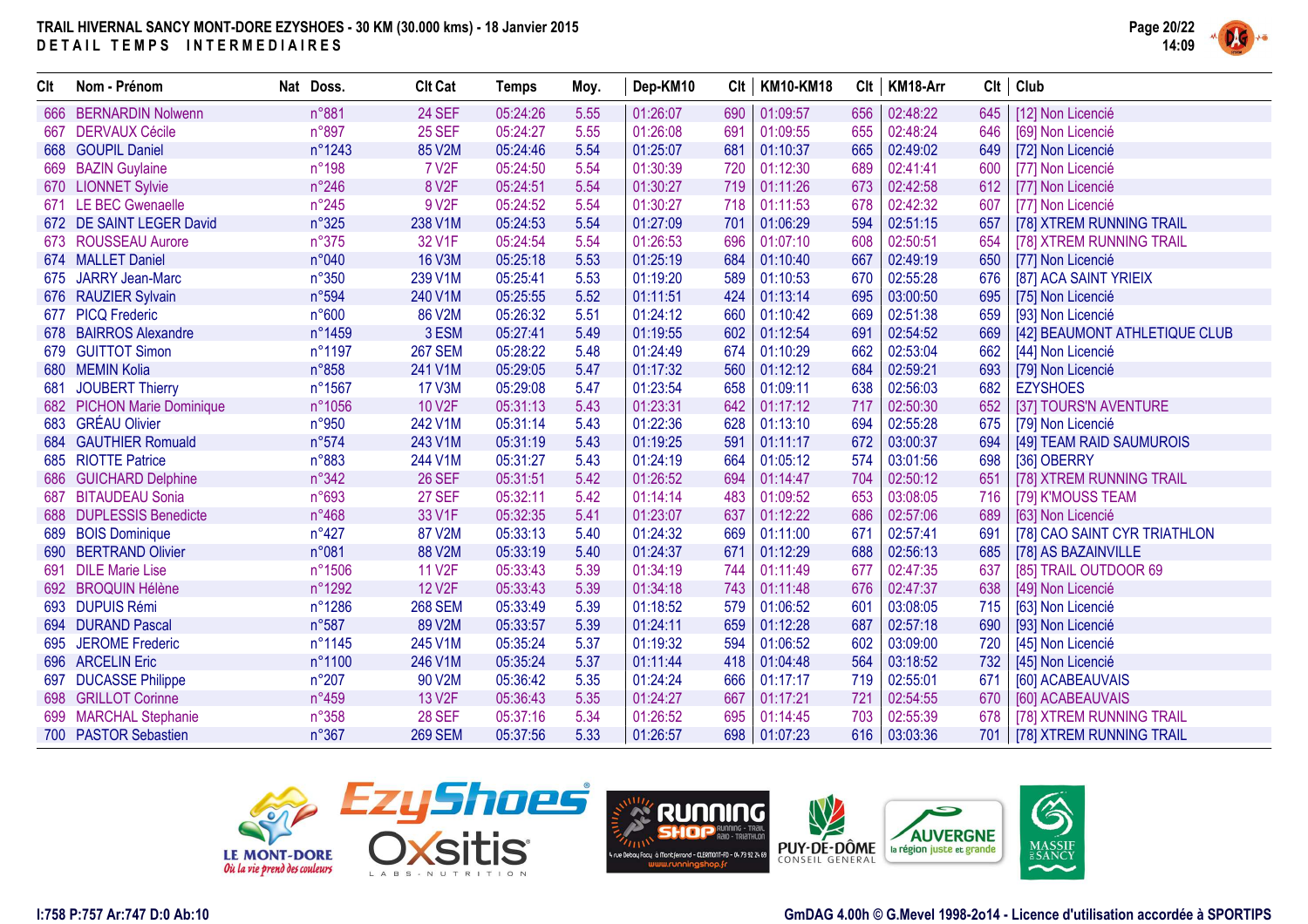

| Clt | Nom - Prénom             | Nat Doss.        | <b>Clt Cat</b>      | <b>Temps</b> | Moy. | Dep-KM10 | Clt | <b>KM10-KM18</b> | Clt | KM18-Arr |     | Clt   Club                    |
|-----|--------------------------|------------------|---------------------|--------------|------|----------|-----|------------------|-----|----------|-----|-------------------------------|
|     | 701 CIAVATTA Laurent     | $n^{\circ}312$   | 247 V1M             | 05:37:58     | 5.33 | 01:26:57 | 697 | 01:07:04         | 606 | 03:03:57 | 705 | [78] Non Licencié             |
|     | 702 BEYELER Laurence     | n°1538           | <b>29 SEF</b>       | 05:38:11     | 5.32 | 01:22:17 | 626 | 01:13:35         | 699 | 03:02:19 | 700 | <b>US ROISSY ATHLETIC</b>     |
|     | 703 TOUMI Abdallah       | n°1540           | 248 V1M             | 05:38:11     | 5.32 | 01:22:41 | 633 | 01:13:16         | 696 | 03:02:14 | 699 | <b>US ROISSY ATHLETIC</b>     |
|     | 704 GAUDRIN Christiane   | n°1536           | 1 V3F               | 05:38:12     | 5.32 | 01:29:35 | 714 | 01:12:47         | 690 | 02:55:50 | 681 | <b>US ROISSY ATHLETIC</b>     |
|     | 705 VILLARD Eric         | n°1537           | 249 V1M             | 05:38:13     | 5.32 | 01:29:34 | 713 | 01:12:16         | 685 | 02:56:23 | 686 | <b>US ROISSY ATHLETIC</b>     |
|     | 706 JAOUEN Philippe      | n°972            | 250 V1M             | 05:38:26     | 5.32 | 01:23:15 | 640 | 01:18:07         | 722 | 02:57:04 | 688 | [27] Non Licencié             |
|     | 707 DUREAU Gaelle        | n°631            | <b>30 SEF</b>       | 05:38:58     | 5.31 | 01:23:44 | 651 | 01:13:27         | 698 | 03:01:47 | 696 | [91] Non Licencié             |
|     | 708 DUREAU Michel        | $n^{\circ}247$   | 251 V1M             | 05:38:59     | 5.31 | 01:23:44 | 652 | 01:13:25         | 697 | 03:01:50 | 697 | [91] Non Licencié             |
|     | 709 DOUSSIN Severine     | n°568            | <b>31 SEF</b>       | 05:43:25     | 5.24 | 01:21:07 | 618 | 01:16:01         | 713 | 03:06:17 | 709 | [86] Non Licencié             |
|     | 710 CARREL Jerome        | n°045            | 252 V1M             | 05:43:33     | 5.24 | 01:20:27 | 609 | 01:19:27         | 727 | 03:03:39 | 702 | [36] Non Licencié             |
|     | 711 GAUTHIER Patricia    | n°544            | 14 V <sub>2</sub> F | 05:49:11     | 5.16 | 01:30:18 | 717 | 01:15:13         | 709 | 03:03:40 | 703 | [58] Non Licencié             |
|     | 712 BRICE Eric           | $n^{\circ}797$   | 91 V2M              | 05:49:12     | 5.15 | 01:30:16 | 716 | 01:15:13         | 708 | 03:03:43 | 704 | [75] Non Licencié             |
|     | 713 BUSSON Benoit        | n°1324           | <b>270 SEM</b>      | 05:50:30     | 5.14 | 01:26:58 | 699 | 01:15:59         | 712 | 03:07:33 | 714 | [37] Non Licencié             |
|     | 714 LOULLIER Jennifer    | n°1323           | <b>32 SEF</b>       | 05:50:31     | 5.14 | 01:27:02 | 700 | 01:16:10         | 714 | 03:07:19 | 713 | [37] Non Licencié             |
|     | 715 SOUCHET Victor       | $n^{\circ}$ 1446 | <b>271 SEM</b>      | 05:51:08     | 5.13 | 01:27:12 | 706 | 01:18:15         | 724 | 03:05:41 | 706 | [45] Non Licencié             |
|     | 716 MAYEN Jean-Sebastien | n°1418           | <b>272 SEM</b>      | 05:51:11     | 5.13 | 01:27:46 | 709 | 01:17:14         | 718 | 03:06:11 | 708 | [64] Non Licencié             |
|     | 717 MAYEN Pierre-Marie   | n°1420           | <b>273 SEM</b>      | 05:51:12     | 5.13 | 01:27:12 | 705 | 01:18:14         | 723 | 03:05:46 | 707 | [45] Non Licencié             |
|     | 718 HOANG Caroline       | $n^{\circ}116$   | 34 V1F              | 05:53:06     | 5.10 | 01:27:33 | 707 | 01:15:03         | 706 | 03:10:30 | 722 | [78] VERNEUIL AC              |
|     | 719 FARNAULT Alexandre   | $n^{\circ}863$   | <b>274 SEM</b>      | 05:54:07     | 5.08 | 01:32:13 | 729 | 01:15:26         | 710 | 03:06:28 | 712 | [75] Non Licencié             |
|     | 720 HURPET Anne          | n°947            | <b>15 V2F</b>       | 05:56:26     | 5.05 | 01:33:40 | 734 | 01:14:27         | 700 | 03:08:19 | 719 | [18] Non Licencié             |
|     | 721 LAPOTRE Martine      | n°1291           | <b>16 V2F</b>       | 05:56:27     | 5.05 | 01:33:41 | 736 | 01:14:34         | 701 | 03:08:12 | 717 | [18] Non Licencié             |
|     | 722 LAPOTRE Christian    | n°1299           | 92 V2M              | 05:56:31     | 5.05 | 01:33:41 | 735 | 01:14:35         | 702 | 03:08:15 | 718 | [18] Non Licencié             |
|     | 723 LANTIERI Pascal      | $n^{\circ}124$   | 253 V1M             | 05:56:48     | 5.05 | 01:27:09 | 702 | 01:15:58         | 711 | 03:13:41 | 724 | [49] AS SAINT SYLVAIN D'ANJOU |
|     | 724 BRESSOLLIER Denis    | n°1038           | 93 V2M              | 06:00:31     | 4.99 | 01:34:38 | 746 | 01:10:16         | 661 | 03:15:37 | 729 | [28] Non Licencié             |
|     | 725 GERARD Yves          | n°979            | 94 V2M              | 06:00:53     | 4.99 | 01:28:42 | 710 | 01:17:20         | 720 | 03:14:51 | 726 | [78] VERNEUIL AC              |
|     | 726 GERARD Sylvie        | n°981            | <b>17 V2F</b>       | 06:00:55     | 4.99 | 01:27:35 | 708 | 01:18:29         | 725 | 03:14:51 | 727 | [78] VERNEUIL AC              |
|     | 727 GORIN Veronique      | n°338            | 35 V1F              | 06:01:34     | 4.98 | 01:34:48 | 748 | 01:20:22         | 729 | 03:06:24 | 711 | [78] XTREM RUNNING TRAIL      |
|     | 728 ALBESA Sylvie        | n°292            | <b>18 V2F</b>       | 06:01:34     | 4.98 | 01:34:47 | 747 | 01:20:26         | 730 | 03:06:21 | 710 | [78] XTREM RUNNING TRAIL      |
|     | 729 FALLOU Yannick       | n°902            | 95 V2M              | 06:06:58     | 4.91 | 01:25:54 | 689 | 01:19:53         | 728 | 03:21:11 | 741 | [37] Non Licencié             |
|     | 730 FALLOU Lionel        | n°879            | 254 V1M             | 06:06:59     | 4.90 | 01:25:53 | 688 | 01:19:03         | 726 | 03:22:03 | 742 | [45] LA BALGENTIENNE          |
|     | 731 TEXEREAU Bernard     | n°641            | <b>18 V3M</b>       | 06:14:34     | 4.81 | 01:33:34 | 731 | 01:26:08         | 739 | 03:14:52 | 728 | [86] Non Licencié             |
|     | 732 TEXEREAU Martine     | n°642            | 19 V <sub>2</sub> F | 06:14:38     | 4.80 | 01:33:35 | 733 | 01:26:12         | 740 | 03:14:51 | 725 | [86] Non Licencié             |
|     | 733 SEGUIN Anne          | n°1559           | 20 V2F              | 06:15:08     | 4.80 | 01:33:32 | 730 | 01:23:00         | 735 | 03:18:36 | 731 | [78] AS BAZAINVILLE           |
|     | 734 GILOTTI Marc         | n°070            | 96 V2M              | 06:15:09     | 4.80 | 01:33:35 | 732 | 01:23:03         | 736 | 03:18:31 | 730 | [78] AS BAZAINVILLE           |
|     | 735 DRUJONT Vanessa      | n°289            | <b>33 SEF</b>       | 06:16:46     | 4.78 | 01:33:44 |     | 738 01:20:56     | 731 | 03:22:06 |     | 743   [37] Non Licencié       |